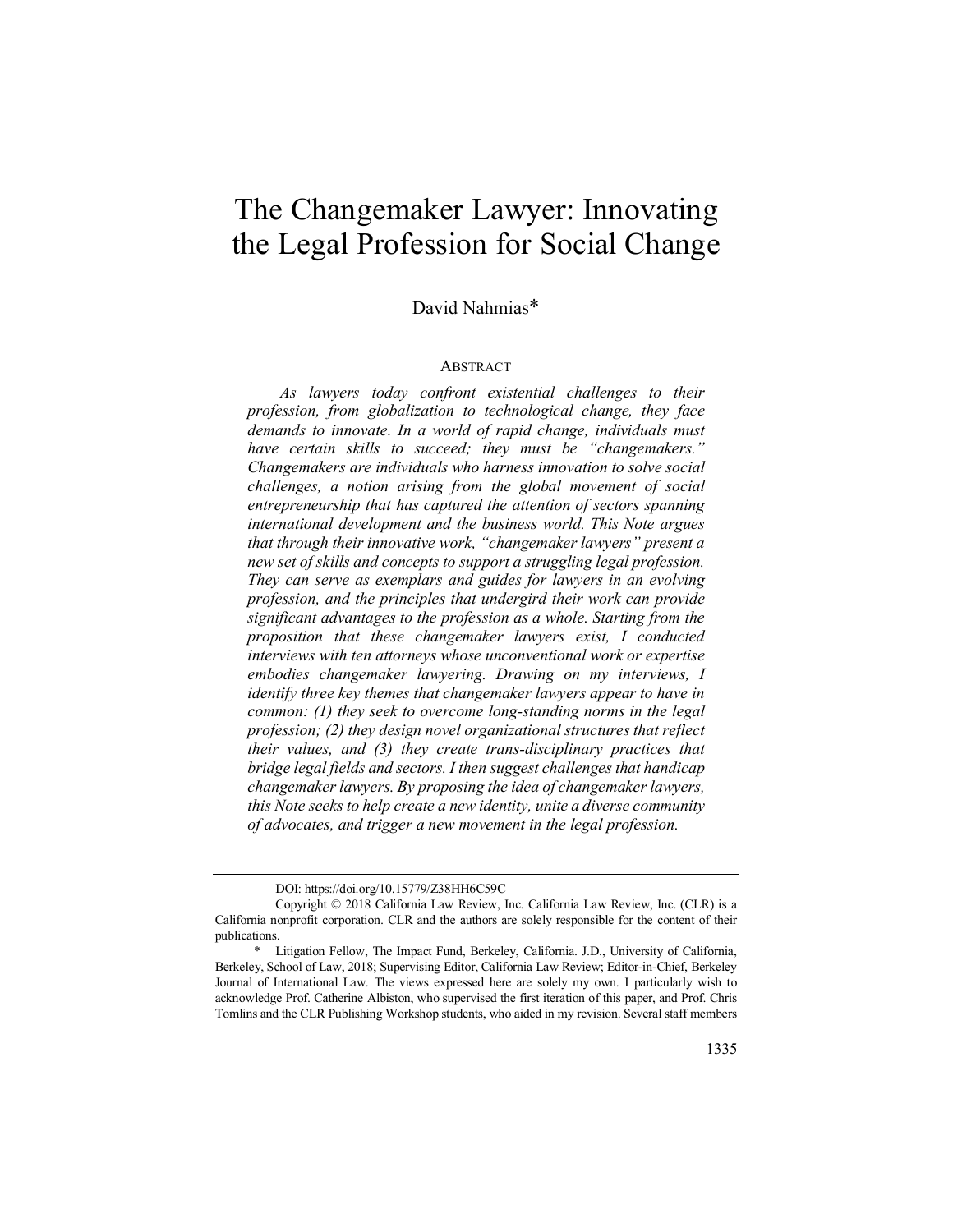| I. Defining Changemaking in an Evolving Legal Profession 1339 |                                                             |      |  |
|---------------------------------------------------------------|-------------------------------------------------------------|------|--|
|                                                               |                                                             |      |  |
|                                                               |                                                             |      |  |
|                                                               | B. Social Enterprise and Legal Entrepreneurs  1347          |      |  |
|                                                               |                                                             |      |  |
|                                                               |                                                             |      |  |
|                                                               | A. Subverting Power Dynamics and Norms in the Legal         |      |  |
|                                                               |                                                             | 1352 |  |
| В.                                                            | Reenvisioning a Values-Driven Organization 1358             |      |  |
|                                                               | C. Crossing Silos and the Trans-Disciplinary Practice  1364 |      |  |
| V. Ethical Challenges Facing Changemaker Lawyering 1370       |                                                             |      |  |
|                                                               |                                                             |      |  |
|                                                               |                                                             |      |  |
|                                                               |                                                             |      |  |

## **INTRODUCTION**

The early days of the Trump Administration unleashed a cataclysm in the legal profession. Long the subject of popular jokes, disdain, and resentment, lawyers suddenly were in vogue, especially as advocates for positive social change. Amid chants of "let the lawyers in" during the demonstrations in airports in January 2017 against Trump's first travel ban (later enjoined), lawyers received great popular acclaim for rushing to counsel detained migrants.<sup>1</sup> As lawyers have made the news for taking on executive actions that restrict immigration, ban transgender military recruits, and roll back environmental regulations, applications to law school have risen.<sup>2</sup> Lawyers have become allies in the resistance to Trump's conservative agenda. Confronted with increasing challenges to the rule of law principles that lawyers hold dear, lawyers have an

at Ashoka provided valuable assistance in framing the theories of changemaking: Sachin Malhan, Reem Rahman, Megan Strickland, and Anamaria Schindler. I also wish to thank Marice Ashe, Ann Southworth, and Tirien Steinbach for their helpful comments. Lastly, I am grateful to the ten changemaker lawyers who opened up to me about their work and whose stories form the backbone of this Note.

<sup>1.</sup> *See* Jonah Engel Bromwich, *Lawyers Mobilize at Nation's Airports After Trump's Order*, N.Y. TIMES (Jan. 29, 2017), https://www.nytimes.com/2017/01/29/us/lawyers-trump-muslim-banimmigration.html [https://perma.cc/G7PB-PSP3]; Dahlia Lithwick, *The Lawyers Showed Up*, SLATE  $28,$  2017),

http://www.slate.com/articles/news\_and\_politics/jurisprudence/2017/01/lawyers\_take\_on\_donald\_tru mp\_s\_muslim\_ban.html [https://perma.cc/4VVA-J2BH].

<sup>2.</sup> *See* Sara Randazzo, *Law School is Hot Again as Politics Piques Interest*, WALL STREET JOURNAL (Dec. 15, 2017), https://www.wsj.com/articles/law-school-is-hot-again-as-politics-piquesinterest-1513333801 [https://perma.cc/363K-2GQ2].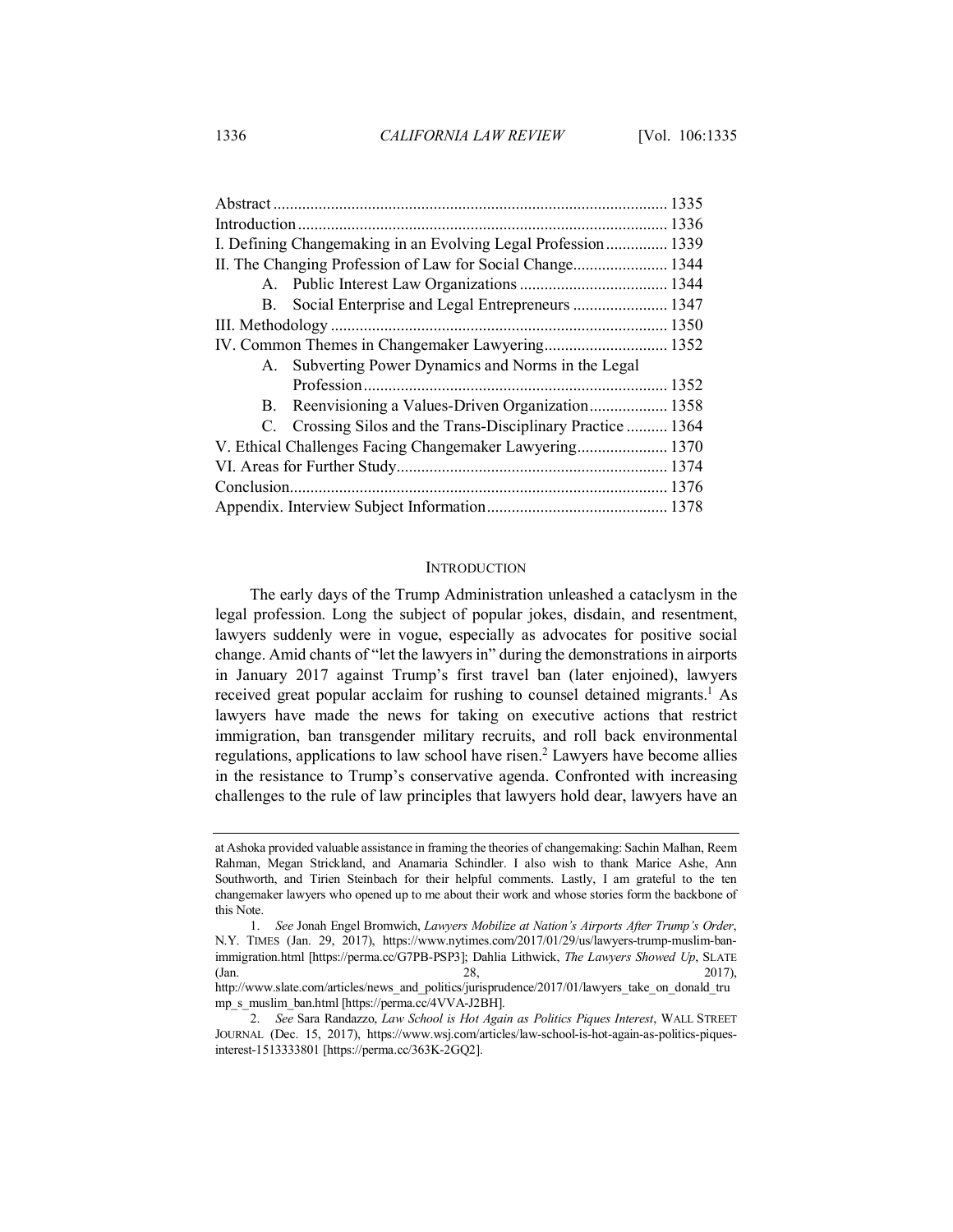enormous opportunity to innovate and advance positive social change. <sup>3</sup> To best devise its growth strategy, fueled by an unprecedented \$24 million fundraising haul in the weekend following the President's announcement of the travel ban, the American Civil Liberties Union (ACLU) enrolled in Y Combinator, the renowned startup incubator that produced AirBnB and Dropbox.4 Calling Y Combinator and its president "true pioneers in innovation," ACLU Executive Director Anthony Romero indicated that entrepreneurialism and innovation, especially when channeled toward positive societal change, are fundamental for the legal profession today.<sup>5</sup>

Innovation seems to be on other lawyers' minds too, especially as the legal profession faces significant challenges to how it has long operated.6 Today's historical moment figures into a wider pattern for lawyers, particularly for public interest attorneys who sought to use the law as a tool to achieve social justice. Demands for greater innovation and entrepreneurship among the legal profession are commonplace considering lawyers face a shrinking job market and low levels of job satisfaction.7 In its 2016 Recommendations on the Legal Profession, the American Bar Association (ABA) declared that today's lawyers "will have to be entrepreneurs rather than employees<sup>"8</sup> and that "lawyers who learn entrepreneurial skills can help solve the justice gap."9 The ABA recommended establishing a Center of Innovation that "would be responsible for proactively and comprehensively encouraging, supporting, and driving innovation in the

<sup>3.</sup> *See generally* Shirin Sinnar, *Human Rights, National Security, and the Role of Lawyers in the Resistance*, 13 STAN. J. C.R. & C.L. 37, 44–46 (2017) (offering suggestions for lawyers and law students in the "resistance" to the Trump Administration, based on experiences from human rights advocacy).

<sup>4.</sup> Casey Newton, *How the ACLU became Silicon Valley's favorite startup*, VERGE (Feb. 6, 2017), http://www.theverge.com/2017/2/6/14523466/aclu-y-combinator-trump-silicon-valleydonations [https://perma.cc/6H6D-2V3D]. Y Combinator has since helped the ACLU—one of a "select number of nonprofits" the incubator has worked with—to revamp its tech infrastructure and data security. Ariel Schwartz, *The world's hottest startup factory is transforming the ACLU in powerful ways*, BUS. INSIDER (May 10, 2017), http://www.businessinsider.com/y-combinator-transforming-the-aclu-2017-5 [https://perma.cc/7YMQ-QU7S].

<sup>5.</sup> Matt Drange, *After \$24 Million Anti-Trump Windfall, ACLU Heads to Silicon Valley for Startup Lessons*, FORBES (Jan. 31, 2017), http://www.forbes.com/sites/mattdrange/2017/01/31/acluflush-with-24m-in-wake-of-trump-immigration-orders-partners-with-tech-incubator-ycombinator/#7ee8d9657c1d [https://perma.cc/JU9N-E8A2].

<sup>6.</sup> *See infra* Part I.

<sup>7.</sup> *See, e.g.*, DEBORAH L. RHODE, THE TROUBLE WITH LAWYERS 147–49 (2015) [hereinafter RHODE, TROUBLE WITH LAWYERS]; DEBORAH L. RHODE, IN THE INTERESTS OF JUSTICE 23-48 (2000) [hereinafter RHODE, INTERESTS OF JUSTICE] (evaluating studies about attorneys' discontent with their profession).

<sup>8.</sup> AM. BAR ASS'N, REPORT ON THE FUTURE OF LEGAL SERVICES IN THE UNITED STATES 49 (2016), http://abafuturesreport.com/2016-fls-report-web.pdf [https://perma.cc/D9CF-3VDW] (quoting Richard S. Granat & Stephanie Kimbro, *The Teaching of Law Practice Management and Technology in Law Schools: A New Paradigm*, 88 CHI.-KENT L. REV. 757, 762 (2013)).

<sup>9.</sup> AM. BAR ASS'N, *supra* note 8, at 48–49 (2016).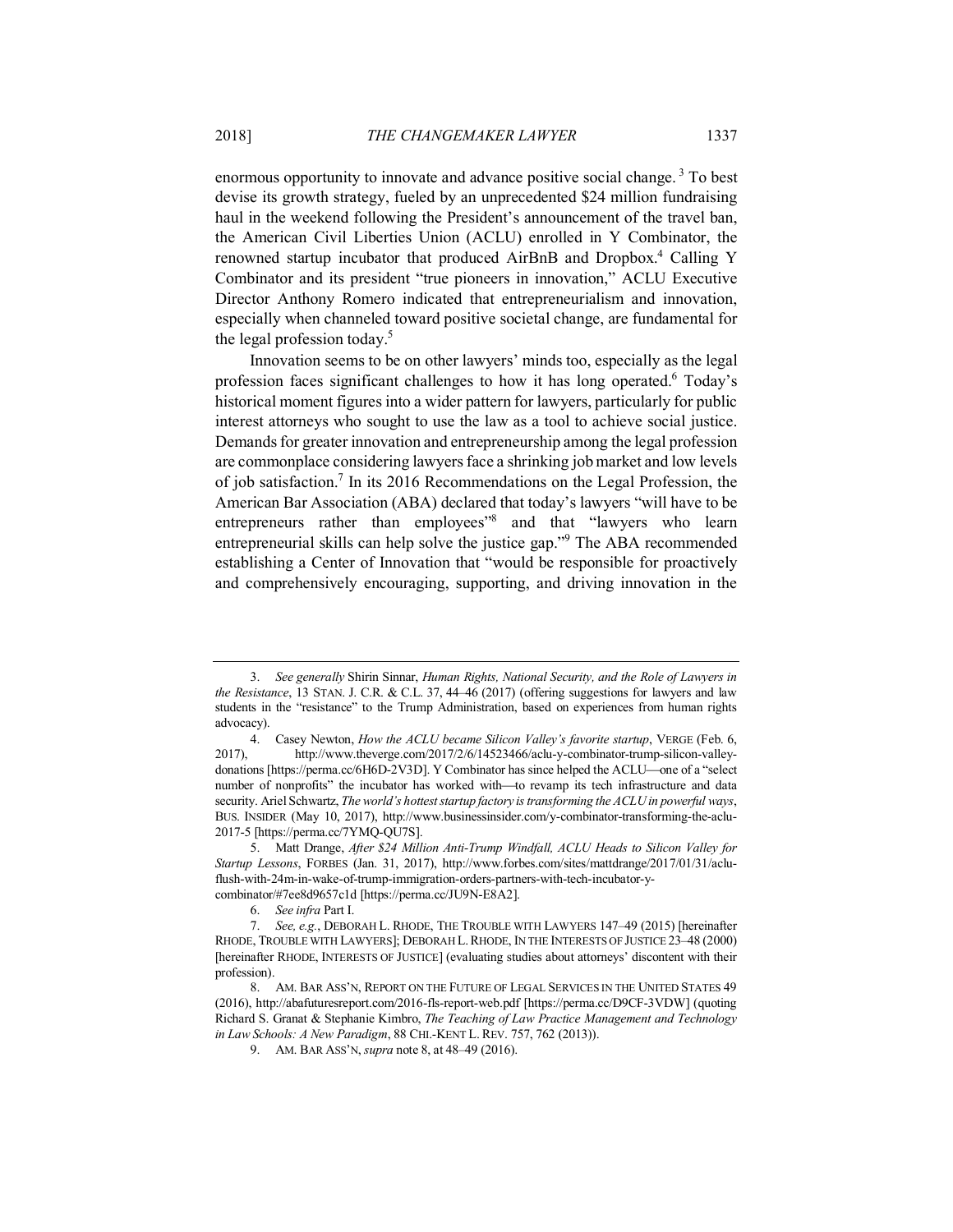legal profession and justice system" and "partner[ing] with other disciplines and the public for insights about innovating the delivery of legal services."10

Amid the context of widespread change and a movement in the law for social change, this Note recommends a solution: the promotion of "changemaker lawyers." Changemaker lawyers are, broadly speaking, lawyers who put forth innovative, creative legal solutions that achieve a social end.<sup>11</sup> This Note argues that changemaker lawyers represent an emerging trend of innovators who reframe existing legal practices in ways that offer solutions to the technological, economic, and societal challenges that the wider legal profession faces.12 The notion of lawyers innovating for social good serves to give a new meaning and identity to those attorneys whose vision and practice for social justice distinguishes them from their colleagues in more conventional public interest practices.<sup>13</sup> My objective is not to determine whether their strategies are "new" compared to those of traditional public interest lawyers. Rather, I seek to define and analyze changemaker lawyers to help provide these lawyers with a unifying identity, which can enable them to feel a sense of purpose and integration within a larger community.14 I also seek to show that the insights we can draw from their work generate value for the legal profession as a whole.

To assess the work of changemaker lawyering, I draw out three themes that seem common to the practice: (1) that through their work, changemaker lawyers are reenvisioning and subverting long-standing norms in the legal profession; (2) that they are organizing themselves and their practices in novel ways premised on their values and missions; and (3) that they are crafting "trans-disciplinary practices" that break down silos, incorporate experiences from across legal areas,

<sup>10.</sup> *Id.* at 48–50.

<sup>11.</sup> While the term does not appear in Merriam-Webster, the Oxford English Dictionary defines *change-maker* as "a person who works actively to effect positive social change." *See Changemaker*, MERRIAM WEBSTER (2018), https://www.merriam-webster.com/dictionary/changemaker [https://perma.cc/4U5X-GFSZ]; *Change-maker*, OXFORD ENGLISH DICTIONARY (2018), https://en.oxforddictionaries.com/definition/change-maker [https://perma.cc/SP5T-69EP] (noting that while this is the second definition for *change-maker* (hyphenated in original), this is "now the usual sense"). As discussed *infra* Part I, the definition of *changemaker* as involving creativity and innovation is largely accepted albeit with some differentiation at the margins. *See, e.g.*, REEM RAHMAN ET AL., ASHOKA CHANGEMAKERS, MORE THAN SIMPLY "DOING GOOD": A DEFINITION OF CHANGEMAKER: WHAT CHILDREN, TRUCKERS, AND SUPERHEROES ALL HAVE IN COMMON 2 (2016), https://issuu.com/ashokachangemakers/docs/more\_than\_simply\_doing\_good\_definin [https://perma.cc/HMP9-NLCQ] [hereinafter MORE THAN SIMPLY "DOING GOOD"]; *see also* Reem Rahman et al., *What Is A Changemaker?* FAST COMPANY (Aug. 4, 2016), https://www.fastcoexist.com/3062483/what-is-a-changemaker [https://perma.cc/246X-WSUC].

<sup>(</sup>elaborating on certain qualities common to changemakers).

<sup>12.</sup> For greater discussion of these challenges, see *infra* Part I.

<sup>13.</sup> *See, e.g.*, J. KIM WRIGHT, LAWYERS AS CHANGEMAKERS: THE GLOBAL INTEGRATIVE LAW MOVEMENT 5–9 (2016) (attempting to craft a definition of a relatively synonymous term, "integrative lawyers," and showing how it helped to provide a sense of identity to those attorneys it describes). For a discussion of the difference between changemaker lawyers and traditional public interest lawyers, see *infra* Part II.

<sup>14.</sup> *See infra* Part I.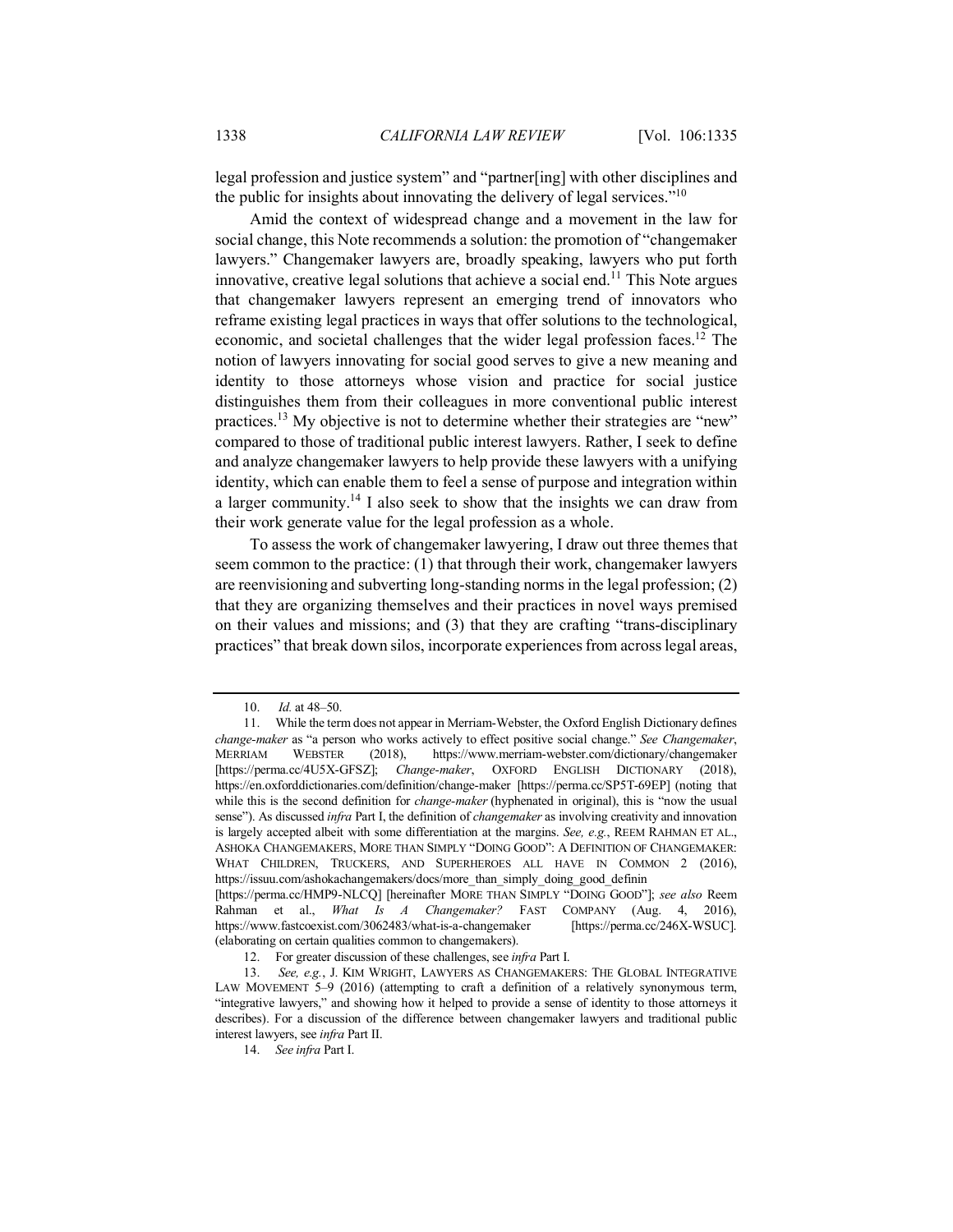and collaborate with non-legal professions to provide comprehensive change to their clients. I arrive at these themes through personal interviews I conducted with ten attorneys whose unconventional work or expertise amounts to changemaker lawyering as we might broadly define it.<sup>15</sup> These individuals are diverse in their legal practices, ranging from founders of non-profit organizations to corporate lawyers, yet they all share a common commitment to using the law to advance positive social change.

This Note proceeds as follows. In Part I, I briefly present the challenges that the legal profession faces and then offer a theoretical definition of changemaking, which I rely on as a framework to appraise changemaker lawyers. In Part II, I trace the changing public interest law field to show its evolution and current state, as it represents the principal context where changemaker lawyers work now (although not exclusively). After explaining my methodology in Part III, I divide the bulk of my analysis into the three themes of changemaker lawyers I mentioned above in Part IV. In Part V, I discuss how certain professional rules erect barriers for changemaker lawyers to flourish, as my interviews suggested. In Part VI, I recommend further areas of research, and, in Part VII, I conclude.

I.

## DEFINING CHANGEMAKING IN AN EVOLVING LEGAL PROFESSION

It is not news to members of the bar that the legal profession is confronting a critical, almost existential, juncture. The former chair of the ABA's standing committee of professionalism recently declared that "[w]hat the legal profession is experiencing is not just change, but disruptive change," which "leaves us with an inescapable choice: adapt, and seize our future; or resist, and settle for lost relevant in the world around us."16 This disruptive change means that lawyers must reconcile their traditional practices with a variety of new technological, social, and economic phenomena. These include technologies that have increased access to quick and more comprehensive legal advice for anyone seeking it, while rendering certain rote legal tasks obsolete.<sup>17</sup> Also, an

<sup>15.</sup> As acknowledged *infra* Part III, the number of interviews undertaken is too small to permit drawing overarching conclusions, correlations, or statistical evaluations about changemaker lawyers. What the interviews do offer is qualitative data that in turn furnishes a concrete, empirical foundation from which to draw common themes and potentially frame future quantitative research, which I address in Part VI.

<sup>16.</sup> Frederic S. Ury, *Saving Atticus Finch: The Lawyer and the Legal Services Revolution*, *in* THE RELEVANT LAWYER: REIMAGINING THE FUTURE OF THE LEGAL PROFESSION 3, 5 (Paul A. Haskins ed., 2015).

<sup>17.</sup> *See* Stephen Gillers, *The Legal Industry of Tomorrow Arrived Yesterday: How Lawyers Must Respond*, *in* THE RELEVANT LAWYER: REIMAGINING THE FUTURE OF THE LEGAL PROFESSION, *supra* note 16, at 13, 16–20; *see also* Carolyn B. Lamm & Hugh Verrier, *Large Law Firms: A Business Model, a Service Ethic*, *in* THE RELEVANT LAWYER: REIMAGINING THE FUTURE OF THE LEGAL PROFESSION, *supra* note 16, at 103, 104–08 (naming four forces that are reshaping Big Law firms: persistent cost pressure, accelerating globalization, the rising importance of technology, and the proliferation of new entrants). Advances in artificial intelligence and the outsourcing of rote tasks like document review are some examples of structural change. *See, e.g.*, Jason Koebler, *Rise of the*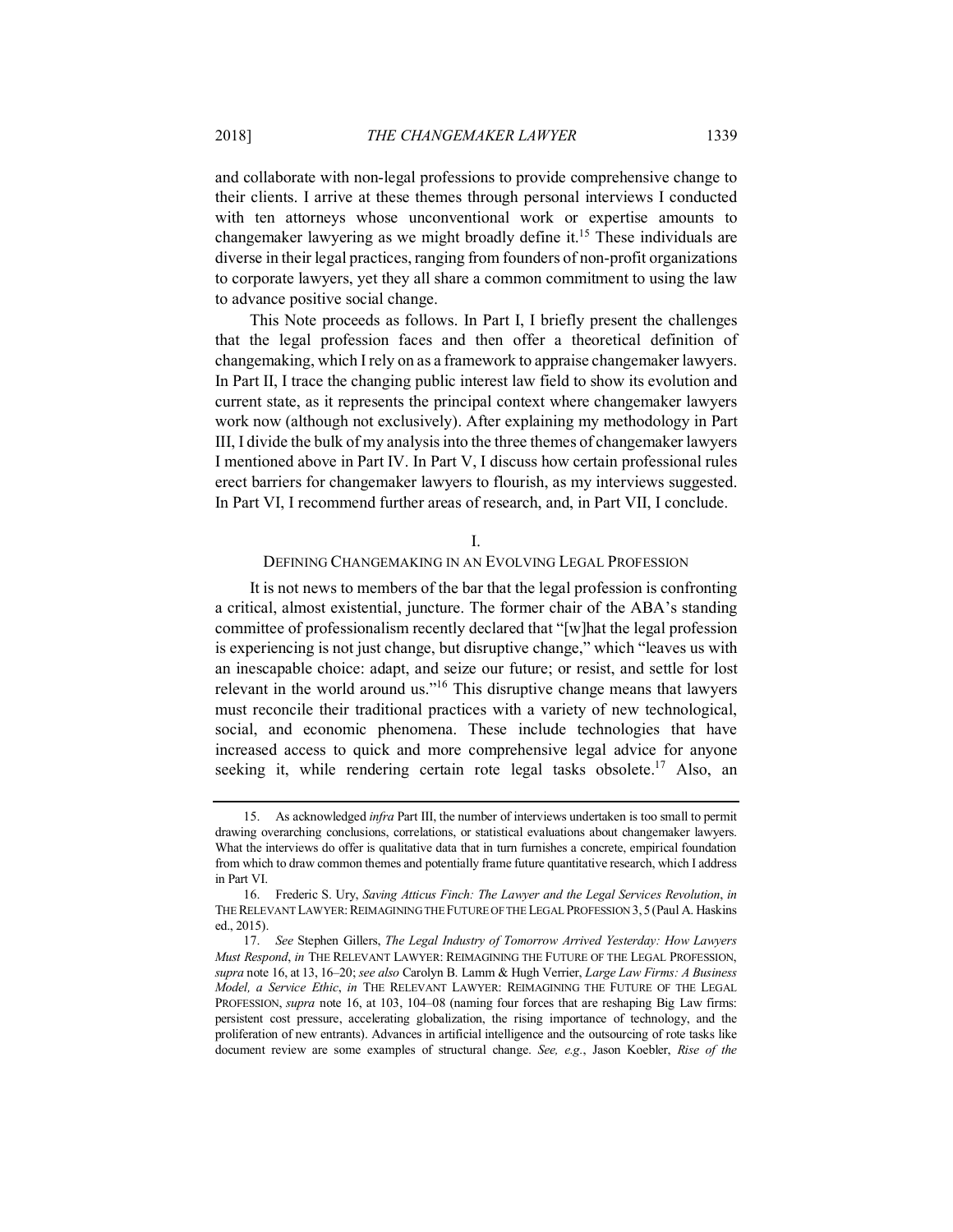increasingly global economy and society has uprooted lawyers with state and local expertise and forced an internationalization of legal services.<sup>18</sup> Meanwhile, there is an increasing consciousness of the profession's lack of diversity (especially among women, people of color, LGBT people, and people from economically disadvantaged backgrounds), and the law's reliance on rigid, elitist, and patriarchal frameworks.19 Amid these profound changes and realizations, access to justice is still unequal, as over 80 percent of low-income Americans still do not receive adequate legal help because it is too expensive or inadequate.<sup>20</sup> This disparity is growing; while economic instability, especially after the Great Recession, has tested the strength and security of multimillion dollar law firms at the top of the economic pyramid, legal services for the bottom of the pyramid have shrunk.<sup>21</sup> As the former ABA official quoted above warned, "[w]e cannot afford to stand still and think that if we just wait long enough, business will return to the way it was conducted ten years ago."<sup>22</sup>

The dynamics of a changing legal profession are a microcosm of the changing global economy. Few can dispute that the world is undergoing rapid change and that archaic, hierarchical, and repetitive institutions have given way

19. *See, e.g.*, Arin N. Reeves, *Diversity and Inclusion as Filters for Envisioning the Future, in* THE RELEVANT LAWYER: REIMAGINING THE FUTURE OF THE LEGAL PROFESSION, *supra* note 16, at 67, 70–71, 75–76; Jason P. Nance & Paul E. Madsen, *An Empirical Analysis of Diversity in the Legal Profession*, 47 CONN. L. REV. 271, 316–19 (2014); Deborah L. Rhode & Lucy Buford Ricca, *Diversity in the Legal Profession: Perspectives from Managing Partners and General Counsel*, 83 FORDHAM L. REV. 2483, 2483–86 (2014); Edward Williams, *Diversity, the Legal Profession, and the American Education Crisis: Why the Failure to Adequately Educate American Minorities is an Ethical Concern for the Legal Profession*, 26 GEO. J. LEGAL ETHICS 1107, 1108–13 (2013); Monique R. Payne-Pikus, John Hagan & Robert L. Nelson, *Experiencing Discrimination: Race and Retention in America's Largest Law Firms*, 44 LAW & SOC. REV. 553, 576–78 (2010); Kathleen E. Hull & Robert L. Nelson, *Assimilation, Choice, or Constraint? Testing Theories of Gender Differences in the Careers of Lawyers*, 79 SOC. FORCES 229, 250–53 (2000).

20. Richard S. Granat & Stephanie Kimbro, *The Future of Virtual Law Practice*, *in* THE RELEVANT LAWYER: REIMAGINING THE FUTURE OF THE LEGAL PROFESSION,*supra* note 16, at 83, 96.

21. *See* Eli Wald, *The Economic Downturn and the Legal Profession, Foreword: The Great Recession and the Legal Profession*, 78 FORDHAM L. REV. 2051, 2061 (2010) (arguing that the Great Recession transformed "not only the practice realities, the organization, and the structure of large law firms, but also their professional ideologies"); LEGAL SERVS. CORP., THE JUSTICE GAP: MEASURING THE UNMET CIVIL LEGAL NEEDS OF LOW-INCOME AMERICANS 9 (2017), https://www.lsc.gov/sites/default/files/images/TheJusticeGap-FullReport.pdf [https://perma.cc/MS3D-8LCY] (declaring that the "justice gap—the difference between the civil legal needs of low-income Americans and the resources available to meet those needs—has stretched into a gulf"); Latonia Haney Keith, *Poverty, the Great Unequalizer: Improving the Delivery System for Civil Legal Aid*, 66 CATH. U. L. REV. 55, 57 (2016) (observing that "as a result of the economic downturn, more and more people began falling into poverty. This, in turn, had led to a significant increase in the number of Americans who cannot afford to pay for the legal assistance that they need").

22. Ury, *supra* note 16, at 5.

*Robolawyers: How legal representation could come to resemble TurboTax*, THE ATLANTIC(Apr. 2017), https://www.theatlantic.com/magazine/archive/2017/04/rise-of-the-robolawyers/517794/

<sup>[</sup>https://perma.cc/2LBS-JU5M]; Steve Lohr, *A.I. Is Doing Legal Work. But It Won't Replace Lawyers, Yet*, N.Y. TIMES (Mar. 19, 2017), https://www.nytimes.com/2017/03/19/technology/lawyers-artificialintelligence.html?\_r=0 [https://perma.cc/DE8X-DEDZ].

<sup>18.</sup> *See* Gillers, *supra* note 17, at 17.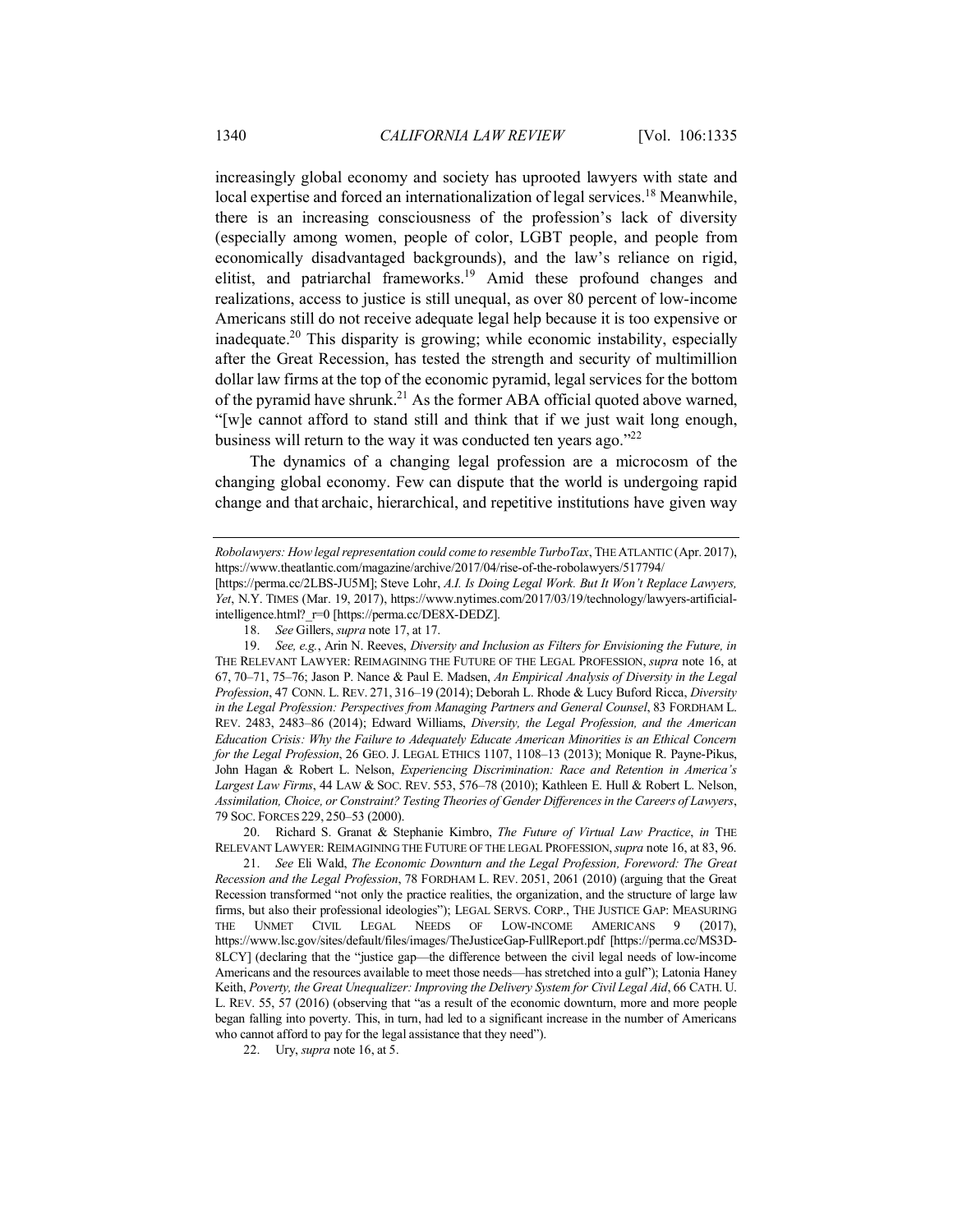to evolving, changing systems.<sup>23</sup> Communities and nations are deeply interconnected through globalized industries, communications, and financial systems; the 2008 financial crisis showed that economic setback in one country can trigger global chaos.<sup>24</sup> Changemakers are the people equipped with the skills to survive and compete in this new world of rapid change. The term "changemaker" is a relative neologism that has quickly entered the American lexicon as a person using innovative, creative means to effect social change (albeit not universally accepted as such).<sup>25</sup> The origin of the term is unclear, but it is closely associated with the global non-profit organization Ashoka and its founder, Bill Drayton.26 Ashoka is a pioneer in identifying and catalyzing the worldwide movement of social entrepreneurs—individuals with fundamentally new, highly creative, and systemic solutions to intractable social problems.<sup>27</sup>

<sup>23.</sup> *See, e.g.*, THOMAS L. FRIEDMAN, THANK YOU FOR BEING LATE: AN OPTIMIST'S GUIDE TO THRIVING IN THE AGE OF ACCELERATIONS 33 (2016) ("[E]ven though human beings and societies have steadily adapted to change, on average, the rate of technological change is now accelerating so fast that it has risen above the average age at which most people can absorb all these changes. Many of us cannot keep pace anymore.").

<sup>24.</sup> *See id.* at 129 (describing how globalization and "digital global flows" are "making the world so much more interdependent in financial terms, so every country is now more vulnerable to every other country's economy").

<sup>25.</sup> *See supra* note 11 (defining *changemaker*). References to *changemakers* have appeared in liberal and conservative political discourse, business publications, social activism, etc. *See, e.g.*, Leigh Ann Caldwell, *Bill on Hillary Clinton: 'The Best Darn Change-Maker I've Ever Met,'* NBC NEWS (July 27, 2017), https://www.nbcnews.com/storyline/2016-conventions/bill-hillary-clinton-best-darnchange-maker-i-ve-ever-n617581 [https://perma.cc/ANA8-A7NJ] (describing former President Bill Clinton praising his wife and former presidential candidate Secretary Hillary Clinton at the 2016 Democratic National Convention before an adoring crowd waving signs displaying the word); Michael Barone, *What does 'Change Maker' Mean?*, WASH. EXAM'R (July 27, 2016), http://www.washingtonexaminer.com/what-does-change-maker-mean/article/2597910

<sup>[</sup>https://perma.cc/B8VJ-8J4P] (commenting on the same episode described but from the perspective of a conservative columnist); Paula Goldman, *How a New Generation of Business Leaders Views Philanthropy*, HARV. BUS. REV. (Feb. 29, 2015), https://hbr.org/2016/02/how-a-new-generation-ofbusiness-leaders-views-philanthropy [https://perma.cc/4QYK-KB6H] ("The opportunities to harness the power of markets for social good is enormous—especially for the next generation of change-makers who can build on these ideas."); Renee Lertzman, *What Kind of Change Maker Are You?*, SUSTAINABLE BRANDS (May  $5,$  2015), http://www.sustainablebrands.com/news\_and\_views/stakeholder\_trends\_insights/renee\_lertzman/what \_kind\_change\_agent\_are\_you [https://perma.cc/B5SC-CXFX] (suggesting theories on how to promote sustainability in organizations and promote change in branding and business); *Who We Are*, UNDER 30

CHANGEMAKERS, https://www.under30changemakers.com/about-us/ [https://perma.cc/6NTW-CDSR] (establishing a "community organization that provides emotional and professional support to young social innovators").

<sup>26.</sup> At this stage, I must disclose that I worked for Ashoka for five years before law school. My experiences there informed and shaped my understanding of changemaking and social entrepreneurship, and I unabashedly admit that the intersection of law and changemaking that I engaged with at Ashoka motivated me to go to law school and to write this article. I do not intend any references to theories and literature by my former Ashoka colleagues as a paean to their continuing work; rather, I must be practical in accepting that Ashoka is one of the few institutions that has written extensively about changemaking.

<sup>27.</sup> For a history of Ashoka and the movement of social entrepreneurship, see generally DAVID BORNSTEIN, HOW TO CHANGE THE WORLD: SOCIAL ENTREPRENEURS AND THE POWER OF NEW IDEAS (2004) [hereinafter BORNSTEIN, HOW TO CHANGE THE WORLD]; DAVID BORNSTEIN & SUSAN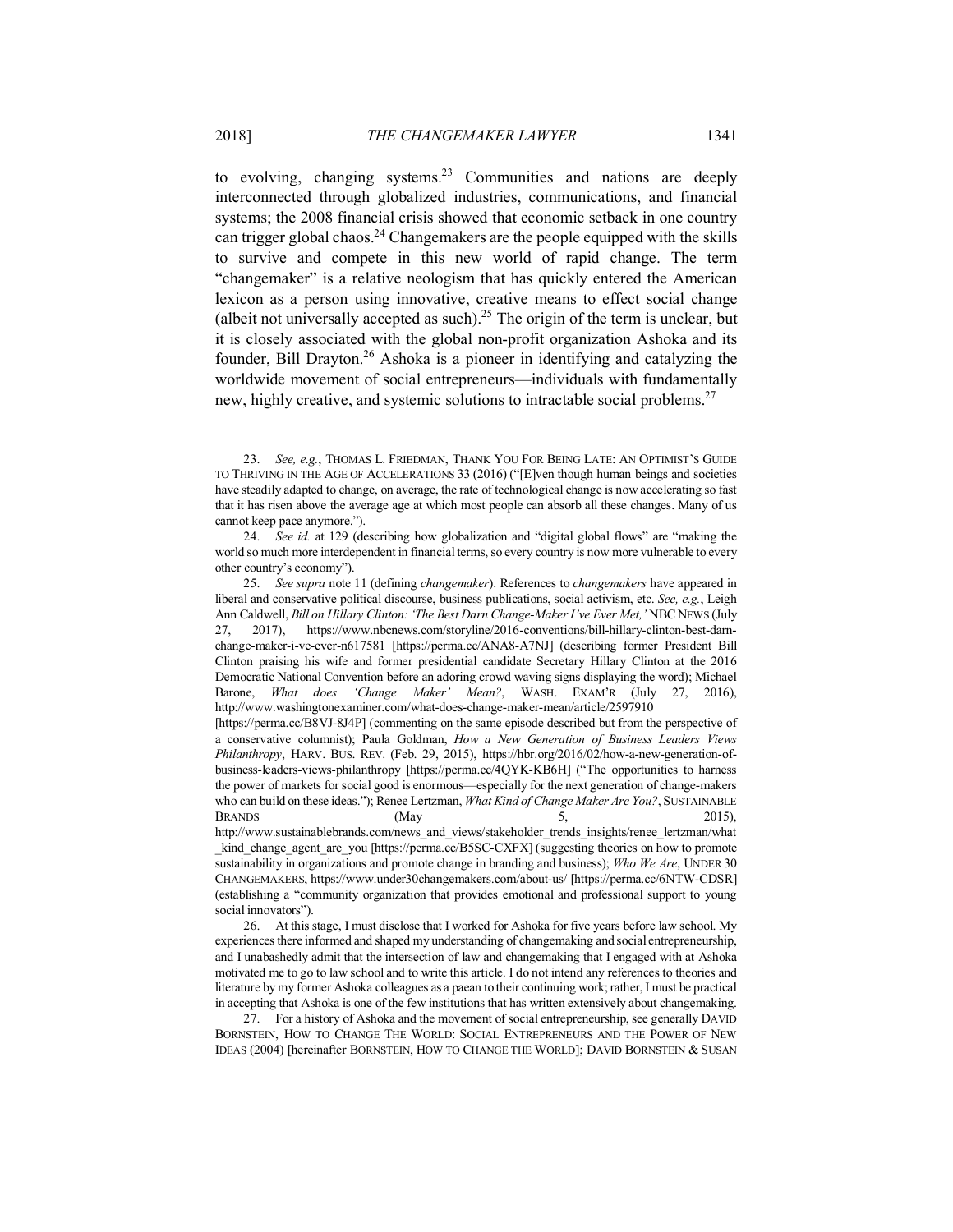Over the course of its work, Ashoka began to recognize communities of local changemakers, people who are creatively taking action to solve social problems around them, and dubbed them "changemakers."28 Changemakers are intentionally motivated to tackle a social problem for the greater good with the courage and ingenuity to act differently from the status quo.<sup>29</sup> Not every person with a positive social intention counts either; changemakers drive change because they are empathic leaders who work in teams and "teams of teams" to mobilize entire communities toward positive social good.<sup>30</sup> Yet adapting to and

28. *See* David Brooks, *Everyone a Changemaker*, N.Y. TIMES (Feb. 8, 2018), https://www.nytimes.com/2018/02/08/opinion/changemaker-social-entrepreneur.html

30. *See* Henry F. De Sio, Jr., *Everything You Change Changes Everything*, LINKEDIN (Aug. 28, 2014), https://www.linkedin.com/pulse/20140828155710-3694871-everything-you-change-changeseverything [https://perma.cc/K534-U9AD] (relating how the author, the Chief Operating Officer of

DAVIS, SOCIAL ENTREPRENEURSHIP: WHAT EVERYONE NEEDS TO KNOW 7–20 (2010). As the field of social entrepreneurship has grown, so have increasing academic and popular studies seeking to define, analyze, and critique it. The movement has spawned numerous terms and concepts, including social entrepreneurship, social enterprise, and changemaking. *See, e.g.*, BORNSTEIN & DAVIS, *supra*, at xviii– xix, 1; RYSZARD PRASZKIER & ANDRZEJ NOWAK, SOCIAL ENTREPRENEURSHIP: THEORY AND PRACTICE 9 (2012); BOB DOHERTY ET AL., MANAGEMENT FOR SOCIAL ENTERPRISE 33 (2009); Roger L. Martin & Sally Osberg, *Social Entrepreneurship: The Case for Definition*, 5 STAN. SOC. INNOVATION REV. 29, 35 (2007); PAUL C. LIGHT, THE SEARCH FOR SOCIAL ENTREPRENEURSHIP 4–5 (2008); Noga Leviner, Leslie R. Crutchfield & Diana Wells, *Understanding the Impact of Social Entrepreneurs: Ashoka's Answer to the Challenge of Measuring Effectiveness*, *in* RESEARCH ON SOCIAL ENTREPRENEURSHIP: UNDERSTANDING AND CONTRIBUTING TO AN EMERGING FIELD 89, 93 (Rachel Mosher-Williams ed., 2006). Some definitions of social entrepreneurship are intertwined or conflated with social enterprise. This phenomenon encompassed profit-seeking businesses that engage in socially beneficial activities (for example, corporate social responsibility), hybrid social businesses that seek profit and a social objective, and non-profit organizations that generate revenue. In other words, the common feature of social enterprises is that they are entities using earned income strategies to generate revenue. This article does not seek to engage in the ongoing debate about social entrepreneurship versus social enterprise. For more information on social enterprises, see Janelle A. Kerlin, *Social Enterprise in the United States and Abroad: Learning from Our Differences*, *in* RESEARCH ON SOCIAL ENTREPRENEURSHIP: UNDERSTANDING AND CONTRIBUTING TO AN EMERGING FIELD, *supra*, at 105, 105–106; Björn Schmitz, *Social Entrepreneurship, Social Innovation, and Social Mission Organizations: Toward a Conceptualization*, *in* CASES IN INNOVATIVE NONPROFITS: ORGANIZATIONS THAT MAKE A DIFFERENCE 17, 18–31 (Ram A. Cnaan & Diane Vinokur-Kaplan eds., 2015); LIGHT, *supra*, at 5 ("Whereas social entrepreneurship seeks tipping points for innovation and change, social enterprise seeks profits for reinvestment and growth."); J. GREGORY DEES ET AL., ENTERPRISING NON-PROFITS: A TOOLKIT FOR SOCIAL ENTREPRENEURS 9, 14–18 (2001); *see also* BOB DOHERTY ET AL., *supra*, at 26 (noting that in the United Kingdom, "social enterprise" similarly refers to a "business with primarily social objectives whose surpluses are principally reinvested for that purpose in the business or in the community rather than . . . to maximize profit").

<sup>[</sup>https://perma.cc/SEB5-H6AW] (interviewing Bill Drayton and summarizing the vision of changemaking that Ashoka espouses); William Drayton, *Everyone a Changemaker: Social Entrepreneurship's Ultimate Goal*, 1 INNOVATIONS 80, 82–84 (2006); *see also supra* note 11. Changemakers are not necessarily social entrepreneurs who are distinguished by their commitment to innovation that sparks systems-wide or "pattern-breaking" change. *See, e.g.*, LIGHT, *supra* note 27, at 12; Leviner et al., *supra* note 27, at 92–93.

<sup>29.</sup> MORE THAN SIMPLY "DOING GOOD," *supra* note 11, at 2–3, 9; Brooks, *supra* note 28 (defining changemakers as "people who can see the patterns around them, identify the problems in any situation, figure out ways to solve the problem, organize fluid teams, lead collective action and then continually adapt as situations change").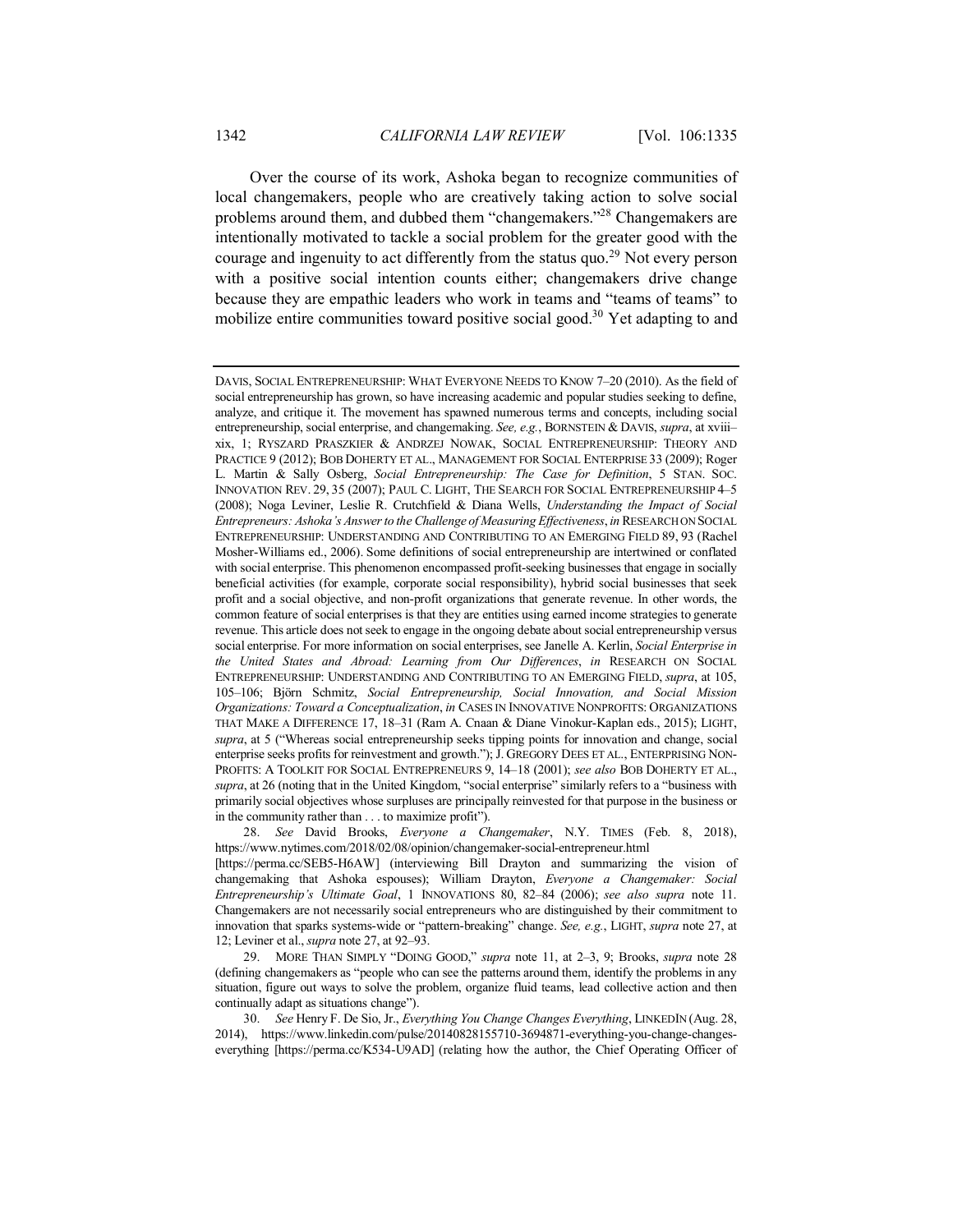managing change as a changemaker requires a commitment to social benefit. As Drayton says, amid systems and institutions "bumping one another" in a changing environment, "[t]here has to be a powerful force constantly pulling society back to the center."<sup>31</sup> Changemaking is attractive because it naturally implies a positive social mission.

Drayton observes that changemakers have mastered the following four critical skills: empathy; horizontal and collaborative leadership; an ability to work across fluid teams; and positive, action-oriented problem solving to drive change.32 Equipped with these skills, changemakers are prepared to act and contribute in a rapidly evolving world. "[I]n this world you cannot afford to have anyone on your team who is not a changemaker . . . [or] to have anyone without the skills to spot and help develop change opportunities."<sup>33</sup>

If changemakers act creatively to solve a social challenge, then by extension changemaker lawyers are lawyers who use their legal skills creatively for social ends.<sup>34</sup> All lawyers who are committed to positive change in society through creative means, whether or not they identify as *public interest* lawyers, can thus be changemaker lawyers. In the context of the changing legal profession, the growing phenomenon of changemaker lawyers offers a novel solution. Just as businesses continue to seek "double" and "triple bottom lines" that emphasize environmental sustainability and social impact in tandem with profit,<sup>35</sup> even the ABA believes that all lawyers, not just those in the public interest, will likely need to become more socially engaged and contribute to societal benefit.<sup>36</sup> Changemaker lawyers are at the forefront of this new direction for the profession.

At this definitional stage, it is also critical to emphasize that using new technology is a prerequisite for changemakers, including changemaker lawyers. Innovation, especially in the popular Silicon Valley context, often connotes

2, 2010), https://hbr.org/2010/02/are-you-ready-to-be-a-changema [https://perma.cc/A4XP-FPTJ].

President Barack Obama's 2008 presidential campaign, came to understand the importance of changemaking).

<sup>31.</sup> Bill Drayton, *A Team of Teams World*, 11 STAN. SOC. INNOVATION REV. 32, 34 (2013).

<sup>32.</sup> Bill Drayton & Valeria Budinich, *Get Ready to Be a Changemaker*, HARV. BUS. REV. (Feb.

<sup>33.</sup> Drayton, *supra* note 31, at 34.

<sup>34.</sup> Attorney and motivational speaker J. Kim Wright presents a vision of changemaker lawyers in her study of "integrative law" that is similar to my own. Distilling the insights from dozens of interviews and her compilation of a hundred contributions from practitioners worldwide, she argues that integrative lawyers are "reflective professionals" with a "systemic view of the world" who are "guided by purpose and values . . . the harbingers of a new cultural consciousness and . . . [the] leaders in social evolution." WRIGHT, *supra* note 13, at 6-7. Whether "changemaker," "integrative," or another term altogether becomes a fixture in the legal lexicon matters less than if its principles take root and serve to influence the direction of the profession.

<sup>35.</sup> *See, e.g.*, SHEILA BONINI & STEVEN SWARTZ, MCKINSEY & CO., PROFITS WITH PURPOSE: HOW ORGANIZING FOR SUSTAINABILITY CAN BENEFIT THE BOTTOM LINE (2014), https://www.mckinsey.com/~/media/McKinsey/Business%20Functions/Sustainability%20and%20Res ource%20Productivity/Our%20Insights/Profits%20with%20purpose/Profits%20with%20Purpose.ash x [https://perma.cc/6TJH-XXQG].

<sup>36.</sup> *See* Lamm & Verrier, *supra* note 17, at 111–12.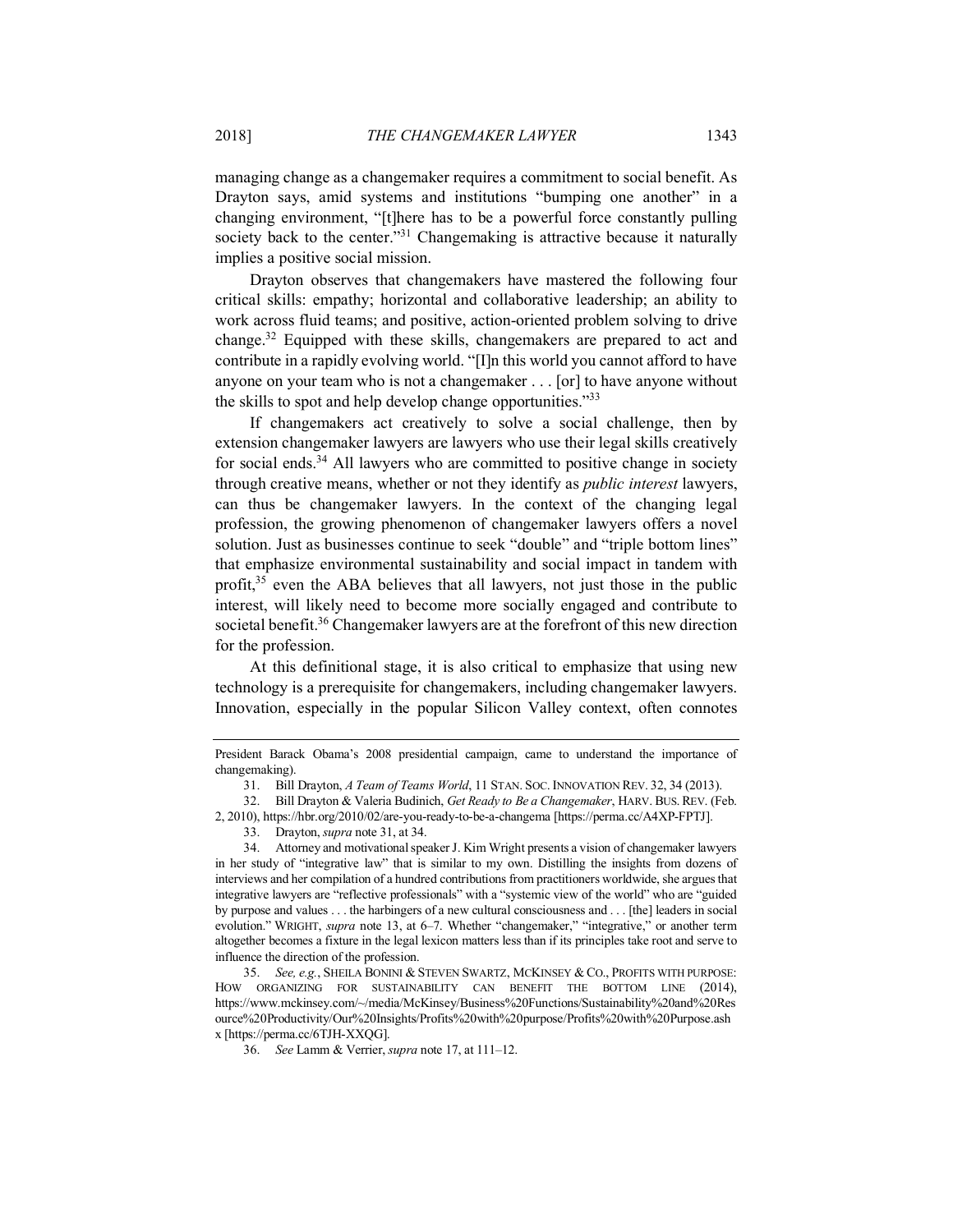technology, but it far exceeds this interpretation. For example, over the past eight years, the ABA has profiled 134 so-called "Legal Rebels," whom it describes in a way that is reminiscent of the changemaker lawyer described here.

The legal profession is undergoing a structural break with the past. The profession that emerges will be different in fundamental ways. More and more lawyers aren't waiting for change: They're remaking their corners of the profession. These mavericks are finding new ways to practice law, represent their clients, adjudicate cases and train the next generation of lawyers. Most are leveraging the power of the Internet to help them work better, faster and different.<sup>37</sup>

A review of the profiles, however, indicates that many of the Legal Rebels use technology, such as apps, to make lawyering more efficient and accessible.<sup>38</sup> Yet the key to changemaker lawyering is its use of new and creative approaches to solve a challenge; the phenomenon is not incumbent on using technology, which is a *mechanism,* not an *end*, for these approaches. The Legal Rebels represent a piece of this larger changemaking movement that I seek to critique.

As I will describe in greater detail in Part IV, most of the lawyers I spoke with did not refer to themselves as "changemaker lawyers"; indeed, unless they personally were associated or affiliated with groups in the ecosystem of social entrepreneurship, "changemaking" itself was a foreign term of art. Yet instinctively, they all understood the term's meaning and could perceive themselves as changemakers. Creating a sense of identity unifies individuals with a common purpose and gives each one a sense of being a part of something larger than themselves.<sup>39</sup> It is this Note's hope that "changemaker lawyer" can provide a similar sense of purpose, identity, and network unification to these legal innovators for social change.

#### $II$ .

#### THE CHANGING PROFESSION OF LAW FOR SOCIAL CHANGE

#### *A. Public Interest Law Organizations*

In order to understand and position changemaker lawyers within the legal field, it is necessary to compare and distinguish them from groups of lawyers who are more widely considered among the legal community as committed to social good and social change. Social entrepreneurship and changemaking, two

<sup>37.</sup> Legal Rebels, *Who's a Legal Rebel?* AM. BAR ASS'N, *available at* http://www.abajournal.com/legalrebels/about/ [https://perma.cc/X6NX-MYLD].

<sup>38.</sup> *See* Legal Rebels, *The Rebels: 134 Legal Rebels profiles and counting.*, AM. BAR ASS'N, http://www.abajournal.com/legalrebels/profiles [https://perma.cc/VEH7-CG8P].

<sup>39.</sup> Likewise, the social entrepreneurs that Ashoka supported felt an enormous sense of personal satisfaction and connection to a wider community through the creation of a label and identity. Ashoka Fellow Vera Cordeiro said it was essential for her to be able to identify as a social entrepreneur and have "the vote of confidence and the connection to a network of like-minded people" like Ashoka's. *See* BORNSTEIN, HOW TO CHANGE THE WORLD, *supra* note 27, at 142–43.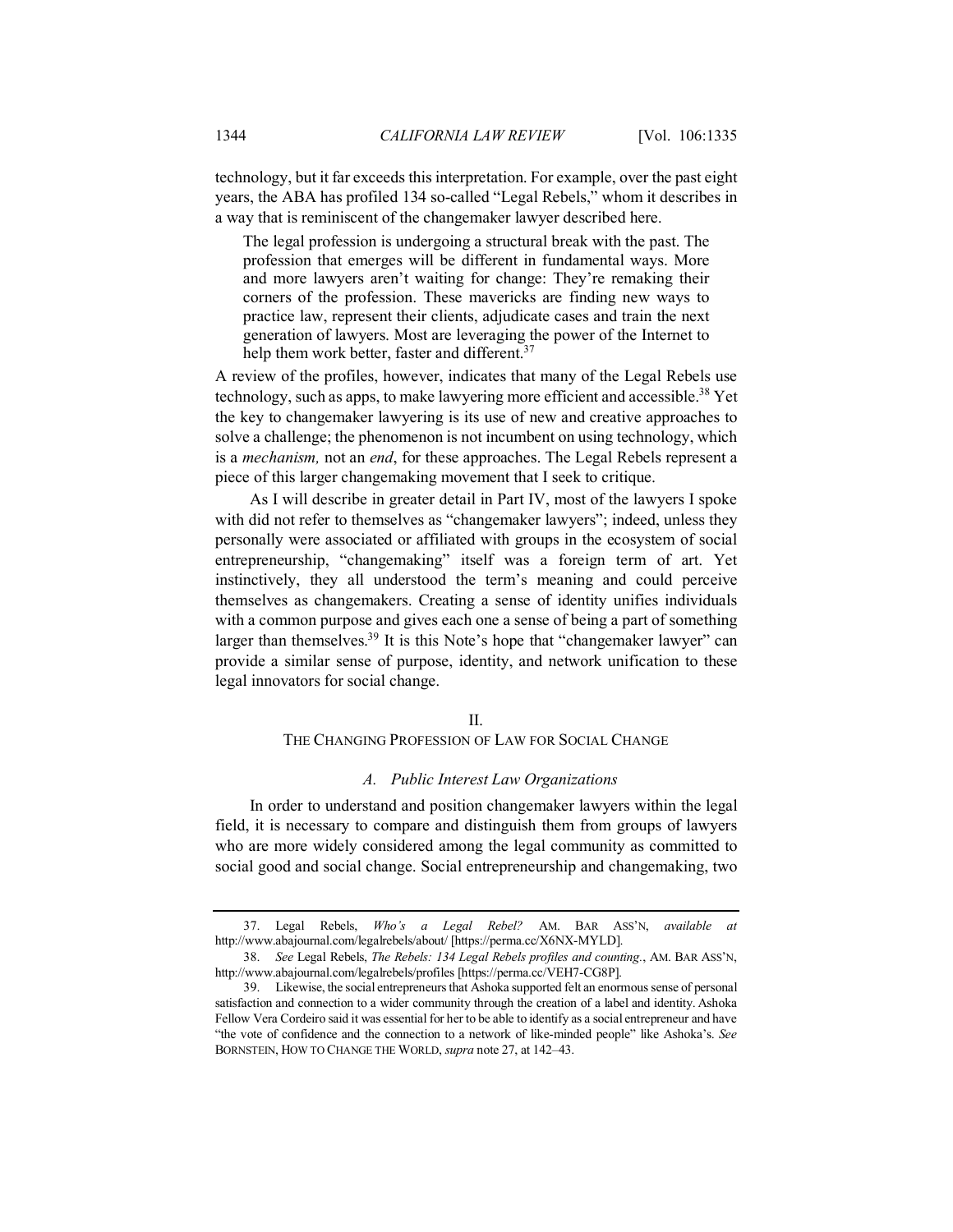theories that are closely intertwined with social impact today in contexts as diverse as business, healthcare, academia, and philanthropy, $40$  are relatively untouched in legal professions research. The most commonly identified conceptions of law for social good—public interest law and social enterprise or entrepreneurial law—nonetheless fail to encapsulate fully what constitutes changemaker lawyering. In this Part, I provide a short history of these two subsets of law that converge around changemaker lawyering, starting with public interest law.

Public interest law generally focuses on providing access to justice and advocacy for the most marginalized groups.41 Significant literature has argued that public interest law is undergoing major transformation as it has grown and institutionalized.<sup>42</sup> A comprehensive history of movement is outside the scope of this essay; here, I seek only to highlight the evolutions of the movement. Albiston and Nielsen have described three eras of public interest law, starting with the pre-1965 "Emergent Era" in which legal aid largely remained the purview of private pro bono practice.<sup>43</sup> During this time, the ACLU and the NAACP Legal Defense Fund arose as the pioneers of social impact litigation,

<sup>40.</sup> *See* Chris Steyaert & Daniel Hjorth, *Introduction: what is social in social entrepreneurship*, *in* ENTREPRENEURSHIP AS SOCIAL CHANGE: A THIRD MOVEMENTS IN ENTREPRENEURSHIP BOOK 1, 4–7 (Chris Steyaert & Daniel Hjorth eds., 2006).

<sup>41.</sup> The definition of public interest law is itself the subject of scholarly debate. *See, e.g.*, ALAN K. CHEN & SCOTT L. CUMMINGS, PUBLIC INTEREST LAWYERING: A CONTEMPORARY PERSPECTIVE 6–8 (2013); Ann Southworth, *What is Public Interest Law? Empirical Perspectives on an Old Question*, 62 DEPAUL L. REV. 493, 495; Deborah L. Rhode, *Public Interest Law: The Movement at Midlife*, 60 STAN. L. REV. 2027, 2057 (2008); Laura Beth Nielsen & Catherine R. Albiston, *The Organization of Public Interest Practice: 1975–2004*, 84 N.C. L. REV. 1591, 1601–03 (2006) [hereinafter Nielsen & Albiston, *Organization of Public Interest Practice*]; Thelton Henderson, *Social Change, Judicial Activism, and the Public Interest Lawyer*, 12 WASH. U.J.L. & POL'Y 33, 35 (2003). For the purpose of this paper, I will assume Chen and Cumming's conception of public interest law as the "broad and contested range of activities that includes legal advocacy focused on the representation of individuals shut out of the private market for legal services as well as lawyering to advance the collective interests of defined groups or constituencies (liberal and conservative)." *See* CHEN & CUMMINGS, *supra*, at 7.

<sup>42.</sup> *See, e.g.*, Catherine Albiston, Su Li & Laura Beth Nielsen, *Public Interest Law Organizations and the Two-Tier System of Access to Justice in the United States*, 42 LAW & SOC. INQUIRY 990, 991 (2017) [hereinafter Albiston & Nielsen, *Two-Tier System of Access*] (offering a comprehensive analysis of public interest law original survey data that "examines the modern state of the [public interest law organizations] field, considers how the field came to look the way it does, and explores how patters of [public interest law organizations] development shaped access to justice in the United States"); CHEN & CUMMINGS, *supra* note 41, at 41–93 (providing a "historical overview of public interest lawyering" that reveals "a dynamic set of institutions and practices that have deep historical roots in promoting the basic rule of law, but also have responded to and been shaped by crucial social and political ferment of the times"); Rhode, *supra* note 41, at 2032 (finding that "size" was the "most obvious change" in public interest law and that "the number, scale, and diversity of public interest legal organizations has markedly increased"); Southworth, *supra* note 41, at 498 (noting that public interest legal organizations have experienced "tremendous expansion of the types of [their] political missions espoused" and "grow[th] in terms of the strategies employed by such organizations and the geographic reach of their agendas").

<sup>43.</sup> *See* Catherine R. Albiston & Laura Beth Nielsen, *Funding the Cause: How Public Interest Law Organizations Fund Their Activities and Why It Matters for Social Change*, 39 LAW & SOC. INQUIRY 62, 63–64 (2014) [hereinafter Albiston & Nielsen, *Funding the Cause*].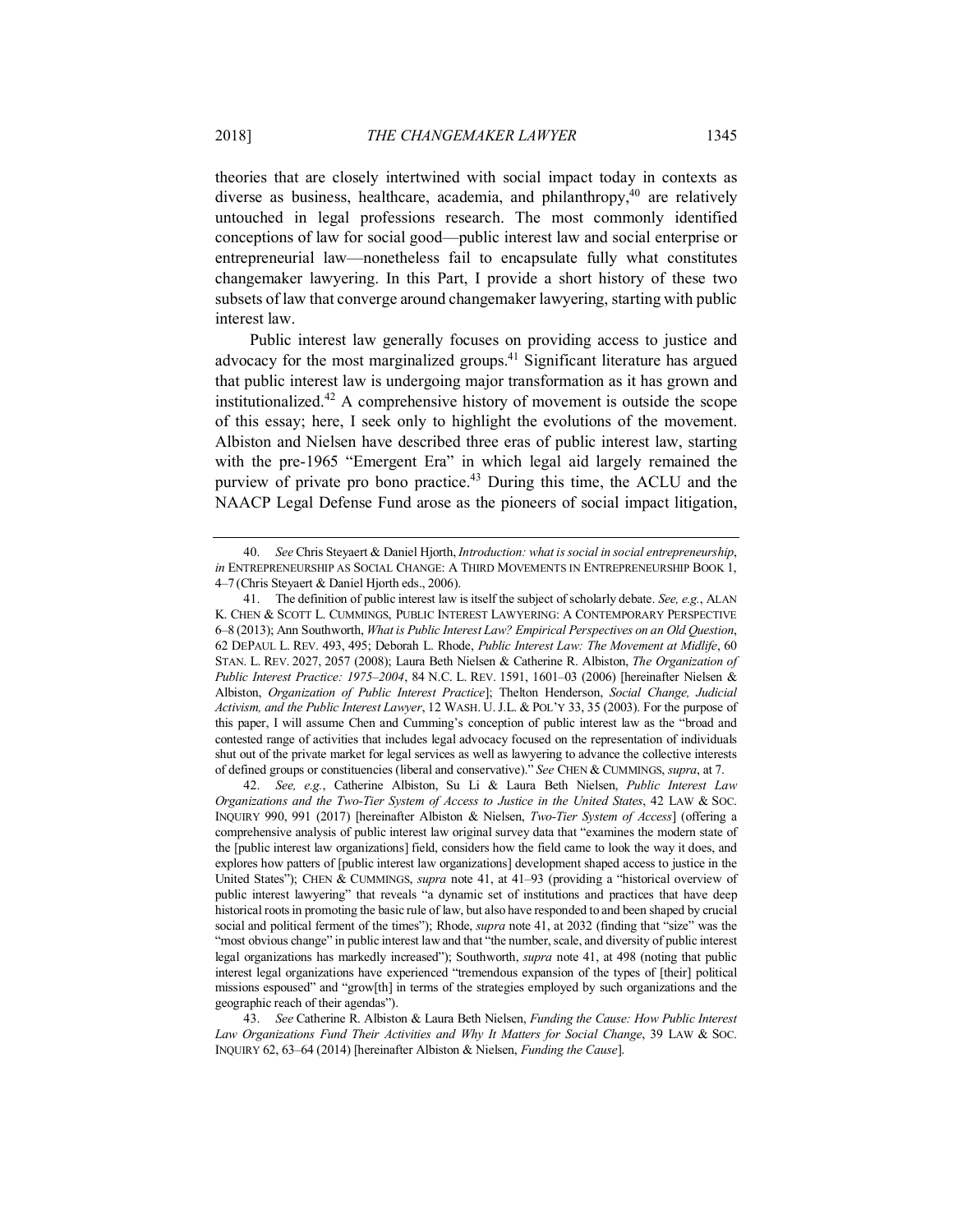the latter designing and implementing the litigation strategy that culminated in *Brown v. Board of Education*. <sup>44</sup> The public interest movement then accelerated during the "Expansion Era" of the 1960s and 1970s as an arm of the War on Poverty to provide representation to traditionally unrepresented or underrepresented classes, particularly the poor and indigent, with limited or no access to legal system.45 The support of the federal Legal Services Corporation (LSC) to finance public interest legal organizations furthered the proliferation of public interest practices.46 Then, during the "Embattled Era," the 1980s to the present, the movement faced reactionary pushback from an increasingly hostile political and judicial system.47 Since the Reagan Administration, conservative lawmakers and courts have sought to hamstring many public interest law organizations, such as imposing significant restrictions on recipients of LSC funding in 1996.<sup>48</sup> Throughout these three eras, public interest organizations have diversified in scope and practice area,<sup>49</sup> political agenda,<sup>50</sup> financing,<sup>51</sup> and even ideology.<sup>52</sup>

Another significant dimension of change among public interest law organizations includes their strategies for social impact. Organizations initially relied on litigation, but for decades public interest lawyers argued that litigation alone cannot achieve the social objectives of public interest law.53 Even the

<sup>44.</sup> *See id*.; Robert L. Rabin, *Lawyers for Social Change: Perspectives on Public Interest Law*, 28 STAN. L. REV. 207, 209, 217 (1976).

<sup>45.</sup> *See* Albiston & Nielsen, *Funding the Cause*, *supra* note 43, at 64–66; *see also* CHEN & CUMMINGS, *supra* note 41 at 6–7; Rabin, *supra* note 44, at 230.

<sup>46.</sup> For a history of federally funded legal aid, including the creation of the LSC, see CHARLES K. ROWLEY, THE RIGHT TO JUSTICE: THE POLITICAL ECONOMY OF LEGAL SERVICES IN THE UNITED STATES 4–16 (1992).

<sup>47.</sup> *See* Albiston & Nielsen, *Funding the Cause*, *supra* note 43, at 66–69. Such reactionary restrictions include Congressional constraints on LSC grantees' ability to engage in impact litigation or represent certain clients and judicial limits on fee-shifting statutes that served to incentivize private litigation for civil rights violations. *See, e.g.*, ROWLEY,*supra* note 46, at 82; CHEN & CUMMINGS, *supra* note 41, at 128–31; Catherine R. Albiston & Laura Beth Nielsen, *The Procedural Attack on Civil Rights: The Empirical Reality of Buckhannon for the Private Attorney General*, 54 UCLA L. REV. 1087, 1092 (2007) [hereinafter Albiston & Nielsen, *Procedural Attack on Civil Rights*].

<sup>48.</sup> *See* Albiston & Nielsen, *Funding the Cause*, *supra* note 43, at 66–67.

<sup>49.</sup> *See* Nielsen & Albiston, *Organization of Public Interest Practice*, *supra* note 41, at 1598; CHEN & CUMMINGS, *supra* note 41, at 77.

<sup>50.</sup> *See, e.g.*, CHEN & CUMMINGS, *supra* note 41, at 100–15; Rhode, *supra* note 41, at 2036.

<sup>51.</sup> *See* Albiston & Nielsen, *Funding the Cause*, *supra* note 43, at 88–89.

<sup>52.</sup> Conservative public interest law organizations emerged in the 1980s as a counterweight to the more progressive organizations that dominated the public interest community and as an advocate for rightwing causes. *See, e.g.*, Ann Southworth, *Conservative Lawyers and the Contest over the Meaning of "Public Interest Law,*" 52 UCLA L. REV. 1223 (2005).

<sup>53.</sup> *See, e.g.*, GERALD N. ROSENBERG, THE HOLLOW HOPE: CAN COURTS BRING ABOUT SOCIAL CHANGE? 155–57 (1991) (arguing in a seminal work that litigation may be a futile strategy to effect social change by finding "no evidence that [*Brown v. Board of Education*'s] influence was widespread or of much importance to the battle for civil rights. The evidence suggests that *Brown*'s major positive impact was limited to reinforcing the belief in a legal strategy for change of those already committed to it."); Catherine Albiston, *The Rule of Law and the Litigation Process: The Paradox of*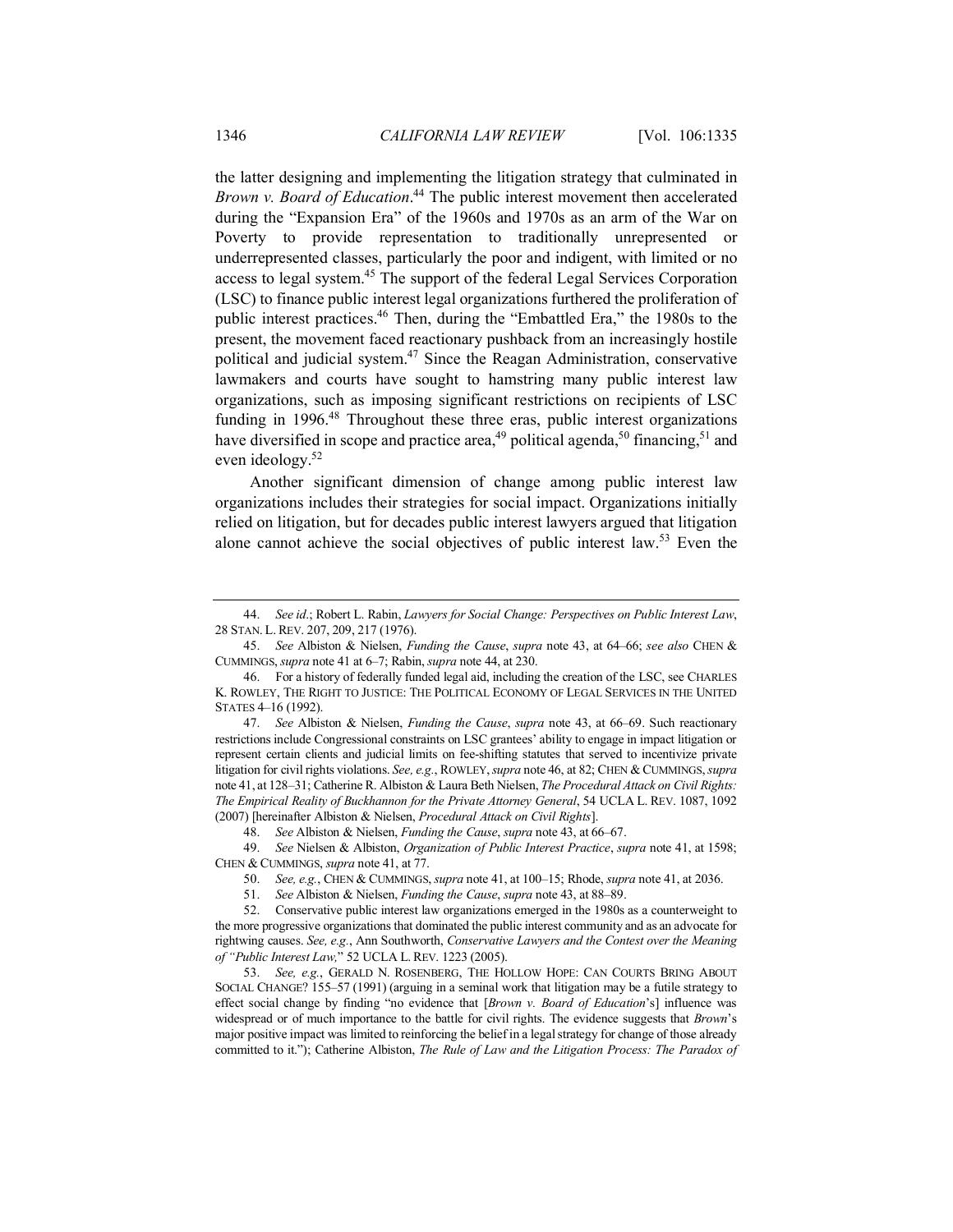pioneer organizations like the ACLU and NAACP diversified their portfolio of strategies beyond impact litigation to employ popular mobilization, policy influence, and educational outreach.<sup>54</sup> Now, many organizations employ multidisciplinary strategies in addition to litigation, including direct services, legislative and policy advocacy, coalition building, public education, and communications and media outreach.55 Some public interest lawyers even engage in transactional practices for community economic development.<sup>56</sup>

Notwithstanding its diversity and complexity, today's public interest field faces internal challenges and external pressures. On a strategic, internal dimension, some critics argue that current public interest lawyers are not fully equipped to ensure effective advocacy for their constituencies, forge coalitions with legal and non-legal allies, and cope with diminished funding streams.<sup>57</sup> Moreover, external pressures like a hostile conservative political climate and globalization of public interest issues (e.g., immigration law) are forcing public interest lawyers to reframe their strategies, and even their organizations.<sup>58</sup> Public interest lawyers increasingly need to innovate how they deliver legal services and develop new, groundbreaking strategies to affect social change so that they can energize and sustain their work.<sup>59</sup> The following themes from changemaker lawyers<sup>60</sup> may serve in this endeavor.

## *B. Social Enterprise and Legal Entrepreneurs*

Advancing positive social change through law, as the public interest law movement epitomized, is but one avenue for creating social good. Another conception often considered is social enterprise law—the law of socially

*Winning by Losing*, 33 LAW & SOC'Y REV. 869, 869–70 (1999) (citing several law and society works that assess the capacity of the law to produce social change).

<sup>54.</sup> CHEN & CUMMINGS, *supra* note 41, at 232–72; Rhode, *supra* note 41, at 2046–49; Rabin, *supra* note 44, at 218.

<sup>55.</sup> *See* CHEN & CUMMINGS, *supra* note 41, at 232; Rhode, *supra* note 41, at 2056.

<sup>56.</sup> *See, e.g.*, Scott L. Cummings, *Mobilization Lawyering: Community Economic Development in the Figueroa Corridor*, *in* CAUSE LAWYERS AND SOCIAL MOVEMENTS 302, 304–08 (Austin Sarat & Stuart A. Scheingold eds., 2006).

<sup>57.</sup> *See* CHEN & CUMMINGS, *supra* note 41, at 511–34; Albiston & Nielsen, *Funding the Cause*, *supra* note 43, 91–92; Rhode, *supra* note 41, at 2075–77.

<sup>58.</sup> *See generally* Scott L. Cummings, *The Future of Public Interest Law*, 33 U. ARK. LITTLE ROCK L. REV. 355, 355–56 (2011) ("[I]dentifying four critical developments in the field professionalization, privatization, conservatism, and globalization—and suggesting the challenges they pose for the future of public interest law."). The current administration's policy is showing itself to be especially hostile to the ideals and objectives of public interest law; President Trump's first draft budget included elimination altogether of the Legal Services Corporation. Sharon LaFraniere and Alan Rappeport, *Popular Domestic Programs Face Ax Under First Trump Budget*, N.Y. TIMES (Feb. 17, 2017), https://www.nytimes.com/2017/02/17/us/politics/trump-program-eliminations-white-housebudget-office.html?\_r=0 [https://perma.cc/WPM9-WYJG].

<sup>59.</sup> *See* DEBORAH L. RHODE, LAWYERS AS LEADERS 56–60 (2013) (arguing that leadership in the legal profession requires fostering innovation yet that the "leaders of the American legal profession have fiercely resisted such innovation").

<sup>60.</sup> *See infra* Part IV.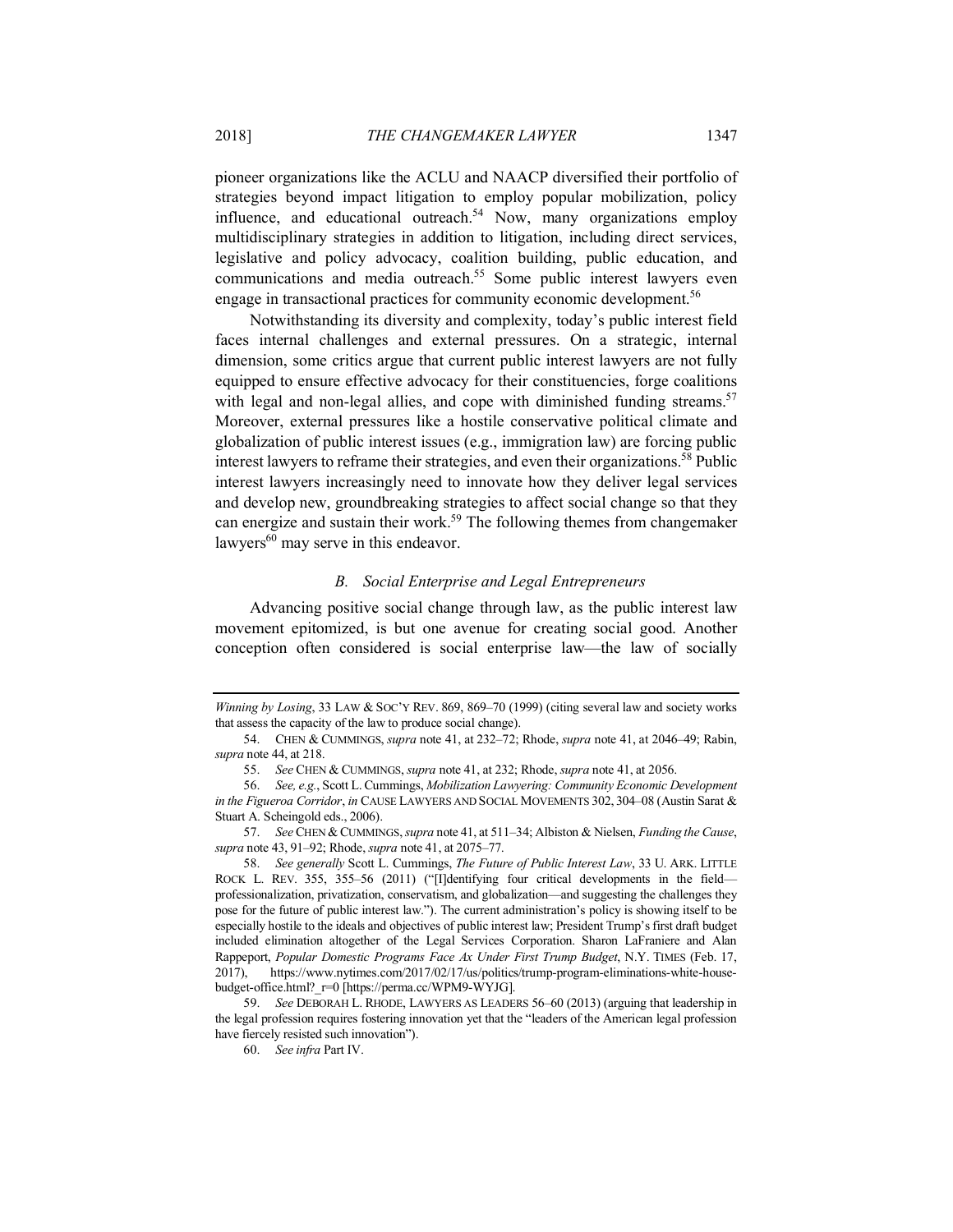responsible businesses—and legal entrepreneurship, or lawyers acting like entrepreneurs themselves. These fields, though, do not completely approximate changemaker lawyering because at the core, changemaking obligates a social objective.61 I will touch on social enterprise lawyers and entrepreneurial lawyers to the extent that they effect a social end, but these fields do not squarely dovetail with changemaker lawyering due to their lack of a fundamental social motivation.

First, social enterprise law refers to the provision of legal services on matters such as business formation, financial and investment regulations, tax compliance, and intellectual property to legitimize, enable, and grow social entrepreneurs' organizations.<sup>62</sup> Lawyers have helped design and lobby for new legal entities such as the B Corporation, flexible purpose benefit corporations, or low-profit limited liability corporations (L3C's), which are designed to help hold entities accountable to their social missions.<sup>63</sup> Now, social enterprise law has become a field of law with distinct theories and practitioners. Law schools, including U.C. Berkeley, teach social enterprise law and host transactional legal clinics that support early-stage social enterprises.<sup>64</sup> Social enterprise law nonetheless situates the lawyer in a somewhat conventional professional position, employing their transactional business, financial, and corporate expertise for social enterprise clients. The lawyer is not the social entrepreneur, but rather operates in service of the social entrepreneur. However, to the extent that they operate for a social end, a social enterprise lawyer might be considered a changemaker lawyer.

Second is research on lawyers as entrepreneurs. These analyses characterize the lawyer as an entrepreneur seeking new opportunities to earn profits and tap new markets of previously underserved clients.65 Daniels and

<sup>61.</sup> *See supra* Part I.

<sup>62.</sup> Brendan Conley, *Law Collectives*, *in* JANELLE ORSI, PRACTICING LAW IN THE SHARING ECONOMY: HELPING PEOPLE BUILD COOPERATIVES, SOCIAL ENTERPRISE, AND LOCAL SUSTAINABLE ECONOMIES 43, 53–56 (2012).

<sup>63.</sup> *See, e.g.*, Allen R. Bromberger, *A New Type of Hybrid*, 9 STAN. SOC. INNOVATION REV. 49, 50–52 (2011); Robert A. Katz & Antony Page, *The Role of Social Enterprise*, 35 VT. L. REV. 59, 86– 97 (2010). For a discussion and evaluation of the L3C entity, see J. Haskell Murray & Edward I. Hwang, *Purpose with Profit: Governance, Enforcement, Capital-Raising and Capital-Locking in Low-Profit Limited Liability Companies*, 66 U. MIAMI L. REV. 1,22–51 (2011). For a discussion of new applications of traditional business entities, new types of entities (such as L3C's, Benefit Corporations, and Flexible Purpose Corporations), cooperatives, and non-profits, see Jenny Kassan & Janelle Orsi, *New Kinds of Organizations*, *in* ORSI, *supra* note 62, at 151, 151–237.

<sup>64.</sup> *See, e.g.*, Deborah Burand et al., *Clinical Collaborations: Going Global to Advance Social Entrepreneurship*, 20 INT'L J. CLINICAL LEGAL EDUC. 299 (2014); *Social Enterprise Law*, UNIV. OF CAL., BERKELEY, LAW SCH., https://www.law.berkeley.edu/phpprograms/courses/coursePage.php?cID=18498&termCode=B&termYear=2017 [https://perma.cc/CBN9-SXYV] (description for social enterprise law course).

<sup>65.</sup> *See, e.g.*, Robert L. Nelson & Laura Beth Nielsen, *Cops, Counsel, and Entrepreneurs: Constructing the Role of Inside Counsel in Large Corporations*, 34 LAW & SOC'Y REV. 457, 469, 487– 88 (2000)(studying in-housel counsels and naming the so-called "entrepreneurial" attorneys as the most successful at advocating for their corporate employers' interests); Carrie Menkel-Meadow, *Culture*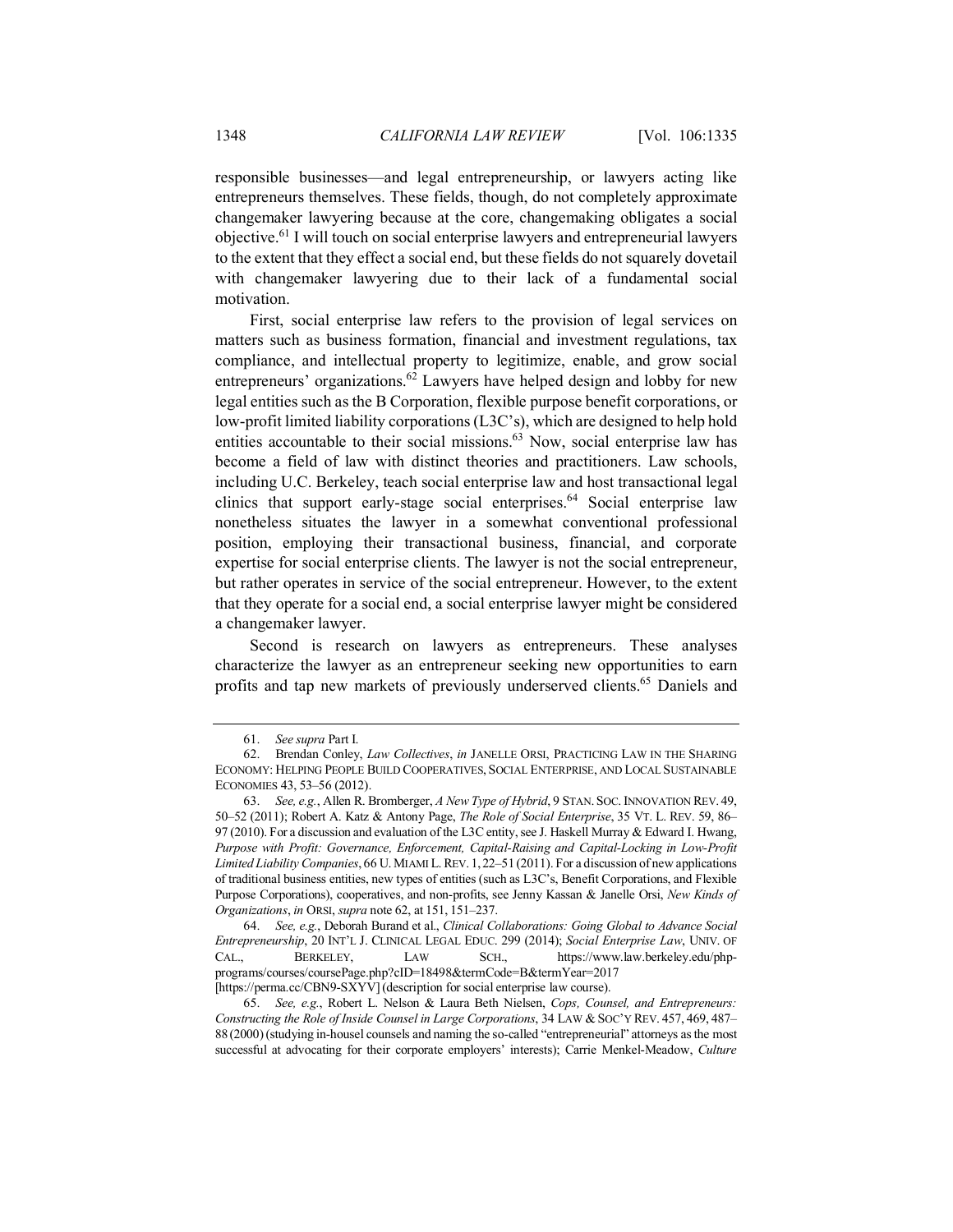Martin observe that "[t]he literature focusing on lawyers typically equates entrepreneurship with commercialism . . . [and] strips out of the concept of 'entrepreneur' the idea that animates it, innovation." $\frac{6}{6}$  They argue that lawyerentrepreneurs focus on "innovation in the provision of legal services," while adhering to a "minimum requirement" of profit seeking.<sup>67</sup> Much of the criticism that urges the legal profession to embrace innovation and entrepreneurship emerges from this literature.<sup>68</sup>

Third, as noted above,  $69$  the public interest law community has long represented the category of attorneys driven by social missions. Yet not all public interest lawyers are changemaker lawyers—many organizations rely on traditional and non-innovative strategies and structures.70 And not all changemaker lawyers are public interest lawyers—many of them, including some that I interviewed, are private firm attorneys who use their legal prowess in innovative and social ways that standard public interest lawyers might find unusual.71

Rather than carve out these types of categories, my perception of changemaker lawyers is more capacious, encompassing all lawyers with novel and creative solutions to social challenges and the skills that they employ. While these categories are certainly valuable to the legal world and provide important critiques to conventional lawyering, this "umbrella" understanding of changemaker lawyers serves several objectives. The challenges facing the legal profession today are great and almost existential, requiring solutions and innovations with a social purpose that match the scale of the problem. Also, creating subsets of "social enterprise lawyers" or "lawyer-entrepreneurs" could produce rigid boxes that define who counts and who does not. The concept I propose of changemaker lawyers is broader, more intricate and more multifaceted, offering a unifying characterization for all types of lawyers. Notably, none of the lawyers I interviewed self-identified as changemaker

*Clash in the Quality of Life in the Law: Changes in the Economics, Diversification, and Organization of Lawyering*, *in* LAWYERS' ETHICS AND THE PURSUIT OF SOCIAL JUSTICE: A CRITICAL READER 99, 102–03 (Susan D. Carle ed., 2005) (calling the "real innovation in the profession" the rise of "entrepreneurial lawyers" who have "'revolution[ized]' . . . client-getting techniques" and "how law is practiced").

<sup>66.</sup> Stephen Daniels & Joanne Martin, *"We Live on the Edge of Extinction All the Time:" Entrepreneurs, Innovation and the Plaintiffs' Bar in the Wake of Tort Reform*, *in* LEGAL PROFESSIONS: WORK, STRUCTURE AND ORGANIZATION 149, 152–53 (Jerry Van Hoy ed., 2001) (arguing that "the concepts of entrepreneur and innovation can provide a useful framework for understanding" the practices of plaintiff-side lawyers in Texas).

<sup>67.</sup> Daniels & Martin, *supra* note 66, at 152–53.

<sup>68.</sup> *See, e.g.*, Stephanie Dangel & Michael J. Madison, *Innovators, Esq.: Training the Next Generation of Lawyer Social Entrepreneurs*, 83 UMKC L. REV. 967, 967 (2015); RHODE*,supra* note 59, at 57.

<sup>69.</sup> *See supra* Part II.A.

<sup>70.</sup> *See infra* notes 100–06.

<sup>71.</sup> *See infra* Part IV.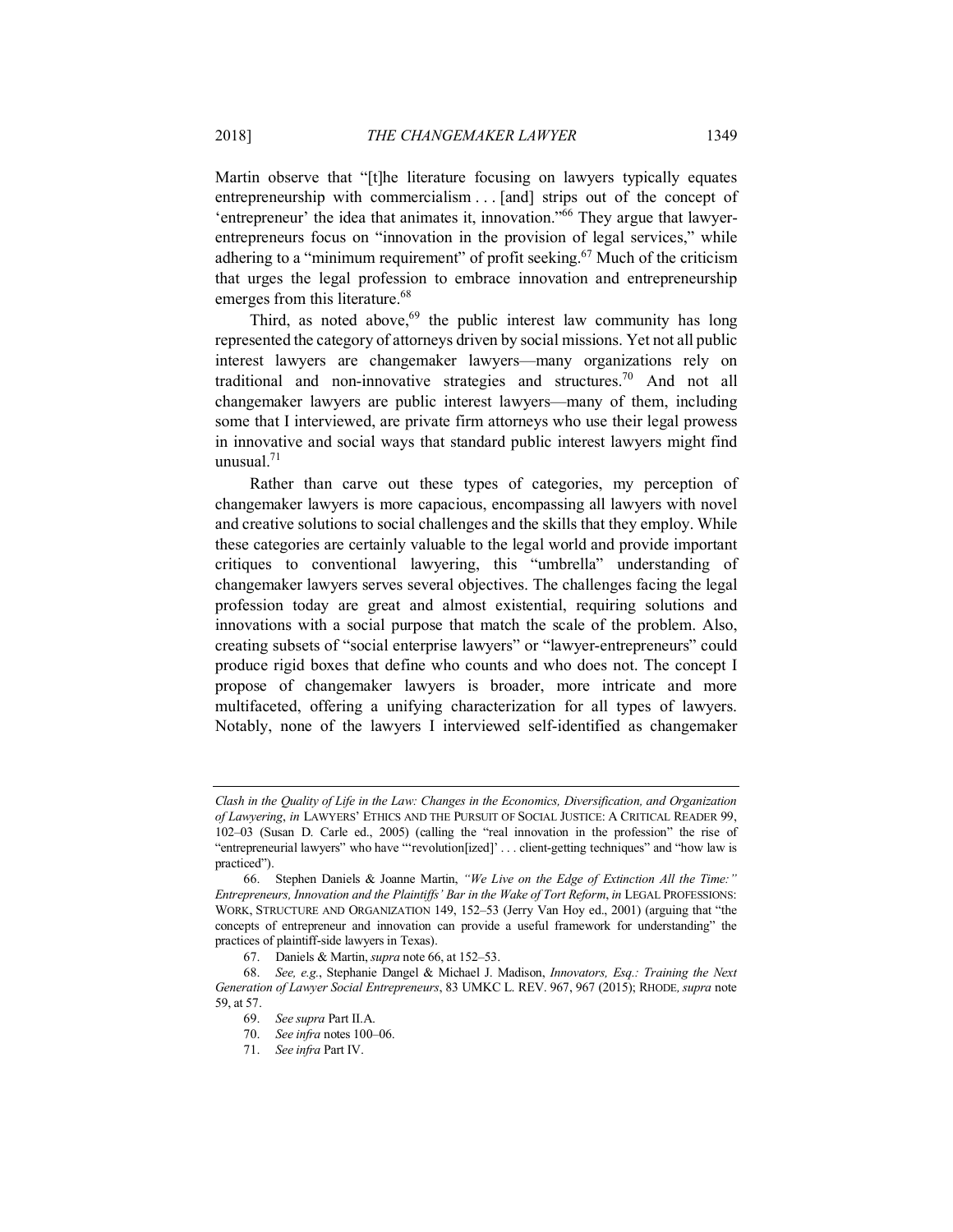lawyers, yet the ends, means, and style of their work can characterize them as such.

### III.

# **METHODOLOGY**

My research seeks to evaluate my proposed definition of changemaker lawyers by assessing three key themes that appear to be common to them: (A) a commitment to overcoming long-standing norms in the legal profession, such as in the attorney-client dynamic, (B) novel constructions of their organizations, and (C) an attempt to create more trans-disciplinary practices. I present these themes as trends I found through analysis of existing literature in addition to ten personal interviews. While my themes are not meant as categorical elements that must all be present to define someone as a changemaker lawyer, I intend them as aspects that might be helpful in distinguishing such work, stimulating specific and more-in depth research, and inspiring future changemaker lawyers to develop innovative practices of their own.72 Forging a common definition and identity could help spark a unifying purpose for all types of lawyers who are innovating for social change.<sup>73</sup>

Changemaker lawyers could represent examples or guideposts for how the legal profession may cope in a changing world. To evaluate changemaker lawyers' practices, I conducted personal, semi-structured interviews with ten lawyers with "unconventional practices"; that is, that their work might differ from the norm in their field.<sup>74</sup> As noted above, I adopted broad definitions of public interest law and changemaking to avoid presupposing any specific qualities or traits of changemaker lawyers. All of the interviewees are lawyers whose work has a social mission or vision. To ensure a broad spectrum of opinions and experiences, I sought variation in the types of professional sectors represented. The subjects include founders, executive directors, and legal directors of non-profit organizations; attorneys in private firms whose practices

<sup>72.</sup> In her study of integrative lawyers, J. Kim Wright explores different elements that comprise this group and proffers a similar caveat: "I am not claiming that all integrative lawyers practice with all of these elements, but I have seen that it is common for integrative lawyers to adopt several elements in their practices." *See* WRIGHT, *supra* note 13, at 14.

<sup>73.</sup> *See supra* note 41. I have purposely foregone analysis of other themes that emerged from this research. For instance, many of the attorneys employed diverse, multidisciplinary approaches beyond litigation. While this is a useful insight, it is already well documented that public interest lawyers rely on multiple strategies, and it likely does not represent a distinctive characteristic of changemaker lawyers. *See, e.g.*, Nielsen & Albiston, *Organization of Public Interest Practice*, *supra* note 41, at 1611– 12. Also, I did not address resources and financing mechanisms because the interviews failed to indicate any novel themes or strategies that have not been explored already. For a comprehensive empirical study of public interest funding, see Albiston & Nielsen, *Funding the Cause*, *supra* note 43.

<sup>74.</sup> The University of California, Berkeley Committee for Protection of Human Subjects approved this research (Protocol ID 2016-11-9311). Pursuant to Institutional Review Board requirements, I have maintained the confidentiality of the identities of these interview subjects.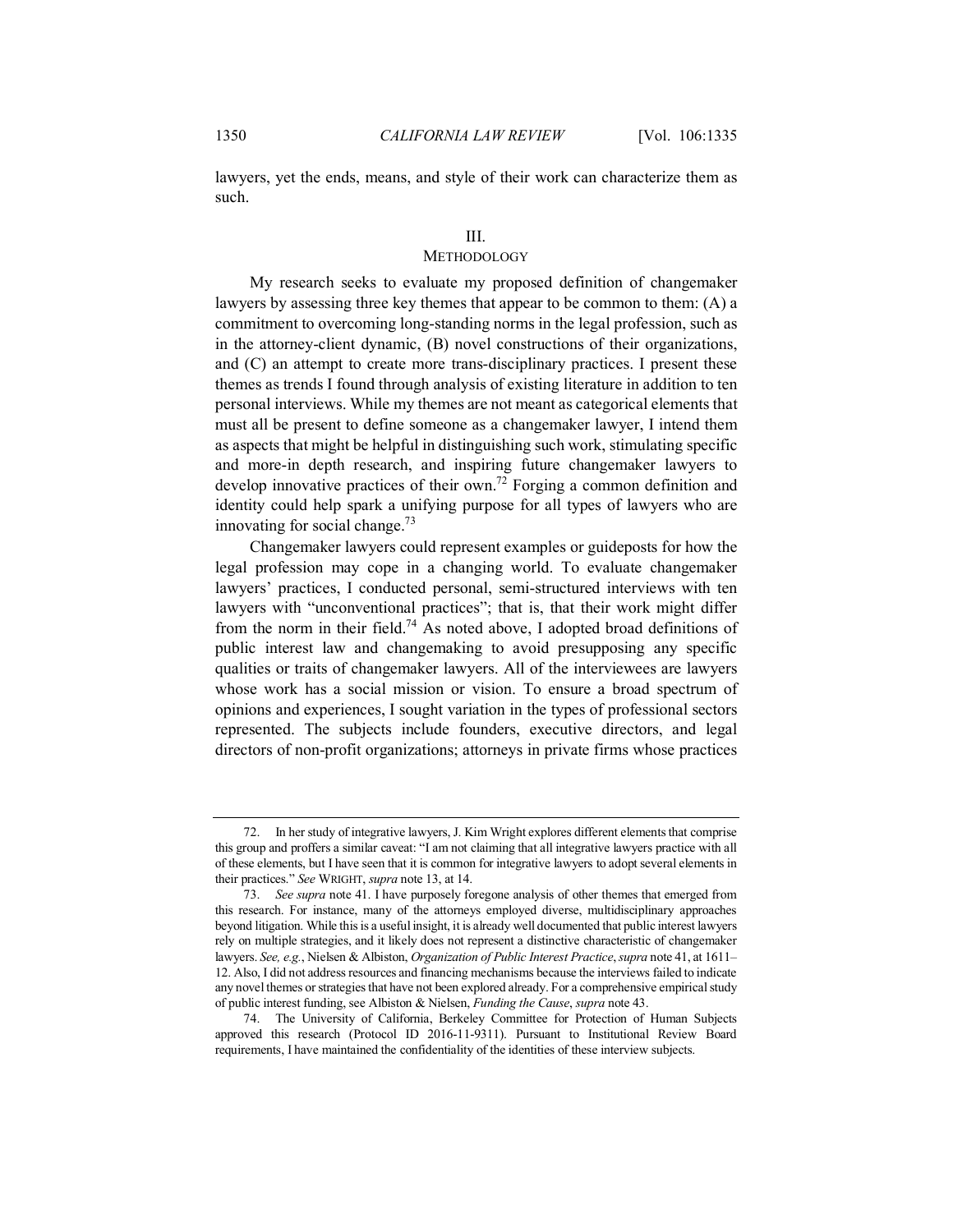I identified these interview subjects through personal recommendations, preexisting contacts, and the Berkeley Law alumni network. I do not purport to represent this group as an empirical sample of lawyers. No systematic database of changemaker lawyers exists. In this regard, this research faces many of the same problems that confront other academic researchers in this area, namely the relative absence of systematic studies in the field and a lack of a public database of public interest organizations.76 I attempt to add modestly to the existing stock of empirical information by providing some demographic information about each subject in Appendix II of this Note.

To protect the interview subjects' privacy and assure their comfort in discussing their practice's inner operations, I kept them anonymous by removing all identifying information from the notes and recordings and providing pseudonyms. During the interview, which lasted between forty-five minutes to one hour, I asked subjects to describe the nature of their practice, their strategies, how they developed these strategies, and the skills and expertise that they employ. I also asked about their organizational models (such as size and leadership style), financing schemes, and external partners. I further asked them for their interpretation of other lawyers' and non-lawyers' opinions of their work, what insights they drew from legal and non-legal fields, and what differentiated their practices from other lawyers' practices. I asked about their relationships with their clients, but I did not ask them to describe individual clients to avoid any breach of client confidentiality. In reproducing their comments below, all remarks are unedited except where needed to achieve concision.

Despite having widely disparate practices, certain themes are common to them all, from the more traditional to the more "radical." Most obvious were commonalities in practice type and organizational strategy. Less obvious but more valuable to my research were the subjects' discussions about the nature of their relationships to other parties, such as clients, lawyers, non-lawyers, and strategic partners. Subjects frequently offered insights into the position of their organizations and approaches within the larger legal profession.

Finally, I relied on theoretical aspects of changemaking to inform and guide some of my larger conclusions, although I was careful to let my data direct me to the relevant theories and not the reverse. This is especially relevant given that none of these lawyers in their interviews self-identified as changemaker lawyers. Yet significantly, they are each chipping away at the monolithic conventions of the legal profession and presenting examples of innovative legal advocacy.

<sup>75.</sup> The interview subjects from academia and the public sector are better described as expert lawyers who may not be practicing as changemaker lawyers but who are nonetheless knowledgeable about the field.

<sup>76.</sup> *See* Rhode, *supra* note 41, at 2028–29.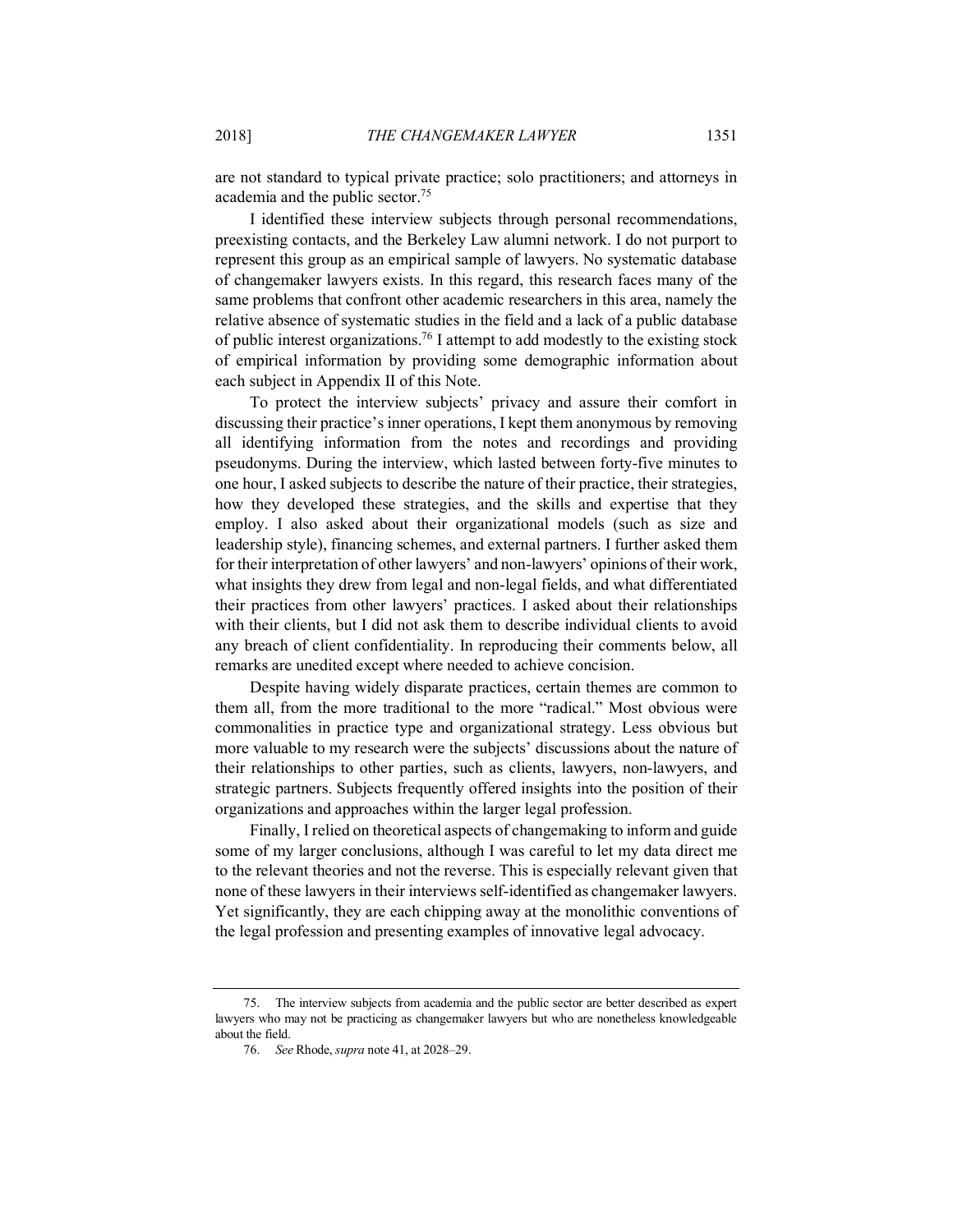#### IV.

# COMMON THEMES IN CHANGEMAKER LAWYERING

## *A. Subverting Power Dynamics and Norms in the Legal Profession*

One of the most important contributions that changemaker lawyers offer is on the shape of the legal profession itself by dismantling some of the hierarchical structures and rigid protections that lawyers have adopted to preserve their elite status in society. Changemaker lawyers acknowledge that their practice might be subtly subversive, they alter relationships of power with their clients in part by demystifying legal concepts, and ultimately, they extend greater agency and autonomy to clients in their decision making.

The professional monopoly that lawyers enjoy has contributed to the high cost and low supply of legal services, rendering complete access to justice unattainable for lower income communities.<sup>77</sup> Lawyers have constructed their profession by establishing licensing requirements, prioritizing certain bodies of technical knowledge, and upholding rules of ethics that elevate lawyers to a privileged position in society and "exacerbate power differentials between professional[s] and client[s]."<sup>78</sup> Public interest lawyers are not immune from this power dynamic; their elite training and use of more institutionalized advocacy mechanisms like litigation can sometimes conflict with the grassroots nature of their causes and clients.<sup>79</sup> This can generate an asymmetrical relationship between public interest attorneys and their more marginalized clients.<sup>80</sup> By extending access to justice to disadvantaged groups, public interest law seeks to expand the market of individuals who can claim legal services.<sup>81</sup> However, this reinforces the market's traditional norms and framework without fundamentally transforming the market itself. In other words, the growth and consolidation of public interest legal organizations over the past few decades has not meant any change as such to the underlying power structures of the legal profession and legal system.<sup>82</sup>

But as the public interest field has changed and grown more complex, new theories and models of lawyering have arisen with the potential to alter certain conventions that structure how lawyers operate. Concepts like client-centered practice have sought to change the oft-problematic lawyer-client relationship by

<sup>77.</sup> CHEN & CUMMINGS, *supra* note 41, at 343.

<sup>78.</sup> COREY S. SHDAIMAH, NEGOTIATING JUSTICE: PROGRESSIVE LAWYERING, LOW-INCOME CLIENTS, AND THE QUEST FOR SOCIAL CHANGE 21 (2009); Richard L. Abel, *Why Does the ABA Promulgate Ethical Rules*, *in* LAWYERS' ETHICS AND THE PURSUIT OF JUSTICE: A CRITICAL READER, *supra* note 65, at 18, 21–22 (noting that promulgating ethical rules is a natural upshot of lawyers' attempts to regulate their profession and control the market for attorneys).

<sup>79.</sup> *See* Anna-Maria Marshall, *Social Movement Strategies and the Participatory Potential of Litigation*, *in* CAUSE LAWYERS AND SOCIAL MOVEMENTS, *supra* note 56, at 164, 166.

<sup>80.</sup> *Id.*

<sup>81.</sup> *See, e.g.*, NAN ARON, LIBERTY AND JUSTICE FOR ALL: PUBLIC INTEREST LAW IN THE 1980S AND BEYOND 3 (1989); Rabin, *supra* note 44, at 227.

<sup>82.</sup> *See* Nielsen & Albiston, *Organization of Public Interest Practice*, *supra* note 41, at 1619.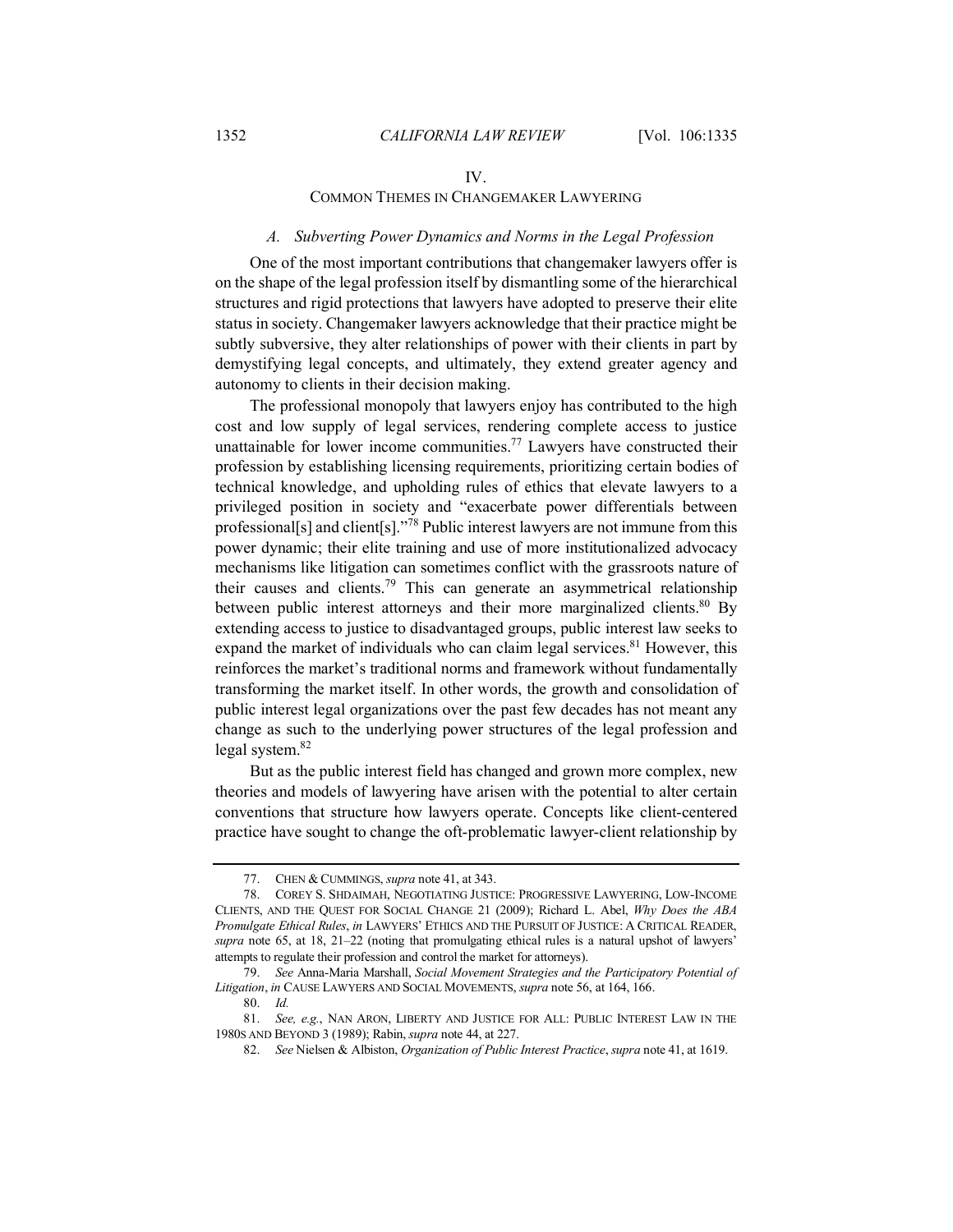identifying challenges from the client's perspective and actively involving the client in designing comprehensive solutions.<sup>83</sup> Similarly, the concept of client autonomy—granting more agency to clients—has taken root. Social change strategies often recognize the centrality of "legal empowerment," which "seek[s] to cultivate the agency and power of the people with whom they work . . . [by saying for instance] 'I will work with you to solve this problem, and give you the tools with which to better face such problems in the future.'"84 The field of grassroots lawyering has often sought a relationship of client empowerment that "avoids the rigidity of traditional lawyer-client interactions" and instead attempts to develop "solidaristic bonds" between them.85 Lawyers in the field strive to allow clients to make their own decisions autonomously as an "expression and affirmation of the belief that clients and lawyers are equals."<sup>86</sup> Their work also values the diverse perspectives that embracing a wide array of stakeholders can bring.87

Changemaker lawyering demonstrates a natural evolution of this trend toward reconceiving professional norms in the profession, especially norms of hierarchy and power.<sup>88</sup> First, the changemaker lawyers I interviewed showed recognition that their work might run counter to traditional professional norms. "Carmen" is an attorney who founded a non-profit that uses insights from alternative dispute resolution, restorative justice, and mediation to support youth involved in the juvenile justice system. Staff members and collaborators with the organization are stationed inside courthouses and engage directly with young people facing detention to offer legal help. Then, they facilitate group dialogues and leadership trainings with the young people to help them overcome their personal challenges and set positive life goals. Carmen said:

Traditionally, [juvenile defense attorneys] seek to get their clients off on technical grounds. They are not looking from a broader picture or viewpoint of the client; they aren't equipped to do anything

87. WRIGHT, *supra* note 13, at 295.

<sup>83.</sup> DAVID A. BINDER, PAUL BERGMAN & SUSAN C. PRICE, LAWYERS AS COUNSELORS: A CLIENT-CENTERED APPROACH 19–23 (1991).

<sup>84.</sup> Vivek Maru, *Allies Unknown: Social Accountability & Legal Empowerment*, 12 HEALTH AND HUM. RTS.J. 83, 85 (2010).

<sup>85.</sup> *See* Thomas M. Hilbink, *You Know the Type. . . : Categories of Cause Lawyering*, 29 LAW & SOC. INQUIRY 657, 688–89 (2004).

<sup>86.</sup> SHDAIMAH, *supra* note 78, at 68.<br>87. WRIGHT, *supra* note 13, at 295.

<sup>88.</sup> Of course, racial and economic justice critiques have often described oppressive hierarchical paradigms in the law and urged a more diverse, "anti-essentialist" approach to challenge these norms in all their forms. *See, e.g.*, Trina Grillo, *Anti-Essentialism and Intersectionality: Tools to Dismantle the Master's House*, 10 BERKELEY WOMEN'S L.J. 16 (1995); JOHN A. POWELL, RACING TO JUSTICE: TRANSFORMING OUR CONCEPTIONS OF SELF AND OTHER TO BUILD AN INCLUSIVE SOCIETY (2012); Peter Gabel & Paul Harris, *Building Power and Breaking Images: Critical Legal Theory and the Practice of Law, in* LAWYERS' ETHICS AND THE PURSUIT OF SOCIAL JUSTICE: A CRITICAL READER, *supra* note 65, at 230, 230–37; Angela P. Harris, *Race and Essentialism in Feminist Legal Theory*, 42 STAN. L. REV. 581 (1990). Changemaker lawyers are not the first to promote this concept, but they represent a group of advocates putting the concept into practice.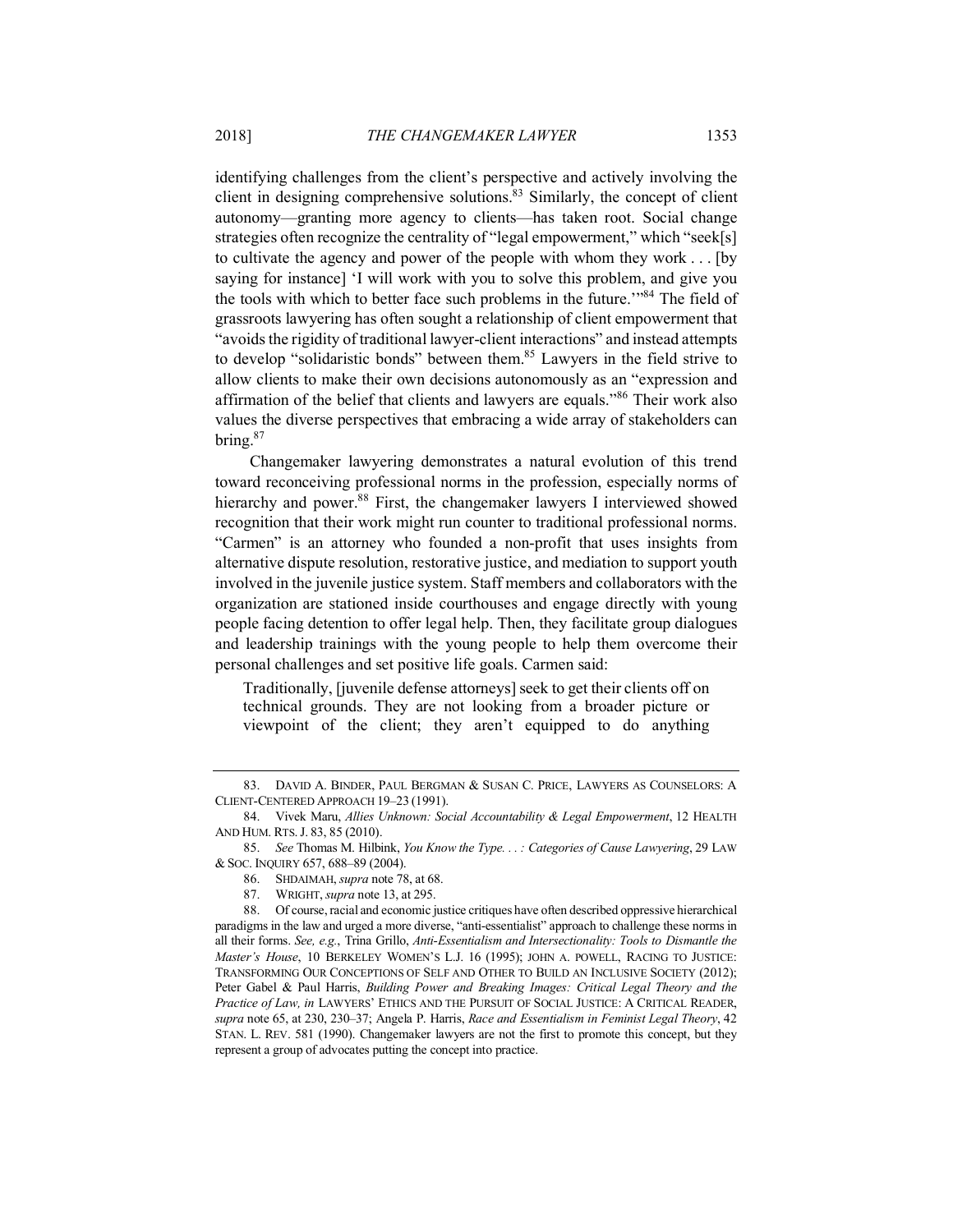more. . . . They are instead trained to be circumscribed, limited in their ability to do what is necessary for the child's long-term interest. . . . The legal profession never saw itself as a helping profession . . . and what we want to have is a broader conversation of what the justice system means.

Carmen saw her work as challenging the norms of the adversarial criminal justice system, in particular how attorneys and courts conceive of their young clients. Her goal was to develop positive, long-term solutions for clients in the criminal justice system.

"Alexis" founded a non-profit organization supporting community economic development by counseling small-scale entrepreneurs and cooperatives and devising policy solutions to promote grassroots economic sustainability. She celebrated the organization's work as a redefinition of notions of wealth and equality through law.

We are challenging conventional notions around business and the concept of the American dream . . . [and] we are challenging the boundaries of the legal profession itself by empowering people to help each other. We see lawyers not as service providers, but as individuals working within the communities to create a different world. This reconceives the role of lawyers.

Alexis noted that her organization often collaborates with private firm attorneys who offer pro bono counsel in transactional business development to their clients. However, their traditional training in corporate law sometimes paralyzed the pro bono attorneys from offering more novel, creative legal solutions and therefore hindered the organization's goals.

Lawyers are sometimes the choke point for our movement. We in fact would like to work with more non-lawyer professionals, or at the very least activists or educators who are using the law in similar ways [as we are]  $\dots$ . There is a lack of recognition that all law should be public interest law; instead, legal workers are stuck in their old hierarchies and are not empowered to make change.

Two private sector attorneys made the same point, remarking that their work frequently ran up against the standard professional norms of public interest law. "Donna," an attorney at a corporate law firm who specializes in social enterprise development, observed that most private firm lawyers conceive of legal work with a social mission through the typical public interest framework. In contrast, she was committed to a large-scale transformation of the legal and financial industry frameworks around social enterprise.

Few people get [my work] in Big Law. I know them all [the ones that do understand], but most don't see it . . . they see entrepreneurship as tech-centered. They are still focused only on getting on boards, nonprofit organizations and pro bono work. What I am talking about is the corporate form and capital markets altogether.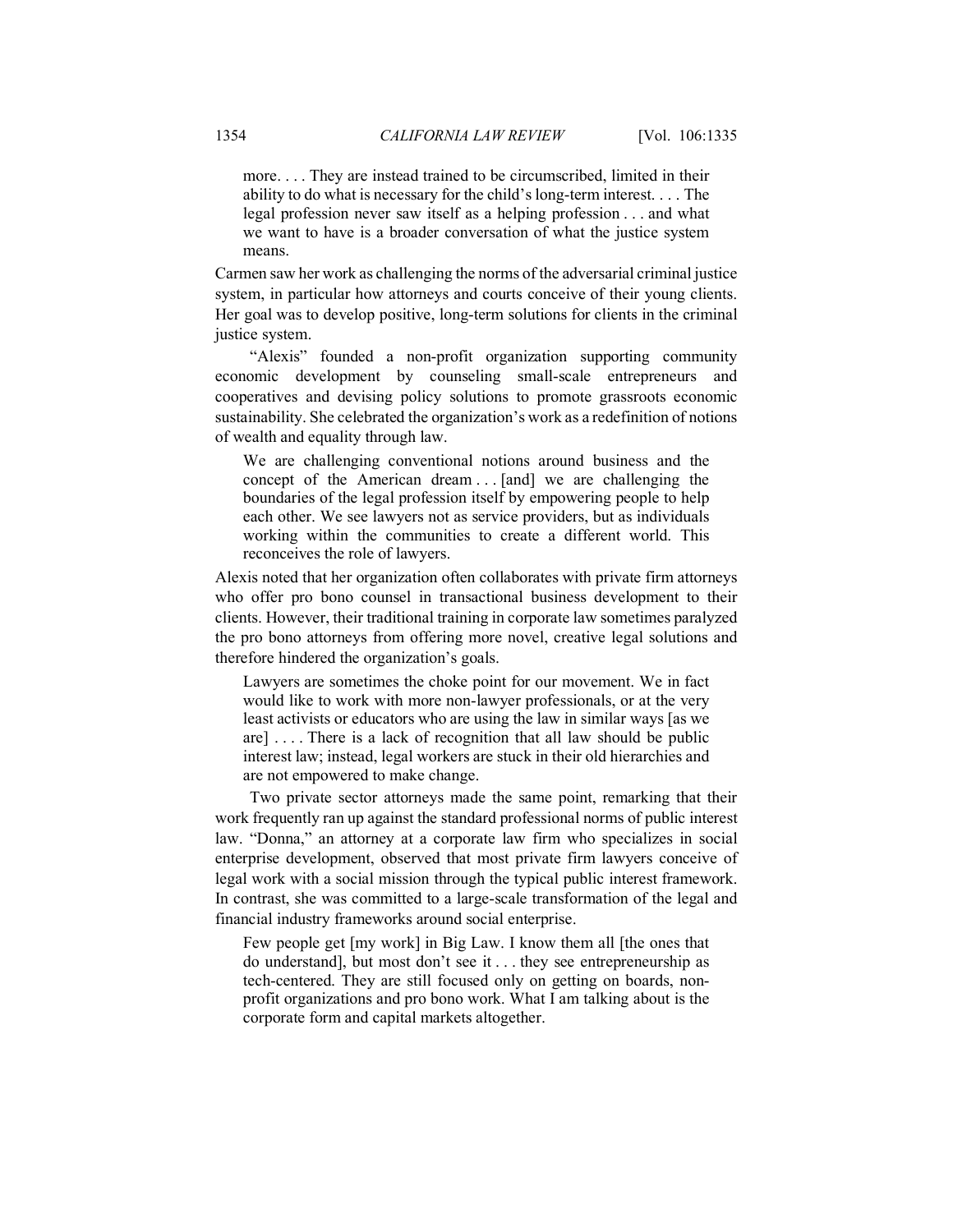While Donna is using traditional legal skills as a transactional Big Law partner, her objectives are wholly different than most similarly-situated lawyers driven by an innovative, social mission. She is dedicated to using her private sector skills to wholesale disrupt economic systems.

Another attorney, "Gary," with legal experience in the non-profit and corporate transactional sectors, offered the same judgment of a somewhat narrow-minded private legal field. Although he now works in the public sector, Gary had served as an adjunct professor on social enterprise and had coordinated activities with different social enterprise legal clinics. He argued that his perspective, the belief in "law as a means to create positive change for the good of all," was the product of a generational difference among private lawyers. Younger lawyers like himself instinctively recognized that lawyers could use their skills to create social impact outside public interest fields.

Millennial lawyers are more on the same page as me. We don't have to define "blended value" to them. They see that we need more positive change in the law, and they have a tendency to self-identify as changemaker lawyers. They don't see things so rigid. The older generation of lawyers is more confused with these labels and definitions. They say, "stick to what you know; stick to your sector." They are very rigid and see that doing social good is only something for a pro bono practice.

Gary observed that older generations of lawyers were also less likely to know how to apply their day-to-day legal expertise to advance a social cause.

The interviewees all acknowledged intuitively that their practice as changemaker lawyers was distinct and might conflict with traditional notions of the legal profession, including of public interest law itself. Their insights indicated that lawyering for social change today might seek to shift whole paradigms of practice, far more fundamentally than the original public interest lawyer sought to do. The changemaker lawyers described here, in their own small way, all recognized the failure of certain norms in the frameworks within which they worked, and they are devising new legal notions and ideas that challenged those frameworks. Although their ultimate objectives might not extend to full-scale societal change, they nonetheless are committed to questioning norms and engineering new legal solutions to effect change.

So-called "radical lawyers" call for similar redefinitions of the legal system, "even if they chose to play by its rules" to achieve their goals.<sup>89</sup> The attorneys I interviewed are *themselves* playing by the rules; i.e., the laws of the criminal justice, economic, and financial systems, respectively. But their creative mechanisms that harness the law for a different social purpose render their work both radical and innovative.

<sup>89.</sup> *See* Corey S. Shdaimah, *Intersecting Identities: Cause Lawyers as Legal Professionals and Social Movement Actors*, *in* CAUSE LAWYERS AND SOCIAL MOVEMENTS, *supra* note 56, at 220, 230.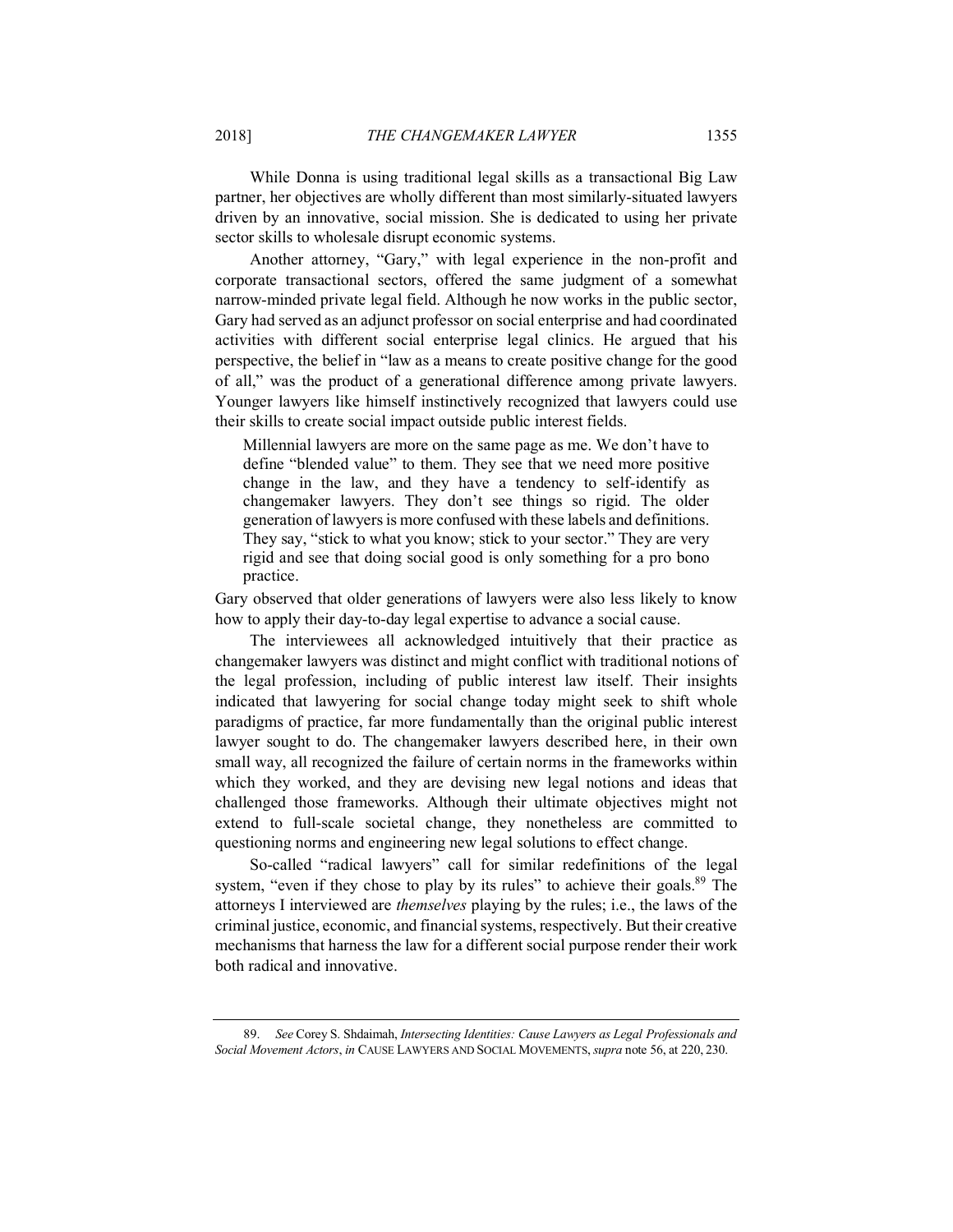By undermining lawyers' elite status as a profession and demystifying the legal profession's jargon, changemaker lawyers restructure the attorney-client relationship. For example, "Erica," the executive director of a prominent legal aid organization, shared that in providing direct services to lower-income clients, she is firm that their advocacy must be clear and understandable to the client. She paraphrased a quote she attributed to Van Jones, the civil rights lawyer and former Obama Administration official:

You can take simple things and make them complicated to benefit yourself, or you can take complicated things and make them simple to benefit others.

She described the first clause of the quote as the philosophy of most attorneys and the norm in the profession. Alternatively, the contrasting client-centered and equalizing notion served as Erica's guidepost in her leadership practice and her organization's mission.

"Jessica" is another attorney who studies other practices and coaches attorneys to develop more values-based legal practices. She described examples that she found among other lawyers, first drawing attention to contract law as an area where lawyers can create a more equitable relationship with their clients. By creating "conscious contracts," lawyers write their documents in plain and understandable language for all parties to interpret, and to establish a relationship and partnership between the parties. She offered a different example that came from studying legal innovations in other countries, such as South Africa:<sup>90</sup>

One exciting development I've seen in the law is the use of cartoon contracts. These are creative and innovative methods that are visual and accessible for every person, even people who are illiterate.

Alexis, who worked in community economic development, also recommended the use of images to share information and create small business and cooperative agreements that were nonetheless legally binding.

Most lawyers try to make their work harder by obscuring information or skills [from their clients]. That's not me. I want to make it super easy to share legal documents.

Many interview subjects stressed that enhanced client agency and positions of equal standing were central to their practices. "Benjamin" is a private attorney who has a solo practice that counsels small businesses and public entities to develop sustainable and collaborative infrastructure-type projects that inherently engage the wider community in their formation. He also advises governments on policies that promote these collaborative development projects. Benjamin affirmed that he enters into relationships with his clients seeking an equitable playing field.

For more information about conscious contracts as an approach for changemaker lawyers, see Christopher Halburd, *Doing the Deal: Contracts for Conscious Capitalists*, *in* WRIGHT, *supra* note 13, 148, 148–50.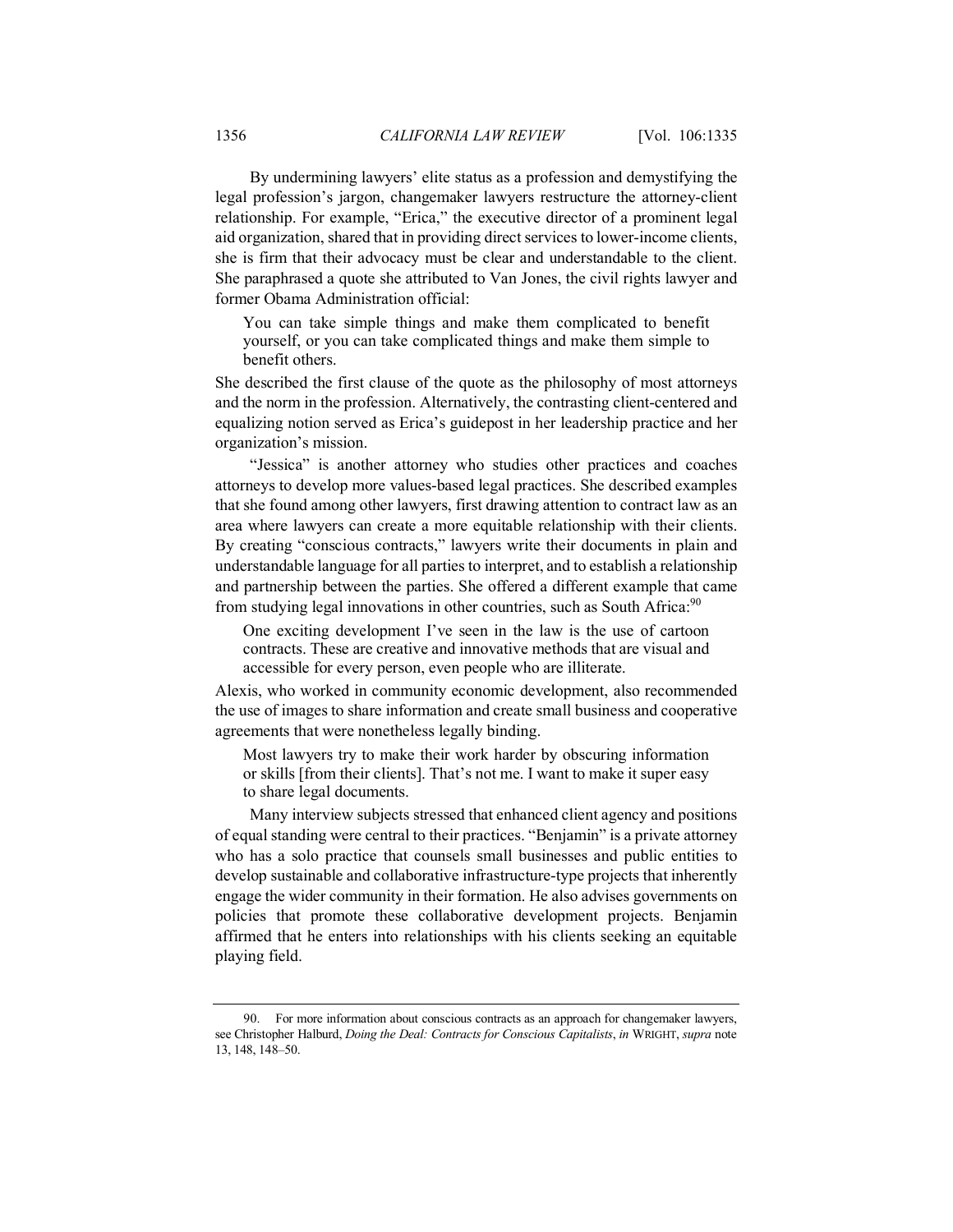[As a lawyer] you want to try to cultivate a peer relationship. It can't be one completely because you're serving them and working with them to advance their goals. This is not an equal partnership of course . . . and I have to always be careful not to import my own policy goals into the equation. The basic "lawyer set-up" of the relationship does help protect this.

Organizations that pursue social change through impact litigation or policy may have a more distant relationship with their clients, yet they are no less committed to equality in the relationship. "Helen," the legal director of a small non-profit conducting civil rights impact litigation, described the organization's community-centered approach. In her case, she identified that the objectives to traditional impact litigation sometimes conflict with the client's interests, and that the lawyers, despite their desired socially beneficial outcomes, largely remove themselves from the clients. Helen emphasized that her organization sought to counter this norm.

We have less of a relationship with individual clients than a standard legal aid agency might. Many of them are wary of legal organizations that came in to support their work but later abandoned them. We are looking to the clients to figure out the remedies and how they achieve what they want. We identify as community lawyers. We want them to lead. They are the ones responsible for carrying it out after we leave.

For example, in one significant civil rights case against a public entity, Helen's organization and their co-counsel engaged community organizations in addition to specific individuals as plaintiffs to help ensure greater buy-in from groups that are in touch with the needs of the community. These organizations can then mobilize community members who may not even be directly involved in the lawsuit around the issues in the case and equip them with the knowledge and skills to monitor the public agency's actions after the suit concludes.

These changemaker lawyers intuit the possible contradictions within socalled "mandatory autonomy" that "represents a paternalistic or 'best interest' view that forces even reluctant clients . . . to make decisions that they might not want to make.<sup>"91</sup> They recognize that their clients come to them for their legal counsel, which inherently generates a relationship of the knowledgeable service provider counseling the passive recipient. Their experiences might represent a more "relational" version of autonomy that acknowledges the values that each party in the relationship brings, and that "the marshalling of resources . . . is an exercise of agency and self-determination that further enables clients to retain or regain control of their lives."92

By shifting power dynamics, changemaker lawyers pave the way for a natural evolution within legal practice, or at least within the subset of public interest or social justice lawyers. During the 1990s, many public interest law

<sup>91.</sup> SHDAIMAH, *supra* note 78, at 68.

<sup>92.</sup> *Id.* at 97.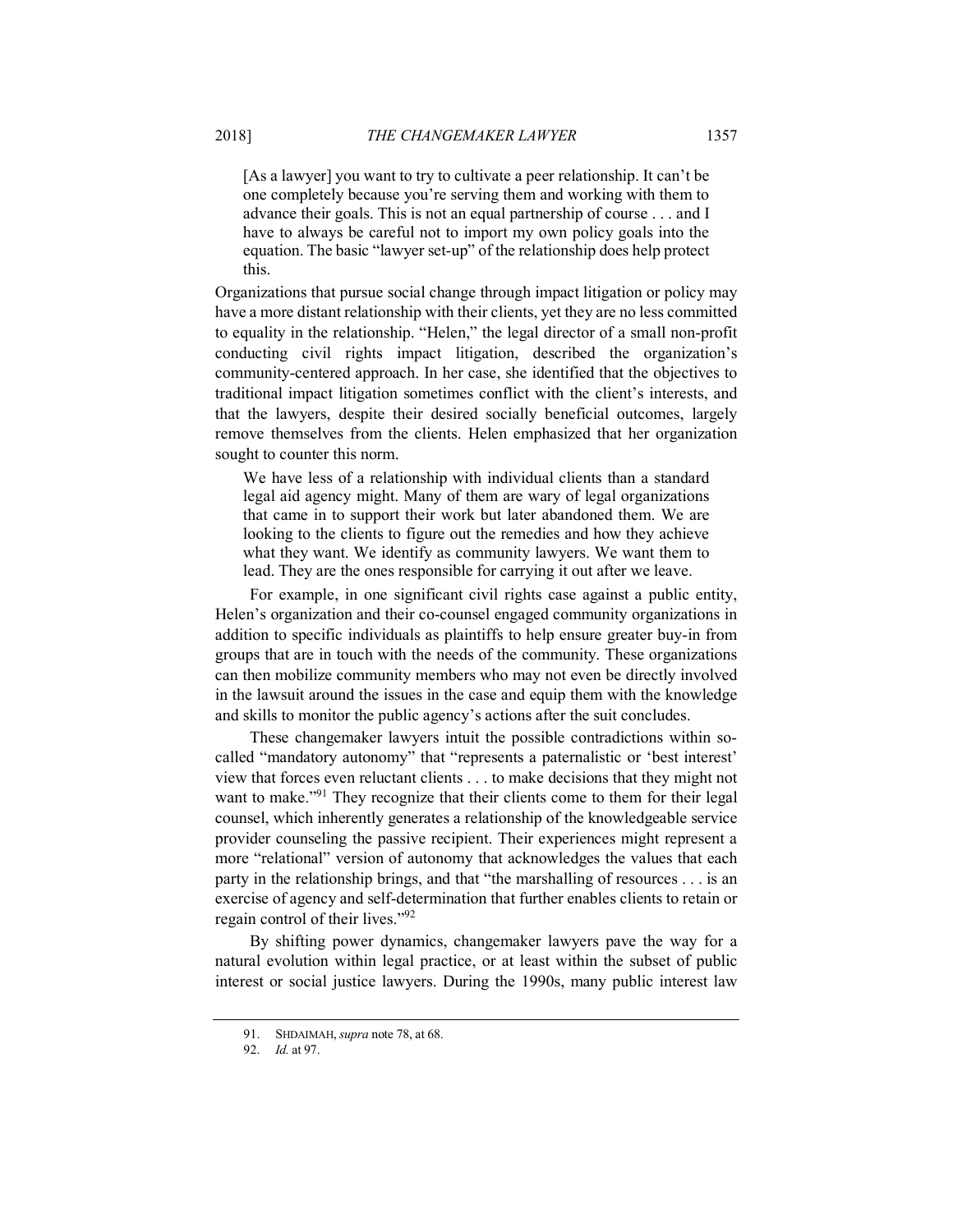organizations steered away from professional legal strategies like litigation and formal legal norms and toward "lay lawyering" that "decisively rejected established narratives about the centrality of the public interest lawyer in movements for social change."<sup>93</sup> This dynamic has played out in diverse organizational settings, from more grassroots-type entities to more impact litigation-focused groups like Helen's. Downplaying the lawyer and elevating the client has, in many social movements, served as a more effective tool for collective action,  $94$  and the evidence here suggests that this dynamic is also manifest in other legal settings. Empowering clients to contribute their voices and stories can enhance the changemaker lawyer's larger strategy.<sup>95</sup>

## *B. Reenvisioning a Values-Driven Organization*

A second critical theme among changemaker lawyers is their rejection of conventional management schemes in favor of constructing their teams and organizations to reflect their social values. Generally, the legal profession has specialized into niche legal practice areas, centralized power and decision making in the practice area and within the firm, and formalized policies and procedures.96 The largest firms typically feature rigid, hierarchical decision making and corporate, rather than entrepreneurial, values.<sup>97</sup> Smaller firms tend to be more entrepreneurial, make their decisions ad hoc, and are driven by the values—and the ultimate power—of their founders.<sup>98</sup> Trained in the law, not in organizational management, many law firm partners and other high-level attorneys frequently lack the day-to-day leadership and operational skills to run a successful business and manage their staff.<sup>99</sup>

While traditional public interest law organizations generally "do not resemble the business-like model of modern private law offices,"100 they have nevertheless adopted at least some of the cultural and organizational aspects of

<sup>93.</sup> Sameer M. Ashar, *Public Interest Lawyers and Resistance Movements*, 95 CALIF. L. REV. 1879, 1906–07 (2007).

<sup>94.</sup> *See id.* at 1907.

<sup>95.</sup> Simone Campbell, *Lawyer as Agent of Change*, *in* WRIGHT, *supra* note 13, at 311, 311–13. Indeed, a "strategic alliance or partnership" model might even better suit traditional private law firms and their corporate clients. *See* David B. Wilkins, *Team of Rivals? Toward a New Model of the Corporate Attorney-Client Relationship*, 78 FORDHAM L. REV. 2067, 2070 (2010).

<sup>96.</sup> *See* DAVID J. PARNELL, THE FAILING LAW FIRM: SYMPTOMS AND REMEDIES 71–77 (2014).

<sup>97.</sup> *Id.* at 88–90. Large firms' increasing adoption of traditional corporate management structures could risk challenging some of the basic principles of professionalism that lawyers ascribe to, like commitment to the rule of law and access to justice. *See* Jayne R. Reardon, *Professionalism as Survival Strategy*, *in* THE RELEVANT LAWYER: REIMAGINING THE FUTURE OF THE LEGAL PROFESSION,*supra* note 16, at 255, 256.

<sup>98.</sup> *See* PARNELL, *supra* note 96, at 82–83. While top-down management styles might still pervade these smaller firms, they are more likely than larger firms to encourage collaboration in management decisions. *Id.*

<sup>99.</sup> Rhode, *supra* note 41, at 2064–65.

<sup>100.</sup> *See* Albiston & Nielsen, *Funding the Cause*, *supra* note 43, at 63.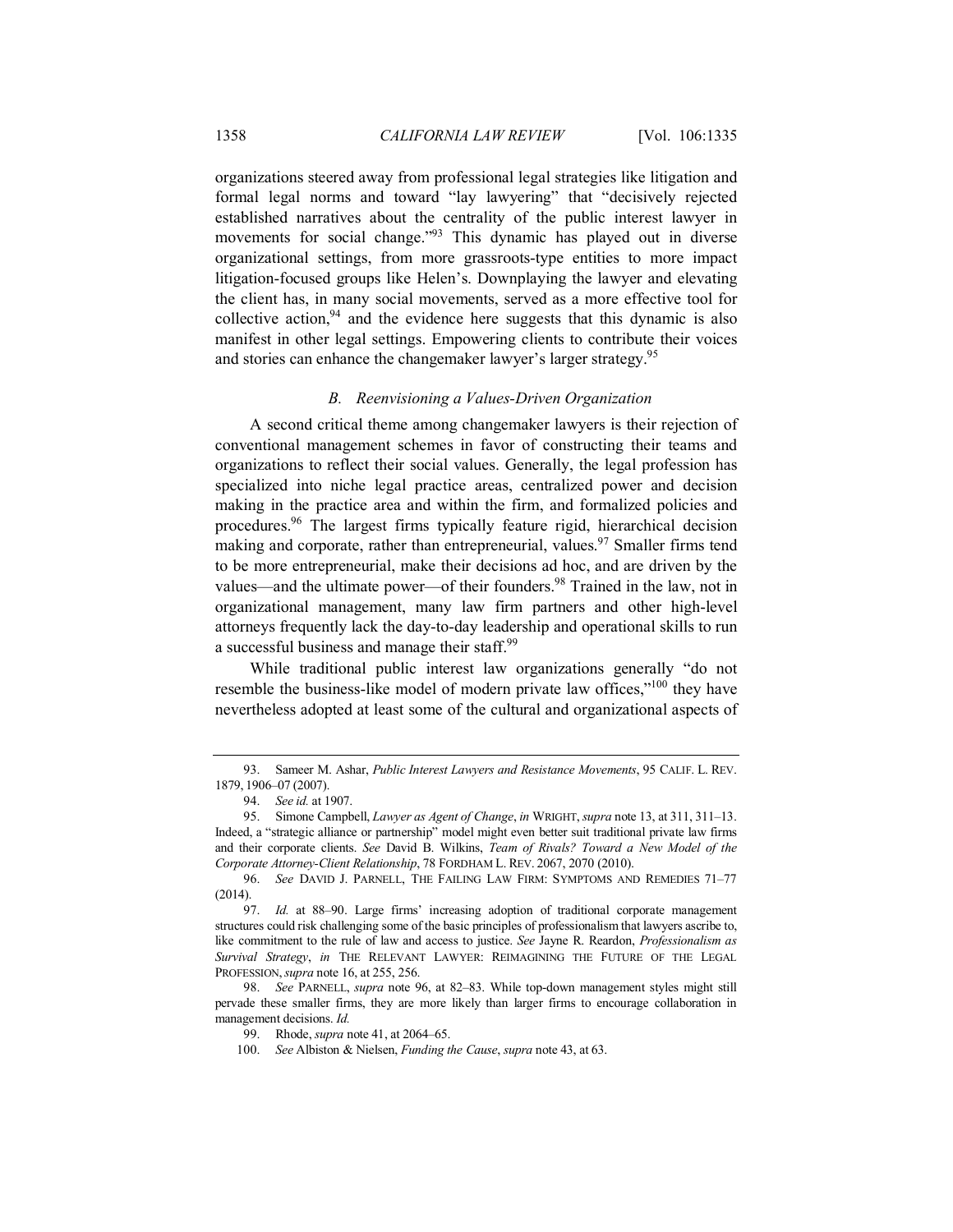their private sector peers. Many lawyers in public interest law organizations may bring experiences from hierarchical firm backgrounds. At the very least, they all experienced a law school pedagogical model that emphasizes hierarchy and precedence over creativity.<sup>101</sup> Over time, public interest organizations underwent a relative standardization and professionalization of their management structures.<sup>102</sup> As new public interest law organizations emerged, they began to adopt relatively uniform organizational models irrespective of their practice or political positions. <sup>103</sup> Funding also influenced organizational approaches, including limiting the types of cases and work in which the organizations could engage.<sup>104</sup> To achieve prominence, sustainability, and effectiveness, public interest organizations sought a seemingly elite status through their own professionalization, often at the expense of their structural malleability and grassroots culture.105 Within the organizational environment of larger social cause coalitions and movements, the most bureaucratic or "professionalized" organizations (as defined based on their staffing, funding, and strategy decisions) tended to gain more legitimacy with the other institutions, like courts and private firms, with which they needed to cooperate to achieve their legal objectives.<sup>106</sup>

In contrast with these general characterizations, changemaker lawyers' organizations establish new institutional models that derive from the values they espouse. These lawyers face organizational hurdles akin to the problems that traditional public interest lawyers experience, but the internal structures of their organizations may afford them greater flexibility, opportunities to build tools for consensus, and action. Their leadership deliberately designed these internal policies and structures to reflect their mission, further enable their teams to achieve these goals and serve a demonstrative function that might help shift legal practice more broadly.

Changemaker lawyers articulated this theme of a values-driven organization in different ways. "Jessica," who coaches attorneys to integrate their values into their work and structure it around innovation and collaboration, described how conventional lawyers separate their values from their practices. Lawyers with values-driven practices underlie her conception of changemaker lawyers.

Most of us fall into the silos we are given by law school and the culture of law. Yet when people suddenly align their law practices based on what they love, what their values are, and what is the difference they

<sup>101.</sup> *See, e.g.*, *id.*; Duncan Kennedy, *Legal Education and the Reproduction of Hierarchy*, 32 J. LEGAL ED. 591, 602–03 (1982).

<sup>102.</sup> Albiston & Nielsen, *Funding the Cause*, *supra* note 43, at 70.

<sup>103.</sup> *Id.*

<sup>104.</sup> *Id.* at 88–89.

<sup>105.</sup> *See* Sandra R. Levitsky, *To Lead with Law: Reassessing the Influence of Legal Advocacy Organizations in Social Movements*, *in* CAUSE LAWYERS AND SOCIAL MOVEMENTS,*supra* note 56, at 145, 148; Rhode, *supra* note 41, at 2064–65.

<sup>106.</sup> *Id.*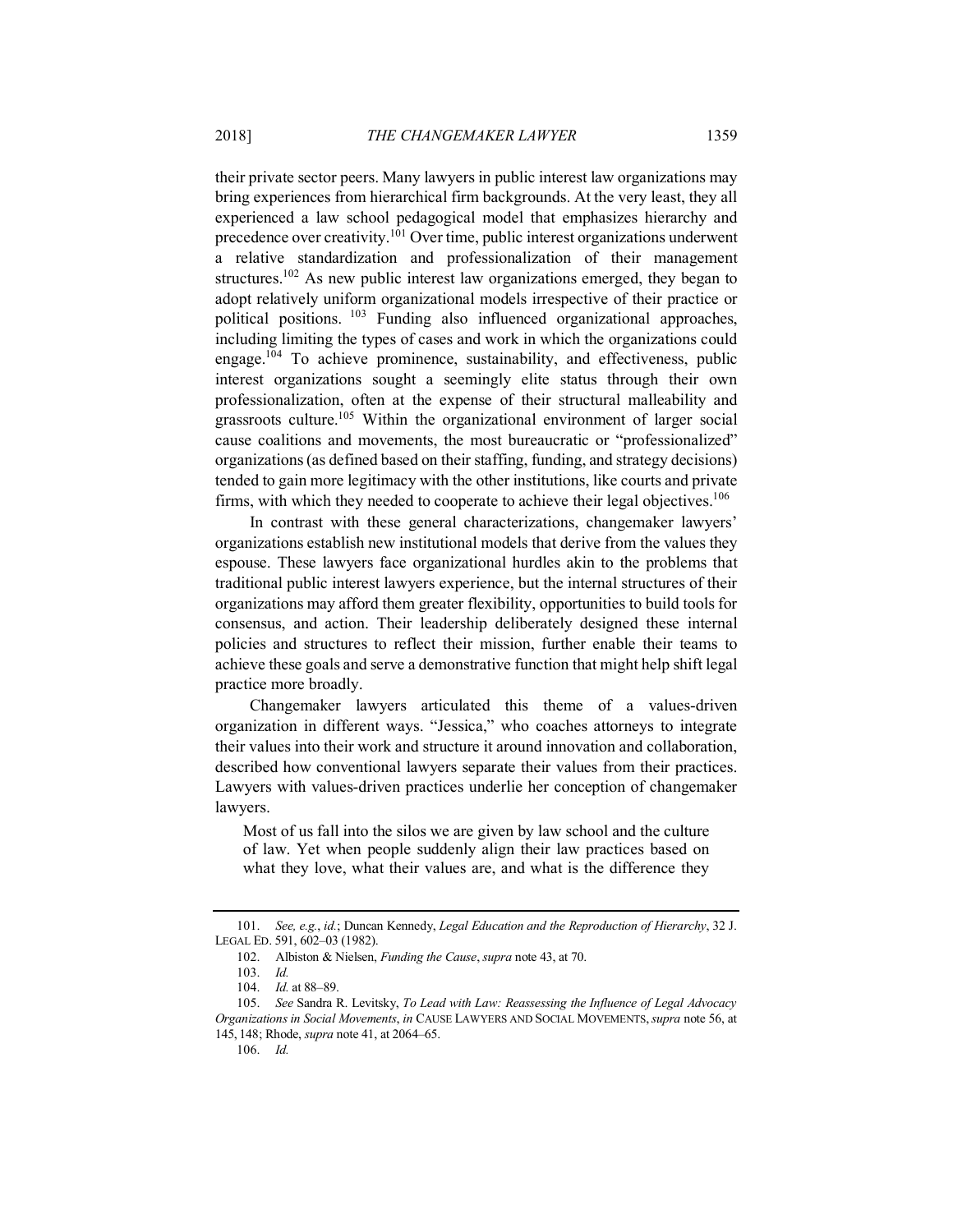want to make [in order] to make value in the world, they have given themselves permission to break out of the silos.

When attorneys adopt this kind of integrated orientation toward their practice, Jessica said, they organize themselves and their work differently too.

They learn how to manage their time based on their values. They have a different relationship with their staff—it becomes a really positive place to work with lots of respect. There is a division of labor based on skills and what [each person] likes to do.

Coming from a wholly different practice, Donna is a Big Law attorney who advocates for creative forms of social enterprise development, around which she dreams of redesigning the entire financial system. She recognized that her social enterprise clients' organizations were their distinguishing factors, and not necessarily their social missions. Much of her work, then, centered on advising her clients to craft sustainable organizations that might attract investment and increase their impact.

The uniqueness is in the business model, not the end product. It is *how* they are doing their work as a way to promote positive change.

Implicit in her remark is an understanding that the organizational mechanism (the "how") is critical to accomplishing the social mission (the "what"). While Donna's practice differs from those of public interest lawyers, she also understood the importance of an organizational model to achieve the social mission and prioritized her legal advice toward that objective.

Creating an organizational model that reflects the lawyers' values depends on certain factors. First, organizations have purposely designed flat or nonhierarchical structures that oppose the traditional hierarchies of other entities. The organization achieves its purpose better and maximizes limited resources by enabling a greater number of stakeholders to make decisions, share information, and gain access to the organization's outcomes.<sup>107</sup>

Alexis described how the community economic development non-profit organization she co-founded implemented an internal structure that modeled the values it aspires. The organization advocates for more cooperative and collective ownership, and the internal makeup of the organization reflects this mission. Alexis said that this serves a demonstrative role to other organizations.

We have created a unique structure of governance. We are made up of unique, semi-autonomous circles, not shaped by a mastermind, but by people on the ground. We use consensus-based decision-making to maximize everyone's leadership potential without a hierarchy. This is more powerful and makes changemaking more effective. As a result, we have more empowered people too, with more equitable work and a diversity of voices. Now based on our model, we are helping other nonprofits to restructure themselves in a similar way.

<sup>107.</sup> ORSI, *supra* note 62, at 152–53.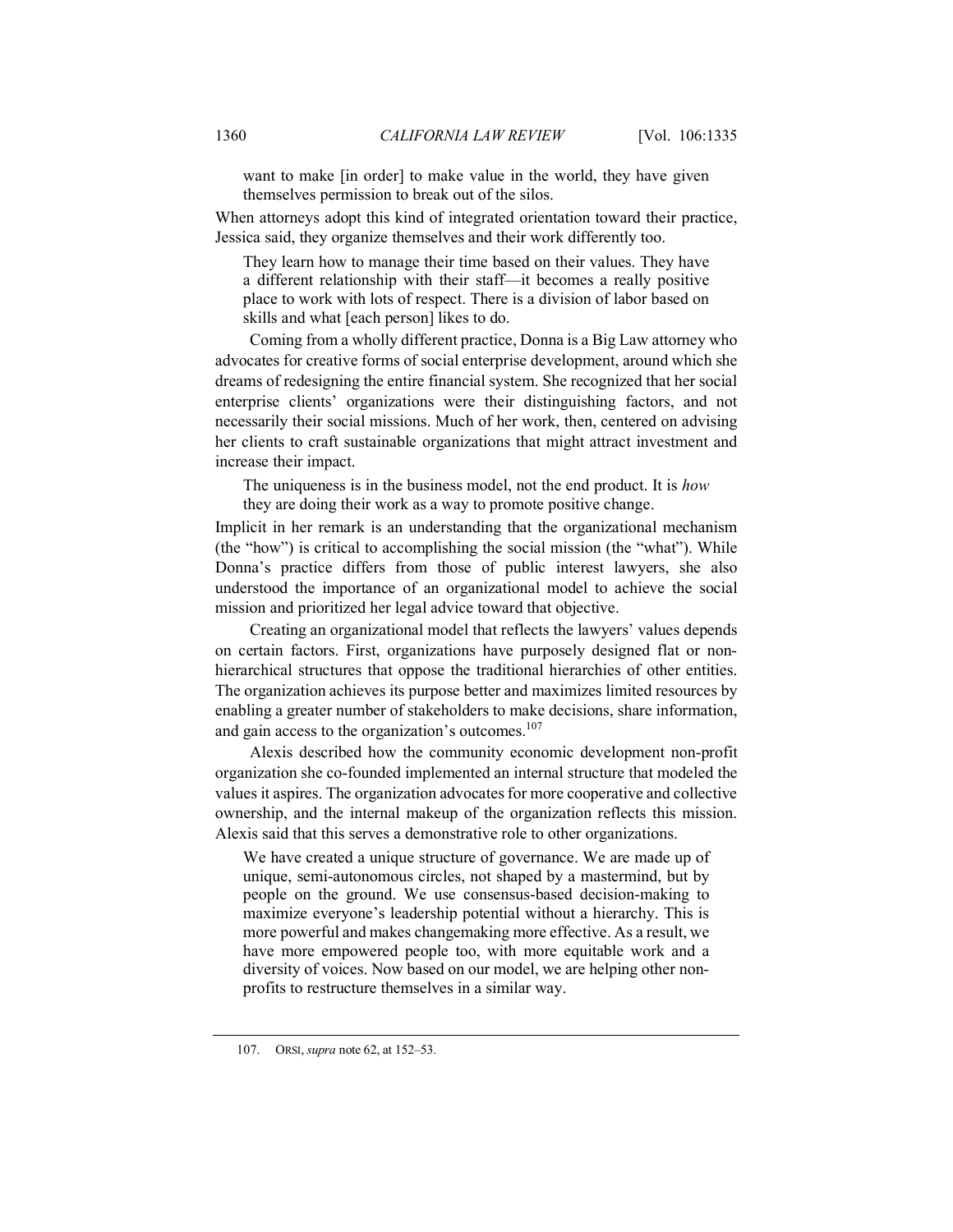She further explained that the innovation of her practice is in how they address their mission, as other groups focus on similar thematic goals. They incubate new organizations and contribute their own personal experience of leadership and decision making to grow the wider field of collaborative and cooperative organizations. Alexis indicated that organizational role modeling might serve as a key tactic for public interest lawyers to advocate their values.

It is more difficult to create a values-driven organizational model when the culture and preexisting structure is rooted in more traditional expectations of organizational hierarchy. "Erica," who leads a free and low-cost legal services organization, lamented the tension that she and her team face between attaining the radical, revolutionary change they aspire to and the inherent restrictions of the legal profession.

We have to have opportunities to get up close and personal with inequality—to be proximate to understand what we as lawyers need to do differently ... . This requires us to be creative and less risk averse . . . . Yet we are operating within set structures and power dynamics. Our work must be then creative within those narrow confines.

Therefore, the radical notion Erica and her organization espouses is a "holistic and multimodal" approach to legal services that contemplates the distinct yet deeply interconnected legal and non-legal challenges their clients face. This recognition arose directly from the close exposure to the community that the organization sought. Yet implementing a holistic approach brought her into some internal conflict. For instance, when Erica championed a new practice area that combined elements from civil legal aid and criminal law to provide services to formerly incarcerated individuals, she faced skepticism from other attorneys in the office.

Our resources and [general legal] narratives create silos, and we are taught, "Don't bend or mess with the silos" . . . but people are not in the same silos. This was hard even for the attorneys to understand and to buy into a different narrative. It made some people uncomfortable.

Erica also described an interdisciplinary project at the organization to expand affordable housing. The project joined its housing and economic rights departments to develop short term (e.g., eviction defense) and long-term (e.g., affordable housing policy) solutions. This cross-team partnership encompassed regular accountability measures and routine team discussions about incorporating new strategies for fair housing policy such as cooperative or land trust development. Facilitating interdisciplinary practice collaboration within the organization allowed the organization to reify its mission of promoting holistic legal services. Erica connected the inter-organizational plan with a larger narrative of challenging traditional norms of the legal profession.

Creative lawyers making change must be brilliant at breaking narratives . . . and challenging existing structures. By working within these structures, we [the organization] were losing opportunities.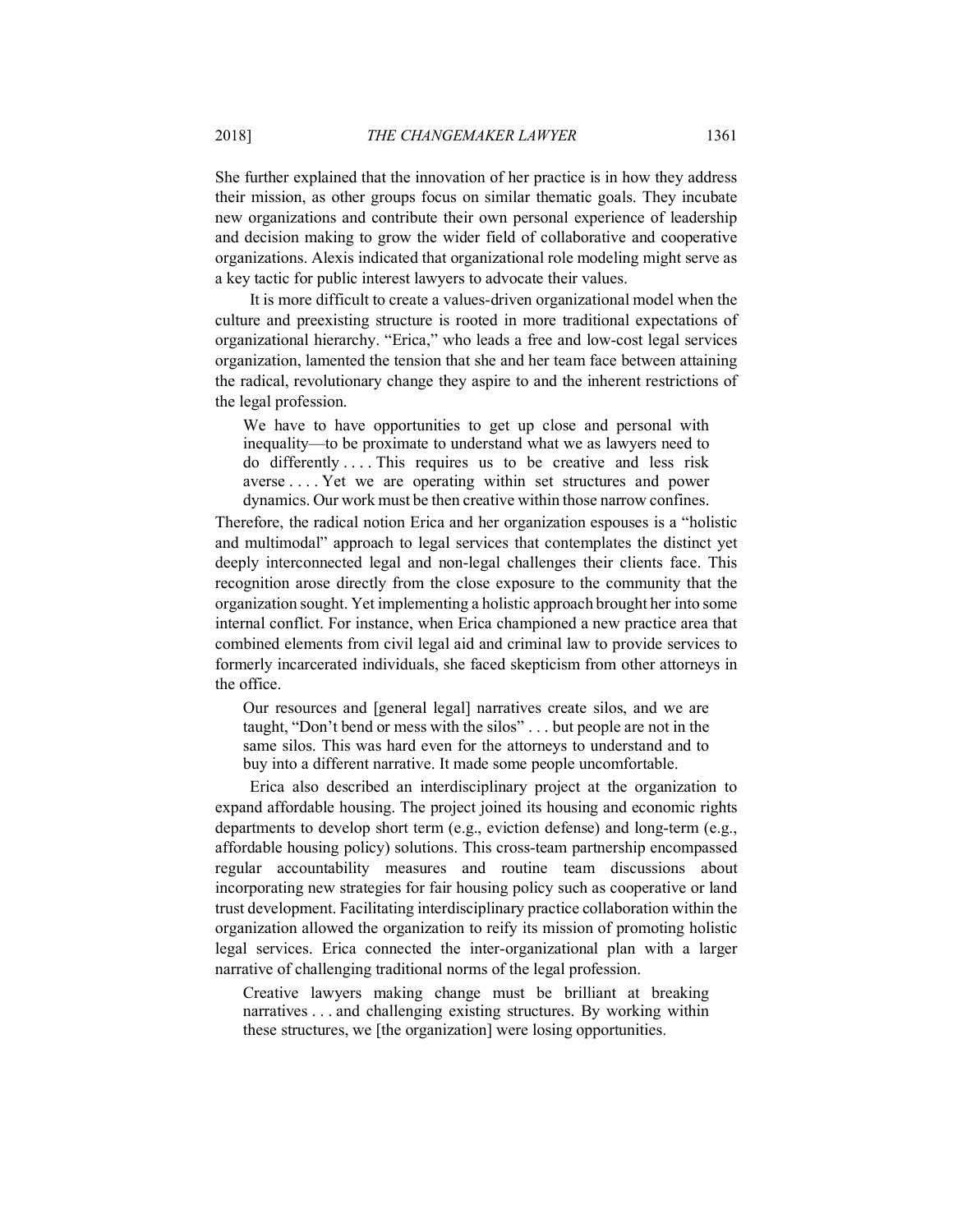Erica recognized that to achieve the organization's mission, it was imperative to think creatively and confront many of the structural conventions that define legal organizations.

Another way changemaker lawyers embed their mission and values into their structures is through intentional staffing of boards and leadership. "Francis" founded a non-profit several years after working independently as an advocate for a particularly marginalized social group. Hers is the first and only organization working directly to promote the rights of this group, which she admits is a relatively small and largely invisible community. Despite founding the organization, she later stepped down from the executive director role and replaced herself with an individual who identified as a member of the target community.

Because we work on a unique issue, we function more in an advisory role to the community. We have made sure that our staff and board members come from within the . . . community. We also don't have lawyers defining the legal strategy. We go to the clients and say, "Here are the arguments we want to make; what do *you* think of them?"

For Francis, the organizational strategy and makeup must reflect the identity and values of her client base. The narrowness of her legal issue facilitates this approach. If the organization were to amplify its mission, it could possibly dilute the uniform cultural identity of the organization. Changemaker lawyers with a more diverse target community or practice area may have difficulties in following this subject's organizational model.

These attorneys altogether underscore the importance of integrating their values into their organizational models. Creating a values-driven and valuesreflective organization is a popular phenomenon in the business world, epitomized by such theories as "conscious capitalism."108 Frederic Laloux, a prominent management consultant and organizational theorist, describes a new type of organizational model that embraces three elements.<sup>109</sup> First is "selfmanagement" that relies on "a system based on peer relationships."<sup>110</sup> Second is "wholeness," referring to a "consistent set of practices that invite us to reclaim our inner wholeness and bring all of who we are to work."<sup>111</sup> Last is "evolutionary purpose," in which "members of the organization are invited to listen in and understand what the organization wants to become, [and] what

110. *Id.*

111. *Id.*

<sup>108.</sup> *See, e.g.*, R. EDWARD FREEMAN & ELLEN R. AUSTER, BRIDGING THE VALUES GAP: HOW AUTHENTIC ORGANIZATIONS BRING VALUES TO LIFE (2015); RICHARD BARRETT, BUILDING A VALUES-DRIVEN ORGANIZATION: A WHOLE SYSTEM APPROACH TO CULTURAL TRANSFORMATION (2006); Sherry Hakimi, *Why Purpose-Driven Companies Are Often More Successful*, FAST CO. (July 21, 2015), https://www.fastcompany.com/3048197/hit-the-ground-running/why-purpose-drivencompanies-are-often-more-successful [https://perma.cc/65JD-RTQR].

<sup>109.</sup> FREDERIC LALOUX, REINVENTING ORGANIZATIONS: A GUIDE TO CREATING ORGANIZATIONS INSPIRED BY THE NEXT STAGE OF HUMAN CONSCIOUSNESS 56 (2014).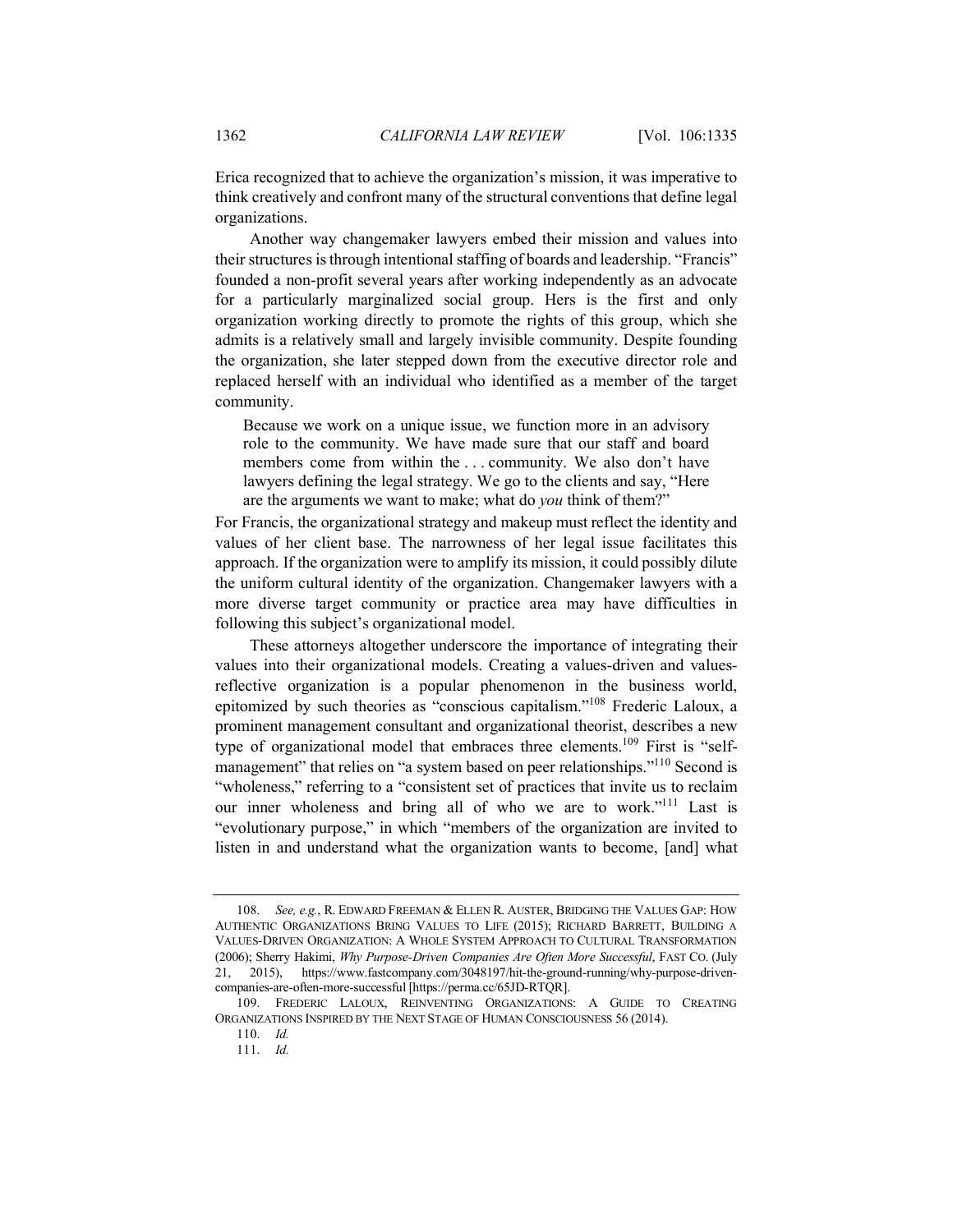purpose it wants to serve."112 Paramount to these new organizations is teamwork, self-management, and less hierarchical decision making.<sup>113</sup> Zappos, the online shoe retailer, ventured into this new paradigm when it transitioned to a "holocracy," a theory based on a fully egalitarian organizational structure. While the restructuring has been rocky, Zappos's leadership team remains committed to the principle of a flat organization that draws from, and reinforces, its idiosyncratic and fun company culture; they also believe that its tribulations are the expected growing pains of injecting a radically new and innovative structure into their workforce.<sup>114</sup>

Additionally, one of the defining characteristics of for-profit social enterprises is that they "embed" their core social mission into their organizational model and legal requirement to generate profit.<sup>115</sup> The ideal structure "enhance[s] the entity's ability and prospects for identifying, fostering, and expanding a sustainable, embedded social technology to achieve a desirable social mission."<sup>116</sup> The structure should be flexible, pragmatic, and attractive to potential donors, investors, employees, and other aspiring social entrepreneurs who might want to replicate the model.<sup>117</sup> These characteristics, if properly enacted, enable the organization to achieve its larger objectives and aspire to its values<sup>118</sup>

While values-based organizational structures are thus more accepted in the business space, they may be more novel in the law. The "alternative law collectives" trend that arose in the 1960s and 1970s, in which a group of lawyers structured their legal practice around cooperative arrangements with common ideological commitments and salary parity, generally disappeared in the 1980s.<sup>119</sup> They are only now returning as a possible model for legal practices.<sup>120</sup> Other models that consider "less hierarchy and more consensual decisionmaking" are recognized but given scant attention.<sup>121</sup> Changemaker lawyers

120. *See* Menkel-Meadow, *supra* note 65, at 103; Conley, *supra* note 62, at 43–44; Montgomery, *supra* note 119, at 267, 270.

121. *See* Menkel-Meadow, *supra* note 65, at 103. Pangea Legal Services, a non-profit organization based in San Francisco that represents immigrants in detention and advocates for

<sup>112.</sup> *Id.*

<sup>113.</sup> *See id.* at 61–83, 99–107.

<sup>114.</sup> *See* Zack Guzman, *Zappos CEO Tony Hsieh on getting rid of managers: What I wish I'd done differently*, CNBC(Sept. 13, 2016), http://www.cnbc.com/2016/09/13/zappos-ceo-tony-hsieh-thething-i-regret-about-getting-rid-of-managers.html [https://perma.cc/4AG9-396T]; Jennifer Reingold, *How a Radical Shift "to Self-Management" Left Zappos Reeling*, FORTUNE (Mar. 4, 2016), http://fortune.com/zappos-tony-hsieh-holacracy/ [https://perma.cc/UK7D-GK82].

<sup>115.</sup> Katz & Page, *supra* note 63, at 90.

<sup>116.</sup> *Id.* at 92.

<sup>117.</sup> *Id.* at 92–93.

<sup>118.</sup> *See id.* at 102.

<sup>119.</sup> *See* Menkel-Meadow, *supra* note 65, at 103; Conley, *supra* note 62, at 43–44; John Montgomery, *A Law Firm Based on Love*, *in* WRIGHT, *supra* note 13, at 267, 270 (recommending that changemaker lawyers demonstrate their core values of "integrity, respect, teamwork, and quality" by converting their law firms into certified B corporations with social responsibility as a core measure of achievement).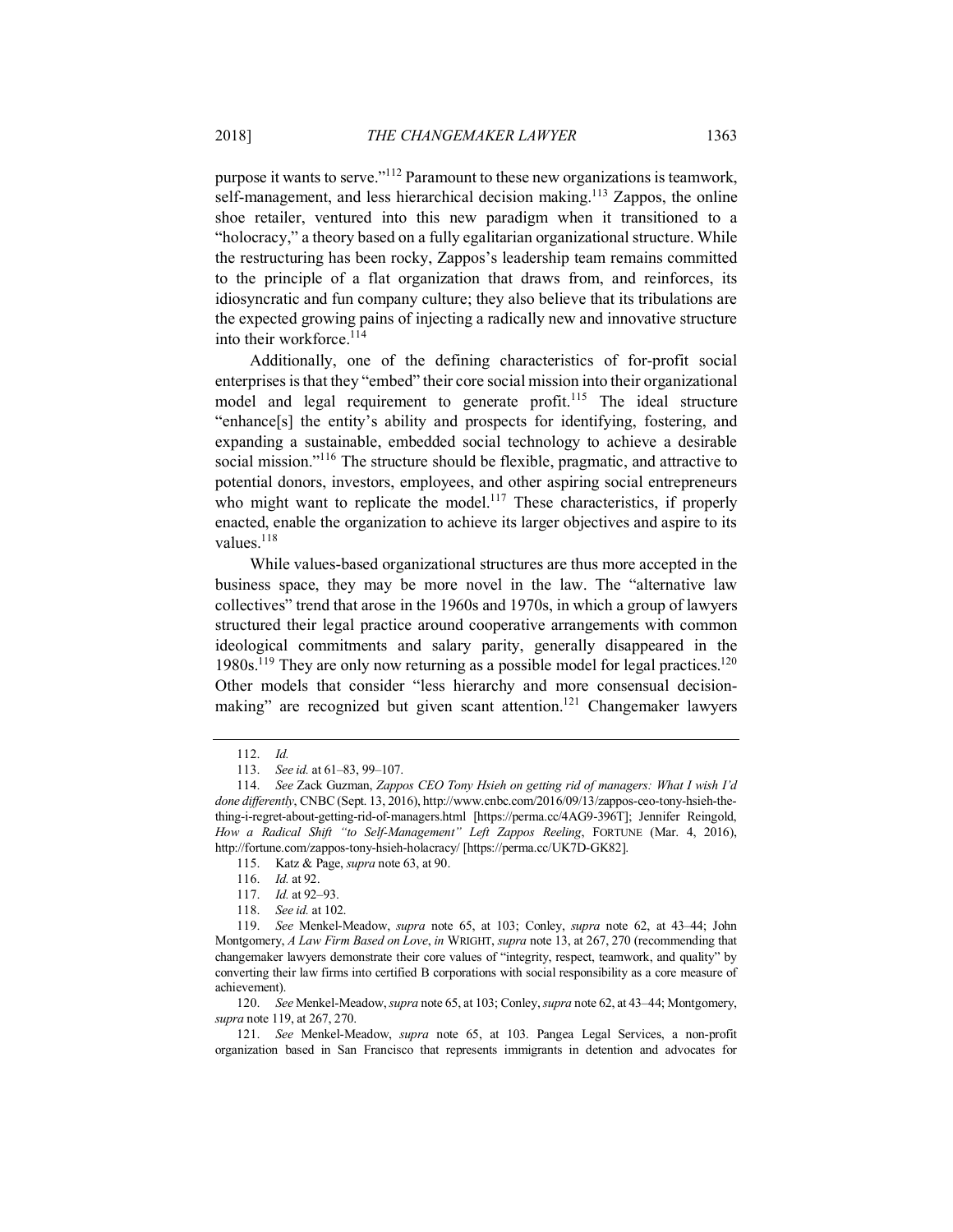might offer insight to the larger legal field in how they embed their outward values inward. Changemaker lawyers want to "practice what they preach" by creating organizations that emblemize these concepts through flatter and more autonomous decision making, cross-practice collaboration, and teams that are reflective of their constituencies. As collaboration and teamwork becomes more critical in the economy, too, lawyers will face the imperative of constructing organizations that catalyze these values.122

# *C. Crossing Silos and the Trans-Disciplinary Practice*

Despite the law's intertwined relationship with other social institutions and elements, the legal profession prides itself on its independence. Yet this in part gives rise to a profession that traditionally guards against allowing lawyers to fully collaborate and cooperate with other professionals, like social workers, doctors, or accountants, to make decisions affecting clients.<sup>123</sup> Many of the changemaker lawyers with whom I spoke criticized the "silo-ization" of the legal profession—its rejection of partnership and contributions from non-legal fields in the pursuit of resolving clients' challenges. They discussed fomenting transdisciplinary "holistic" practices to confront both the legal and the non-legal dimensions of the challenges their clients face. These entailed adopting different roles as an individual advisor, incorporating non-lawyers into their organizations, and forming coalitions with non-lawyers.

Changemaking collaborations present numerous significant advantages to legal advocacy. They come in different forms: as "in-house collaborations" whereby legal organizations integrate different legal and non-legal practices to address clients' challenges holistically and as coalitions of diverse groups advocating for comprehensive social change. Lawyers with broader exposure and diversified areas of expertise can proffer more useful and comprehensive advice in service of a more integrated society.<sup>124</sup> While demands for interdisciplinary practices have frequently arisen in the corporate context, such as fomenting greater partnership between lawyers and accountants, $125$  Big

immigration policy, developed a model in this regard. They have "adopted a shared leadership structure to distribute ownership and accountability horizontally throughout the organization" that practically entails "[e]qual salaries," "[t]ask redistribution" to be "better able to see and freely propose new projects where needed," and "[i]ndividual autonomy and collective responsibility" that ensures the "efficiency of our structured system and shared decision-making policies." *Horizontal Structure*, PANGEA LEGAL SERVS., http://www.pangealegal.org/horizontal-structure/ [https://perma.cc/V28M-7UAG]. Organizational structures like theirs merit additional attention.

<sup>122.</sup> *See* Reardon, *supra* note 97, at 265.

<sup>123.</sup> *See* MODEL RULES OF PROF'L CONDUCT Preamble ¶ 11 (AM. BAR ASS'N 2016). For a history of this notion of an independent legal profession that disapproves of so-called "multidisciplinary practices," see L. Harold Levinson, *Collaboration between Lawyers and Others: Coping with the ABA Model Rules after Resolution 10F*, 36 WAKE FOREST L. REV. 133, 137–43 (2001).

<sup>124.</sup> Reardon, *supra* note 97, at 261.

<sup>125.</sup> *See* RHODE,INTERESTS OF JUSTICE,*supra* note 7, at 138; *see also* Levinson, *supra* note 123, at 146–62 (providing hypothetical examples of lawyer and non-lawyer relationships, all pertaining to business-related partnerships).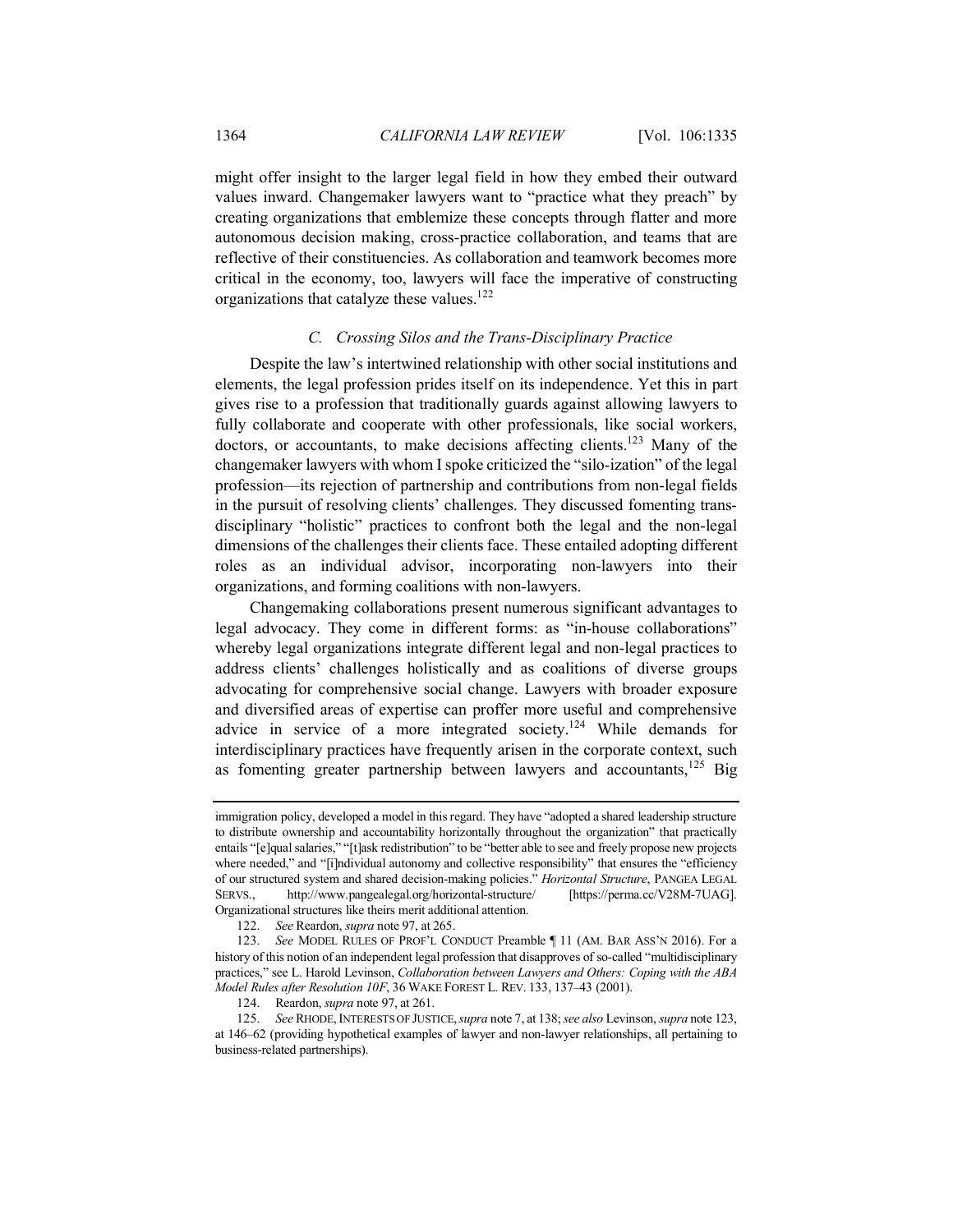Business would not solely benefit from in-house collaborations. Partnerships with non-lawyers might "increase access to cost-effective assistance" for lowincome communities who "need assistance cutting across occupational boundaries."126 Meanwhile, building coalitions with different external stakeholders enables greater exchange of information and forms the basis for innovative, systems-changing advocacy.<sup>127</sup> It also ensures inclusivity of all marginalized groups and intersectionality, a key objective for achieving greater access to justice, and a focus on the cross-cutting, systemic challenge at the root of a problem.<sup>128</sup>

While advocacy through networks is relatively common, in-house collaborations and trans-disciplinary practices are more novel for changemaker lawyers, despite professional responsibility rules that largely circumscribe these tactics.129 Changemaker lawyers have crafted creative ways to pursue more holistic practices without violating ethics rules. My interview subjects described an "advocate of many hats" phenomenon whereby they rely on skills from nonlegal fields in advising their clients. For instance, Benjamin defined his work as a solo practitioner as blending legal and policy skills. The nature of the client, typically either a public entity's legal department or the project manager of a community based organization, determined which set of skills he would employ.

I work with a lawyer and consultant hat on. How much of my work could be done with a lawyer or a non-lawyer hat depends on the type of project I am consulting on and the client I'm working with. . . . If a law office of the public entity comes in, I work as a lawyer. This entails a full slate of lawyer privileges, like [attorney-client] privilege, malpractice insurance, and working with their in-house lawyers.... Other times, when project managers bring me in as a consultant, I don't have the professional responsibilities of a lawyer, but the actual work is very similar. I still prepare a draft document written in a "lawyerly way." I don't have the responsibility of being legally sound, but I must show though that it *is* legally sound. . . . My consultant hat is not legal work technically speaking, but what feels like legal work on "transactional matters" comes down to what responsibilities I'm taking on.

The so-called hat that this changemaker lawyer wears does not necessarily establish a distinct work product, but rather affects *how* he presents himself and his work. He has incorporated different experiences and skills from distinct disciplines under the guise of one practice area.

Another way that changemaker lawyers involve non-legal work is through staffing their organizations with non-lawyers. Some legal services organizations

<sup>126.</sup> RHODE, INTERESTS OF JUSTICE,*supra* note 7, at 138.

<sup>127.</sup> Louise G. Trubek, *Crossing Boundaries: Legal Education and the Challenge of the "New Public Interest Law*," 2005 WIS. L. REV. 455, 462–63 (2005).

<sup>128.</sup> *See* WRIGHT, *supra* note 13, at 295.

<sup>129.</sup> For a discussion on these rules, see *infra* Part IV.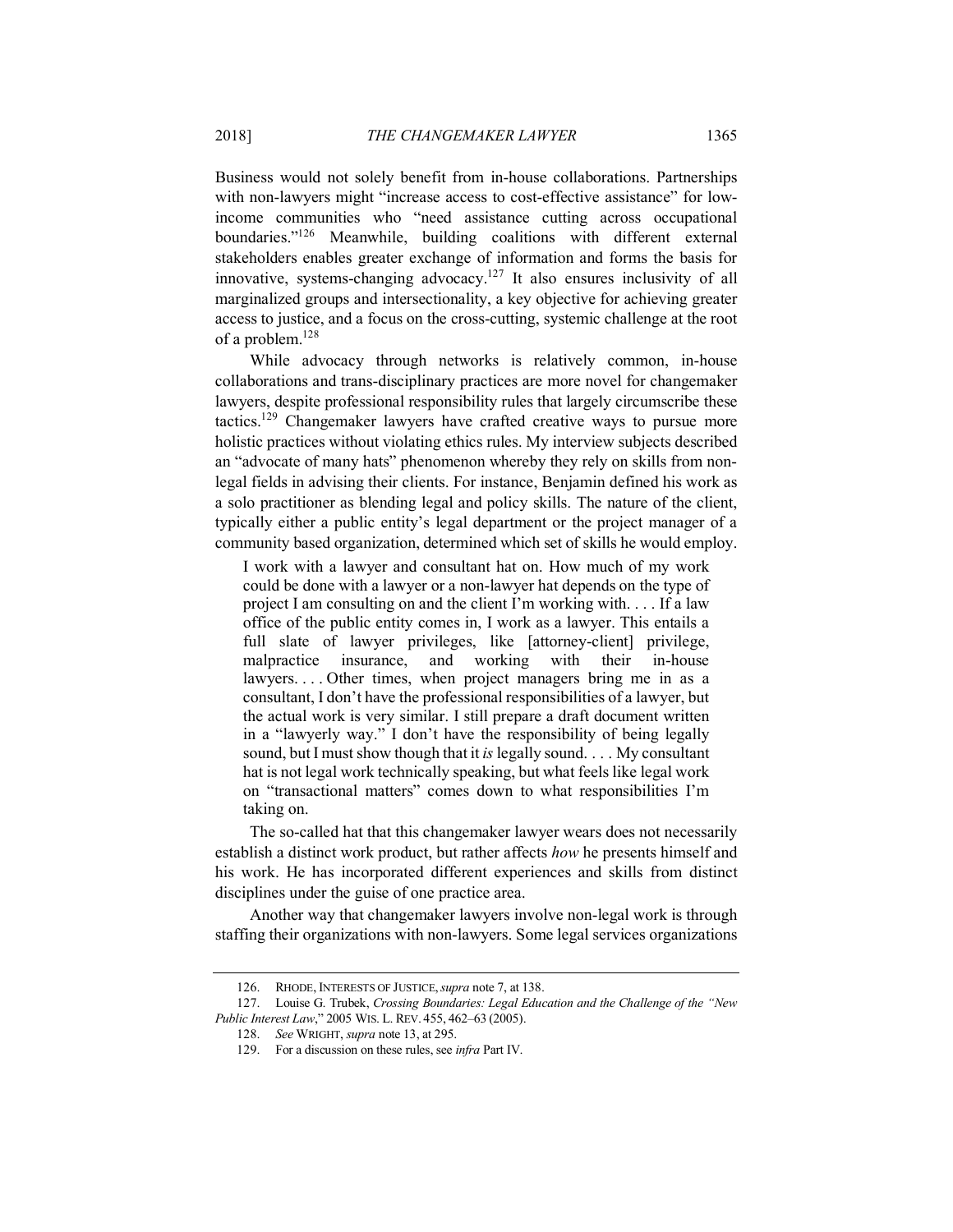depend on non-lawyer volunteers to conduct certain tasks like interviewing, researching, and engaging in non-legal advocacy that are nonetheless crucial components of client representation and that might be narrowly perceived as the unauthorized practice of law.<sup>130</sup> Carmen, the lawyer working on juvenile justice reform, incorporates skills and techniques from mediation, counseling, and social work into her organization. Volunteers working within courthouses interact with juvenile defendants, conduct initial intake interviews, organize them into small peer groups, and facilitate dialogue and discussion circles that challenge young people to reflect on their personal values and goals. Carmen did not equivocate as to the value of involving insights from other disciplines.

Most of our volunteers are not lawyers. Lawyers often can't predictably be available for these kids because of their schedules, and we have them meet at least one night a week. So we are always looking from other disciplines, communities, and professions to help. Psychology and psychiatry are two examples.

Erica, the director of the legal aid organization, explained that their pursuit of holistic advocacy involves professional students from other disciplines as interns in their juvenile justice and housing practices.

We currently have three social work students working in our practice. We want people from social work practices who have a different understanding and approach to social welfare to inform our work. We are always looking for collaborations with other service providers . . . but we have to think about how our resources will allow us to do this.

Erica's remark calls attention to two important considerations. First, some of the first forays into interdisciplinary collaborations for lawyers incorporated social work in the legal aid context, and this changemaker lawyer hints at why. Social workers provide a different understanding of clients' needs and can offer distinct services. However, because social workers have different ethical rules, such as those regarding confidentiality, a changemaker lawyer leading an organization blending attorneys and social workers must be careful not to blur their roles too much.<sup>131</sup>

Erica also observed that resources may limit collaborations. Tactically, changemaker lawyers' resources may affect their strategies for change.132 Likely the funding organizations and foundations ascribe to the traditional notion of lawyers' independence, and this informs their giving policies. They may thus feel uncomfortable or uncertain about funding an organization's innovative,

<sup>130.</sup> *See* Haney Keith, *supra* note 21, at 88. For potential ethics violations related to the unauthorized practice of law that arise from lawyers' collaboration with non-lawyers,*see infra* note 141.

<sup>131.</sup> *See* Alexis Anderson, Lynn Barenberg & Paul R. Tremblay, *Professional Ethics in Interdisciplinary Collaboratives: Zeal, Paternalism, and Mandated Reporting*, 13 CLINICAL L. REV. 659, 664–78 (2007) (distinguishing between the ethical and professional obligations of lawyers and social workers in the context of an interdisciplinary practice involving both).

<sup>132.</sup> *See* Albiston & Nielsen, *Funding the Cause*, *supra* note 43, at 89.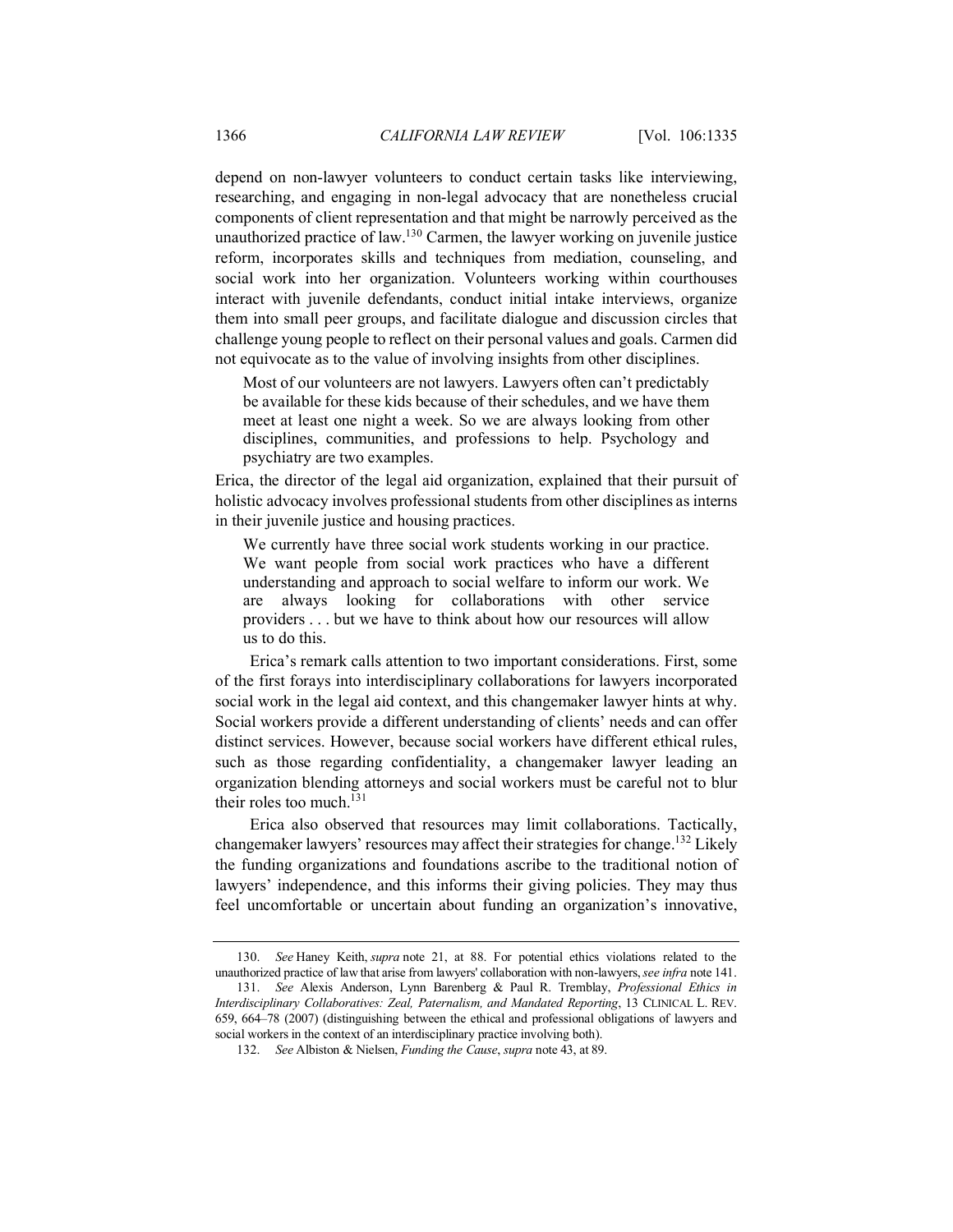trans-disciplinary strategies with non-lawyers. Erica alluded to this point, observing that in fundraising for the holistic programs that involve multiple programmatic areas within her organization, she sometimes had trouble convincing her usual funders of the value of such transversal work. Further research, including interviews with philanthropists, would be helpful to better understand this point.

While in-house collaborations can offer distinct advantages to their organizations, interview subjects advised that professional responsibility rules can somewhat inhibit them. Benjamin, the solo practitioner, said that he has to self-regulate to ensure his ethical conduct and not overly blend his legal and nonlegal policy practices.133 Insofar as he tries to synthesize these skills, some separation is required because of the rules governing his strictly legal work.

You have to be responsive to your clients in a practice. It's up to you to maintain lines and be clear if you're acting as a lawyer or not. If you are, then you have to abide by professional responsibility rules; if you aren't, then you don't have to. I learned this by being responsive to my clients with the framework of the professional responsibility guidelines.

In a sense, Benjamin here implies that he stays faithful in his transdisciplinary practice as a consequence of his own personal sense of integrity and obedience to the spirit of the rules. Similarly, Alexis reported that fidelity to other ethical rules becomes complicated in a transdisciplinary practice.

Because we are creating a seamless experience between lawyers and non-lawyers, we sometimes face a blurriness around attorney-client privilege.

In Alexis's conception, a client who communicates the same matter to her (an attorney) and a non-lawyer collaborating with her (like a business advisor) within the same organization could not invoke the attorney-client privilege, even if the two professionals are working together toward the same end on behalf of the client. For sensitive matters, the possible repudiation of the powerful privilege rules might disincentivize lawyers and potential clients from entering into a transdisciplinary, holistic engagement, even if that would suit the matter. Benjamin and Alexis both suggest that fidelity to the rules is more complicated for unconventional practices, and that changemaker lawyers must tread lightly around this issue.

The figure of the independent, siloed attorney that the ethics rules embody does not seem to reflect a twenty-first century notion of changemaker lawyering that encompasses approaches premised on mediation, collaboration, a more comprehensive "whole-person" view of one's client, and community

<sup>133.</sup> Note that the Model Rules themselves expect such self-regulation: "Compliance with the Rules . . . depends primarily upon understanding and voluntary compliance." *See* MODEL RULES OF PROF'L CONDUCT Preamble ¶ 16 (AM. BAR ASS'N 2016).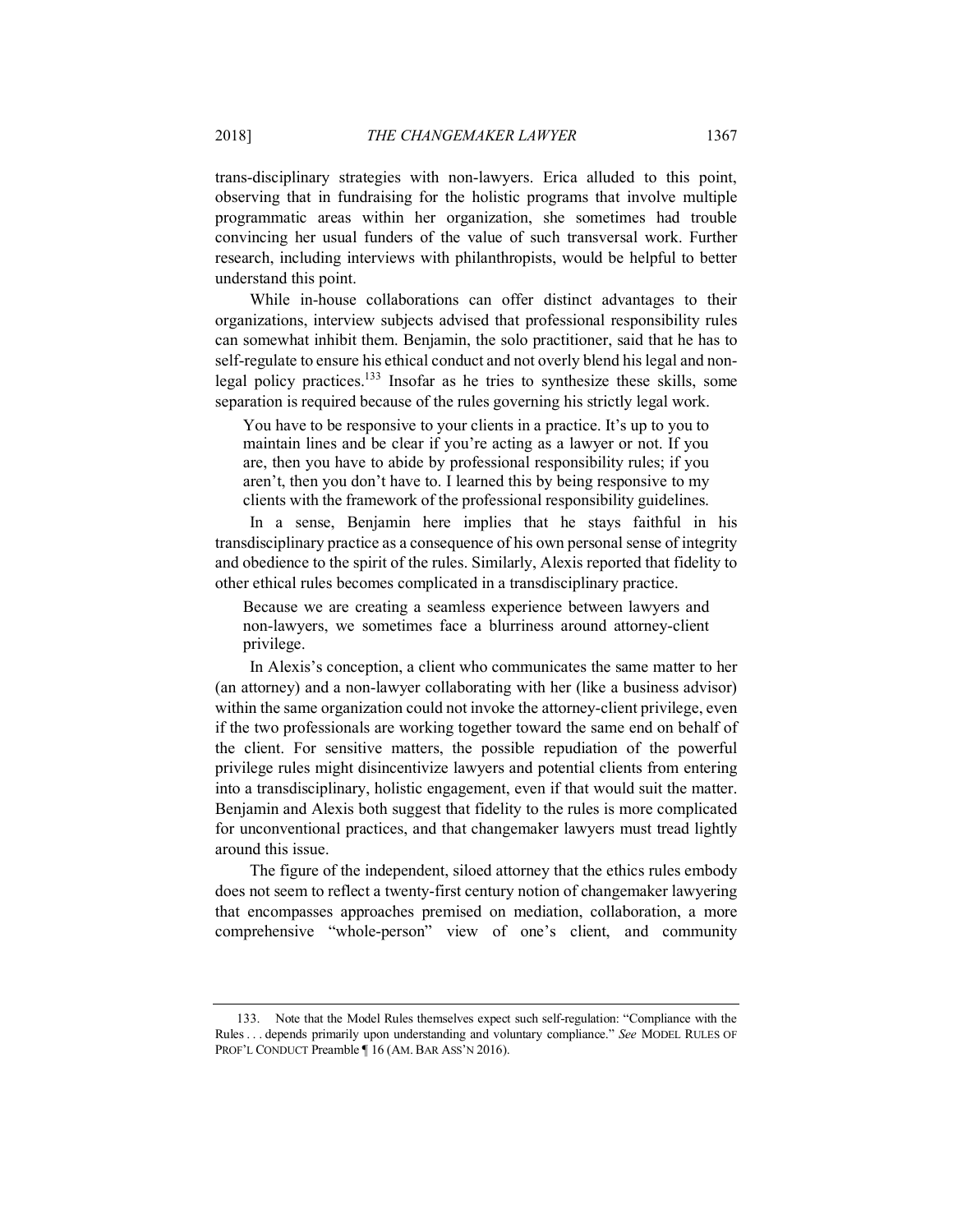advocacy.134 Yet nonetheless, the rules today still inhibit changemaker lawyers from forming in-house collaborations with non-lawyers.<sup>135</sup> On the other hand, coalition building enables them to broaden their scope while retaining their more traditional strategic models. Francis evaluated how she works with her traditional adversaries to push her agenda. Her non-profit organization advocates novel constitutional and tort law arguments on behalf of patient autonomy in medical decisions that physicians generally make without the patient's consent. A typical case might be brought on behalf of the patient against doctors and hospitals, which would naturally trigger their mistrust toward Francis's organization.

I knew it would be hard to find plaintiffs for our cases to establish precedent, so I had to go directly to the medical community, which knew these patients. We are now educating them, for instance by attending medical conferences. At first they [doctors] were afraid of us, but as a result [of this fear], they are inviting us to their conferences and to consult with their ethics and treatment teams at hospitals to protect themselves. . . . Now, we have many closet doctor allies.

Francis saw cross-disciplinary coalitions with doctors—even clandestinely—as a shrewd mechanism to achieve her goals, despite the "distrust" she described among the doctors. Now, the organization is trying to establish greater trust and legitimacy by inviting doctors into their strategy. While Francis's organization does not formally involve medical professionals in the day-to-day strategy, such as by employing doctors to give medical advice to clients or educate hospitals, they consider partnerships as a critical element for the strategy.

We involve medical and therapist skills in our work and with clients. We have even had doctors on our board. You have to have compassion for doctors.

Helen, the legal director of another civil rights advocacy organization, also indicated that their unique strategy required that they collaborate with nonlawyers. To boost the effectiveness of their litigation and policy strategies, Helen's organization seeks to change individual consciousness around social issues. They rely on social science data to buttress and substantiate legal arguments and the arts to confront implicit biases. Helen emphasized her organization's role in communicating information and creating a platform to engage a diversity of actors around their mission.

The academics and social scientists feel excited that their work has an impact beyond academia. We are trying to engage with folks, lawyers and non-lawyers . . . by borrowing their skills and data and putting them

<sup>134.</sup> *See* Robert Rubinson, *The Model Rules of Professional Conduct and Serving the Non-Legal Needs of Clients: Professional Regulation in a Time of Change*, 2008 J. PROF. LAW. SYMP. ISSUES 119, 121–27 (2008). The "whole person" lawyering or "holistic advocacy" approach seeks to provide more comprehensive answers to clients' issues that might involve wellness, psychological, and economic counseling, beyond just legal advice. *See id.* at 124–25.

<sup>135.</sup> *See* MODEL RULES OF PROF'L CONDUCT r. 5.4(b) (AM. BAR ASS'N 2016). Part V, *infra*, discusses this rule in the context of changemaker lawyering.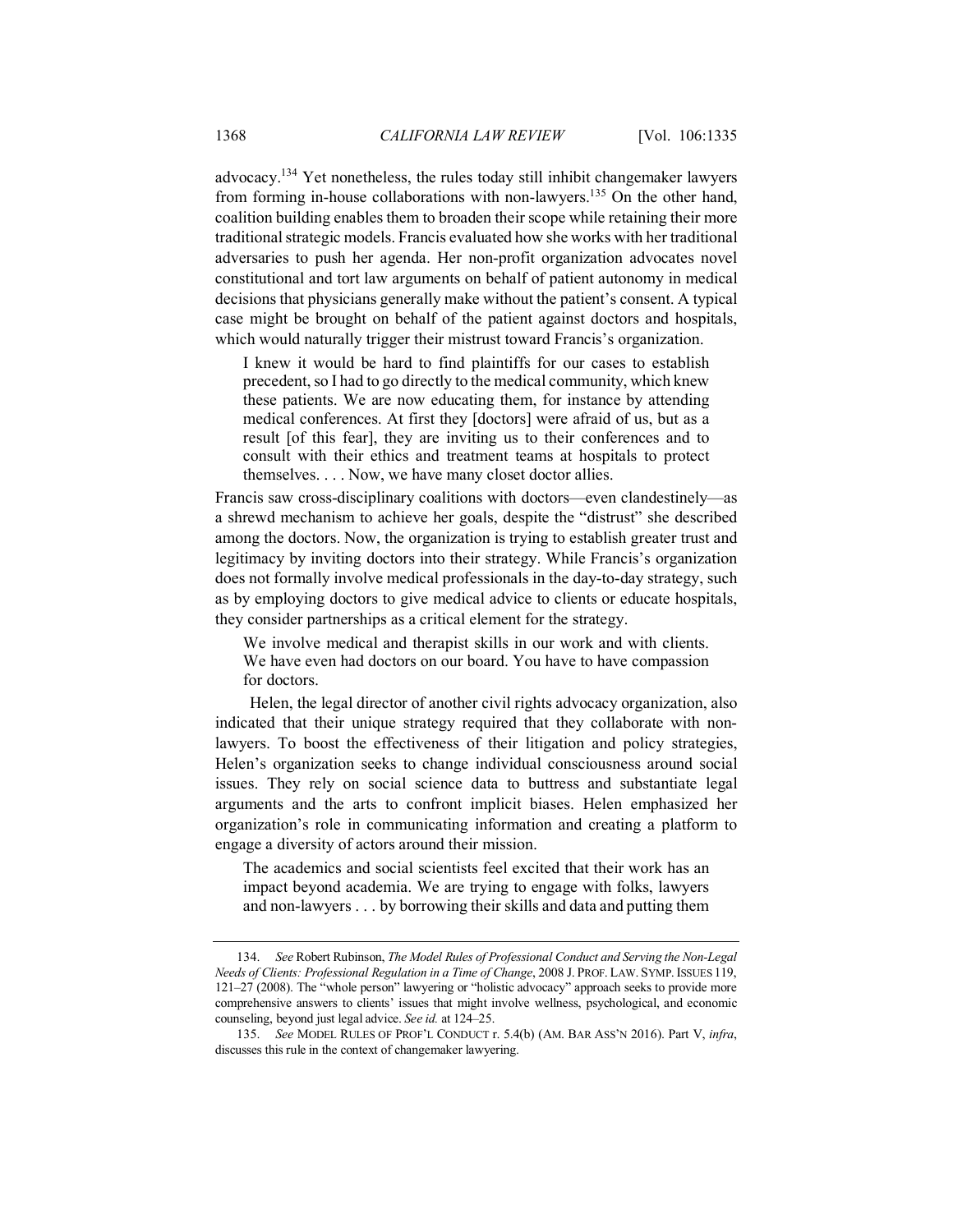to use. . . . The challenge of creating a "grand alliance" is pushing beyond our silos to create the community that we want.

Like Francis's organization, Helen's does not directly employ non-lawyers on their staff, but they share non-lawyer information and knowledge to create lasting partnerships. Because their practices are more impact-driven, they can avoid running afoul of rules that bar in-house collaborations that often constrain organizations with direct client services.

Such a strategy also lends itself to more coalition building. Public interest lawyers have long relied on coalitions, and the law and social movement research has demonstrated that diverse interest groups can sometimes comprise these coalitions.136 The coalition members often include community groups, other public interest and advocacy organizations, and private firms and pro bono partners.<sup>137</sup> What may distinguish the lawyers I interviewed, however, are their intentional partnerships in their day-to-day operations with non-legal professionals and even possible adversaries.

In an age of greater diversity and complexity among advocacy coalitions, establishing diverse collaborations with non-lawyers is an intriguing tactic for changemaker lawyers. This tactic is especially pronounced as social change strategies diversify and incorporate more non-traditional and non-legal tactics like education, media campaigns, and public outreach.<sup>138</sup> Social innovators largely work together to build new patterns for cooperation and networks of often seemingly different stakeholders to produce a more comprehensive solution.<sup>139</sup> Bill Drayton says that changemakers work in "fluid, open teams of teams" comprised of interdisciplinary groups that can rapidly coalesce, coordinate, and collaborate on specific complex issues as they arise.<sup>140</sup> Changemaker lawyers are working with teams of non-lawyers, even traditional adversaries (like the doctors, noted above), to tackle specific issues and more effectively advocate for their clients. They may be less likely to remain tied to strict, long-standing and

<sup>136.</sup> *See, e.g.*, Rhode, *supra* note 41, at 2064–65 (finding that public interest lawyers found grassroots collaboration "critical in securing sustainable social change"); Ashar, *supra* note 93, at 1917 (retelling the experiences of an immigrant restaurant workers' movement that found that the labor organizers and the workers themselves played more of the protagonist role while public interest lawyers supported their efforts); Kathleen M. Erskine & Judy Marblestone, *The Movement Takes the Lead: The Role of Lawyers in the Struggle for a Living Wage in Santa Monica, California*, *in* CAUSE LAWYERS AND SOCIAL MOVEMENTS, *supra* note 56, at 249, 265–68 (finding that lawyers in a municipal movement advocating for a living wage had a secondary role, acting more as volunteers and less formally as lawyers).

<sup>137.</sup> *See* Rhode, *supra* note 42, at 2064–75.

<sup>138.</sup> *See* CHEN & CUMMINGS, *supra* note 41, at 515–24, 529–32. Working through partnerships and coalitions also allows for more efficient use of scarce resources to provide more sustainable social impact. Haney Keith, *supra* note 21, at 92–94.

<sup>139.</sup> *See* RAHMAN ET AL., *supra* note 11, at 4–5; BORNSTEIN, HOW TO CHANGE THE WORLD, *supra* note 27, at 241–42; LIGHT, *supra* note 27, at 113; Martin & Osberg, *supra* note 27, at 35 (in the context of social entrepreneurship).

<sup>140.</sup> *See* Drayton, *supra* note 31.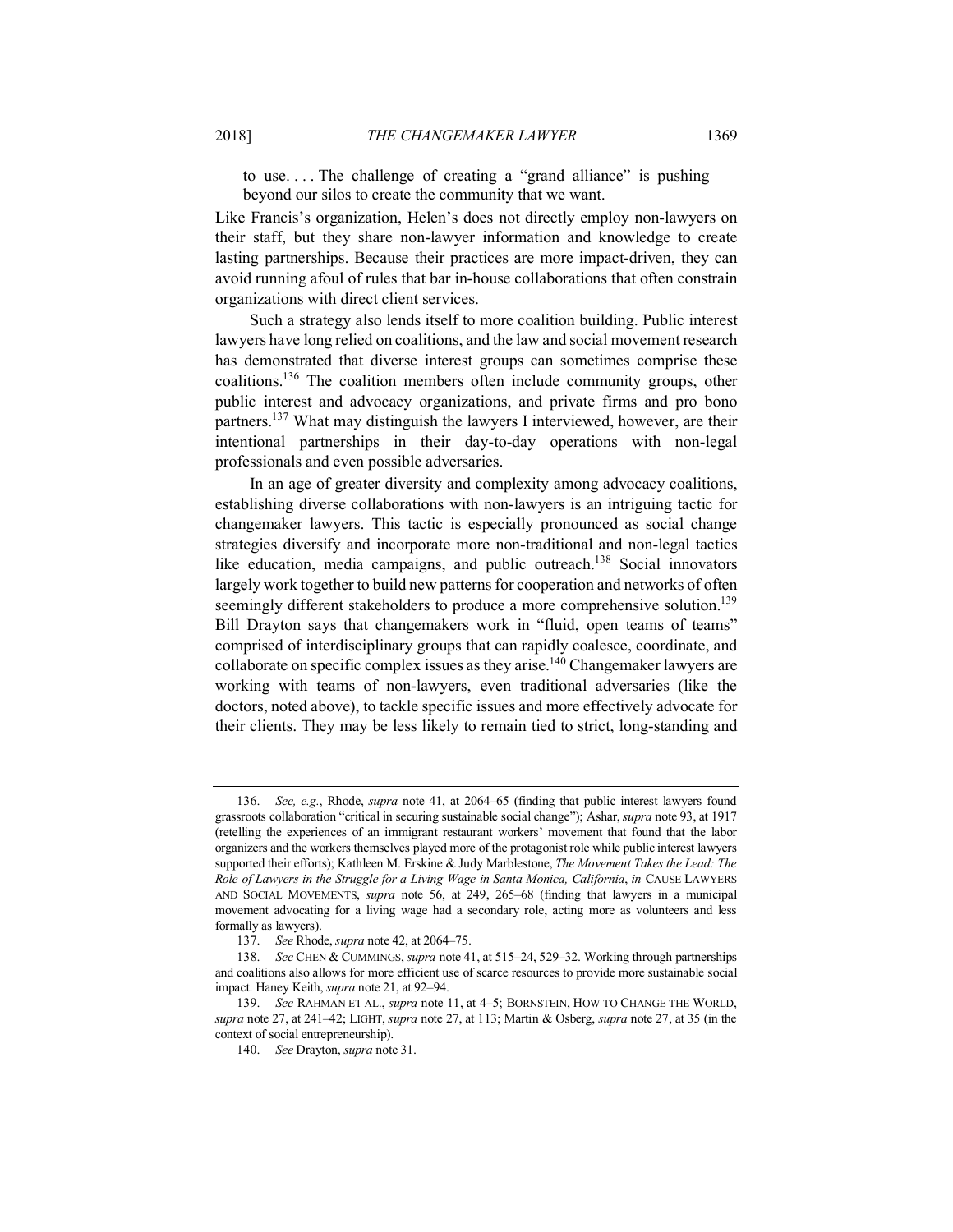restricted coalitions, opting instead to work more fluidly and on an ad hoc basis with other disciplines.

# ETHICAL CHALLENGES FACING CHANGEMAKER LAWYERING

Many interviewees referred, sometimes obliquely, to challenges that changemaker lawyers face. Some of these were expected, such as scarce financial resources, high cost of legal education forcing aspiring changemaker lawyers to pursue more conventional routes, etc. Others dealt with the ethical rules that govern the legal profession itself. The current framework for lawyers discourages innovation, creativity, and collaboration—the fundamental elements that characterize changemaker lawyers. In this section, I will briefly consider two of the challenges that interview subjects raised and explore the literature on those subjects: first, the prohibition on partnership and fee-sharing with non-lawyers; and second, on lawyers acting simultaneously as "third party neutrals." I then offer suggestions to change this professional framework.<sup>141</sup>

While serving ostensibly august ends by promoting high-quality and independent legal judgment, lawyers' regulatory model rules preserved a professional monopoly on legal services. Yet this model, constructed in part through the ethical rules to which lawyers abide, severely restricts the supply of lawyers and militates against innovation.<sup>142</sup> Key contributing factors are the

<sup>141.</sup> While these rules were most commonly mentioned, other longstanding professional rules or norms that the interview subjects mentioned are also somewhat problematic for changemaker lawyering. First, rigid prohibitions on the unauthorized practice of law, ostensibly in place to protect the public from charlatans, reduce changemakers' ability to provide comprehensive advocacy and involve non-lawyers. Scholars and practitioners have also called for reforming those prohibitions to encourage innovation, especially since past complaints have arisen by lawyers and have not caused significant harm to clients. For greater analysis and some examples of state-led reforms to unauthorized practice of law rules, see, for example, RHODE, INTERESTS OF JUSTICE, *supra* note 7, at 135–37 (recommending greater involvement of non-lawyers in legal services as "many nonlawyer specialists are equally or more qualified than lawyers to provide assistance on routine matters"); Richard Zorza & David Udell, *New Roles of Non-Lawyers To Increase Access to Justice*, 41 FORDHAM URB. L.J. 1259, 1287–98 (reenvisioning what constitutes the unauthorized practice of law after assessing roles in which non-profit and for-profit lawyers can engage non-lawyers in their practices). Second, interview subjects decried revenue and compensation models, such as the "billable hour," as disincentivizing creativity or innovation and prohibiting sustainable law practices. *See* Montgomery, *supra* note 119, at 271–72; Menkel-Meadow, *supra* note 65, at 102; ORSI, *supra* note 62, at 63–79; PARNELL, *supra* note 96, at 219–59. Both of these standards are deeply entrenched in legal practice, and further analysis could help determine how innovating in those areas would help changemaker lawyering and benefit the legal profession more generally.

<sup>142.</sup> *See, e.g.*, Gillian K. Hadfield & Deborah L. Rhode, *How to Regulate Legal Services to Promote Access, Innovation, and the Quality of Lawyering*, 67 HASTINGS L.J. 1191, 1194–95 (2016); Gillian K. Hadfield, *Legal Barriers to Innovation: The Growing Economic Cost of Professional Control over Corporate Legal Markets*, 60 STAN. L. REV. 1689, 1690–93, 1720 ("Professional regulation effectively blocks the inventive activities that might transform legal markets both directly and, probably more importantly, indirectly."); Abel, *supra* note 78, at 22–24.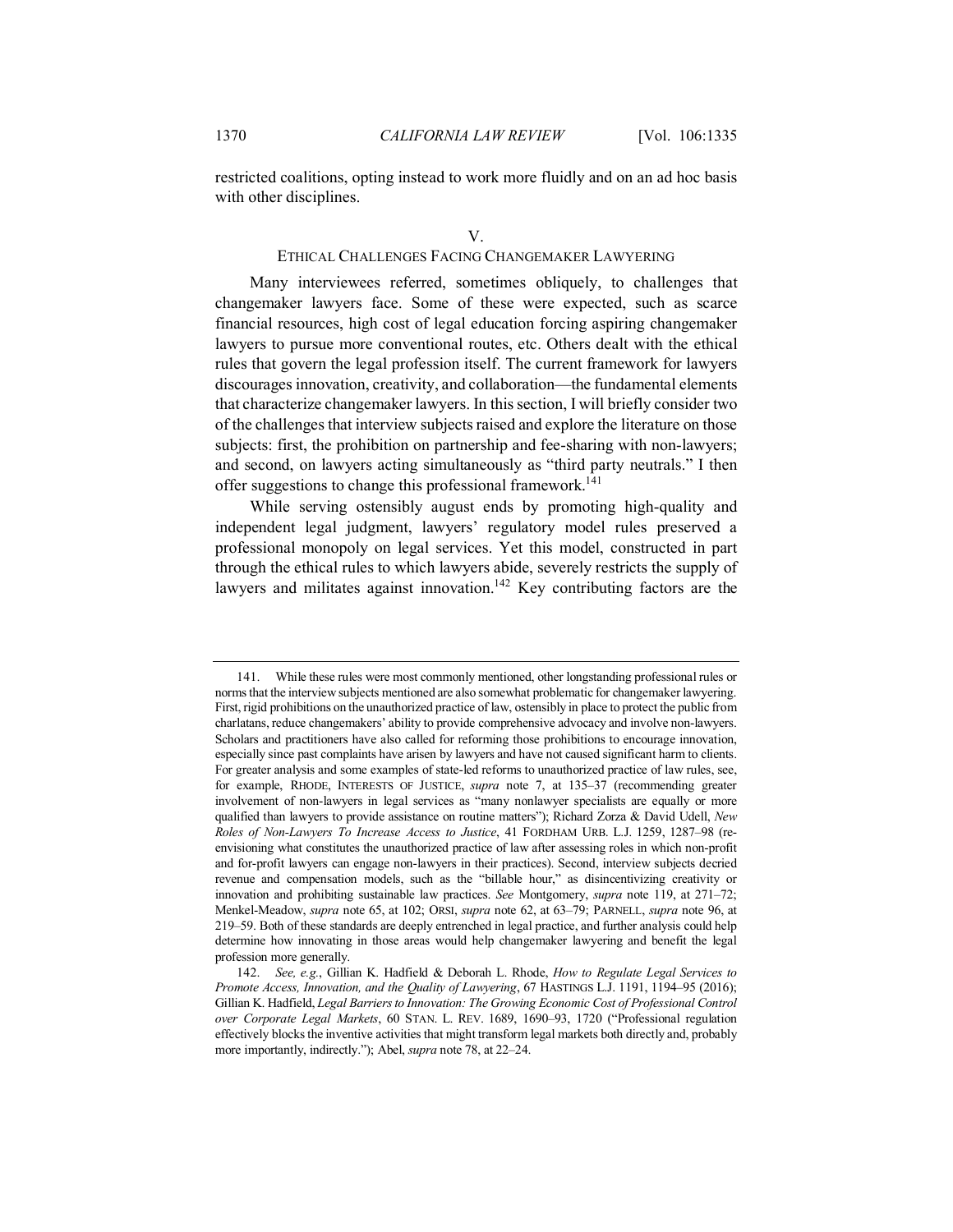Model Rules of Professional Conduct, which states have adopted wholly or in part to govern legal practice in their jurisdictions.<sup>143</sup>

Particularly challenging to innovation in the legal profession is Rule 5.4. This rule proscribes lawyers from sharing fees or forming partnerships with nonlawyers "if any of the activities of the partnership consist of the practice of law."<sup>144</sup> While purportedly seeking to "protect the lawyer's professional independence of judgment" from interference by non-legal professionals,<sup>145</sup> as Alexis and Benjamin alluded to, the rule ultimately bars lawyers from interacting with other professionals and providing multidisciplinary, comprehensive advice to their client.146 It may also serve to preserve the "core values of the legal profession" from any "irreversible change[]" or dilution caused by establishing partnerships with non-lawyers.<sup>147</sup> Any lawyer who might wish to collaborate with a non-lawyer risks disciplinary action, fee forfeiture, or disqualification for running afoul of fee-sharing or joint ownership rules.<sup>148</sup> Hence, this rule constrains changemaker lawyers from embarking on the trans-disciplinary collaborations discussed above.<sup>149</sup>

None other than Supreme Court Justice Neil Gorsuch has suggested that Rule 5.4 hinders access to civil legal services. "With a restricted capital base (limited to equity and debt of individual partners), the output of legal services is restricted and the price raised above competitive levels," unlike in other professions, where "consumers may obtain basic medical and accounting services cheaply and conveniently in and thanks to (say) Walmart."<sup>150</sup> He notes that in the United Kingdom, where multidisciplinary law services are allowed as "alternative business structures" these structures have met the needs of the poor and middle class and have reached consumers online at higher rates than

149. *See supra* Part IV.C.

<sup>143.</sup> *See* MODEL RULES OF PROF'L CONDUCT Preamble ¶¶ 14, 16 (AM. BAR ASS'N 2016) (declaring that the Model Rules "provide a framework for the ethical practice of law" by "defin[ing] proper conduct for purposes of professional discipline" and "the nature of relationships between the lawyer and others").

<sup>144.</sup> *See id.* r. 5.4(b). For a history of Rule 5.4 and the ABA's justification of it, see Emil Sadykhov, Comment, *Nonlawyer Equity Ownership of Law Practices: A Free Market Approach to Increasing Access to Courts*, 55 HOUS. L. REV. 225, 229–42 (2017).

<sup>145.</sup> MODEL RULES OF PROF'L CONDUCT r. 5.4(b) cmt .1 (AM. BAR ASS'N 2016).

<sup>146.</sup> *See supra* p. 133.

<sup>147.</sup> *See* Levinson, *supra* note 123, at 144.

<sup>148.</sup> *See id.* at 134; MODEL RULES OF PROF'L CONDUCT r. 5.4 cmt. 1 (AM. BAR ASS'N 2016); *see also* Jacoby & Meyers, LLP v. Presiding JJ. of the First, Second, Third & Fourth Dep'ts, 852 F.3d 178 (2d Cir. 2017) (upholding the constitutionality of New York's application of Rule 5.4 preventing non-lawyer investment in private firms). The court intimated, however, that non-profit "advocacy group[s] like the ACLU or NAACP" have a First Amendment right to associate with their clients that might militate against a rigid application of this rule. *See* Jacoby & Meyers, 852 F.3d at 186–89. Whether this exception might sanction a non-profit changemaker lawyer's establishment of a transdisciplinary practice with a non-lawyer remains a question for further analysis.

<sup>150.</sup> Neil M. Gorsuch, *Access to Affordable Justice: A Challenge to the Bench, Bar, and Academy*, 100 JUDICATURE 46, 49 (2016).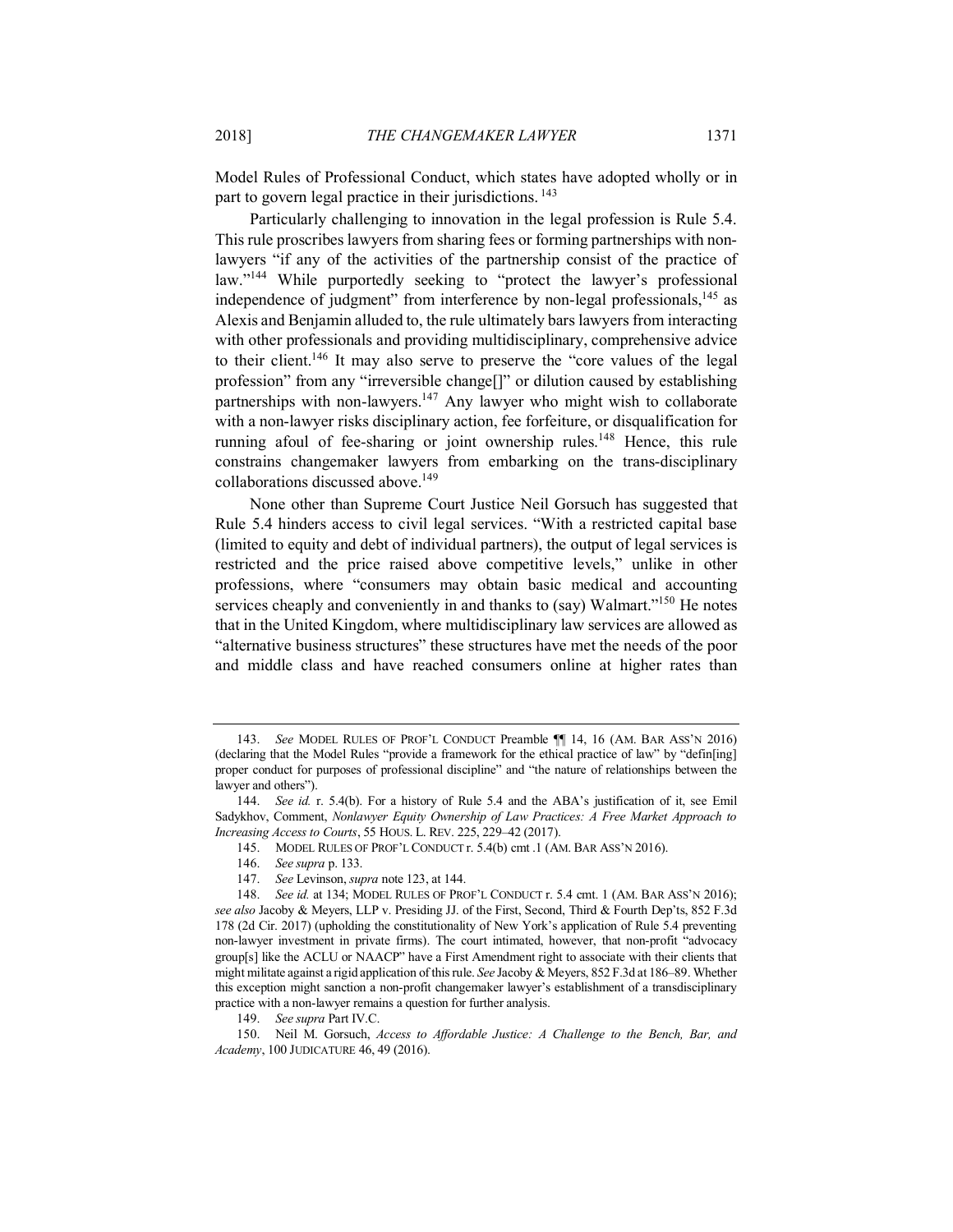traditional firms.151 Remarking that other rules tailor but not altogether forbid a lawyer's specific behavior to ensure her independent judgment, Gorsuch recommends revision of this rule to lower the cost of legal services.<sup>152</sup>

While liberalizing Rule 5.4 may appear at first glance to help mainly business-focused firms seeking to provide, say, legal and tax advice or to raise capital for litigation costs,<sup>153</sup> it could present major advantages to changemaking in the law more generally.154 Lawyers' closer engagement with non-lawyers could continue to energize the field by bringing new ideas.<sup>155</sup> Involving nonlawyer expertise (and capital) with legal practices could serve efficiency goals, and providing basic legal services within businesses could expand the legal services market to underserved communities.<sup>156</sup> Non-lawyer involvement could also help re-shift the narrative of power between the lawyer and the client. A non-lawyer like a social worker or therapist collaborating with an attorney might be able to support clients in a way that a lawyer might not. Finally, lawyers might be able to better align their organizational structures with their values, the common theme discussed above,<sup>157</sup> were they to allow the non-lawyers in their organization actual stakeholder rights to make decisions, currently prohibited by Rule 5.4.<sup>158</sup> The legal profession could conceivably create new regulatory schemes to govern lawyer and non-lawyer engagements, such as through licensing regimes, to safeguard the quality of these relationships, ensure independent judgment, and adhere to other ethical rules.<sup>159</sup> Because non-lawvers may have different ethical rules to follow than the lawyers, lawyers collaborating in a multidisciplinary practice with non-lawyers will have to think carefully about how they will best serve their clients' interests while remaining faithful to their respective ethical standards.<sup>160</sup>

158. Lucille A. Jewel, *Indie Lawyering*, *in* THE RELEVANT LAWYER: REIMAGINING THE FUTURE OF THE LEGAL PROFESSION,*supra* note 16, at 113, 125.

159. *See* Hadfield & Rhode, *supra* note 142, at 1216–22.

160. *See* Ury, *supra* note 16, at 10 (suggesting that, in a multidisciplinary practice, all members including non-lawyers must "live up to the high standards of the Rules of Professional Conduct, because all legal service provider entities will continue to be regulated"); Reardon, *supra* note 97, at 261 (noting that "nonlawyers are not subject to the same ethical and professional obligations as lawyers" and that lawyers must "ensure that subordinates in their organization conduct themselves in a way that is compatible with the lawyer's professional obligations" and "be proactive about educating others with whom they collaborate."). Consider this conundrum facing social workers and lawyers collaborating:

From the lawyer's perspective, it appears possible, and perhaps even likely, that an attorney working in tandem with a social worker will tend to offer legal services which are less zealous than those offered by a 'solo' lawyer, because social workers see disputes and problems with

<sup>151.</sup> *Id.* at 50.

<sup>152.</sup> *Id.*

<sup>153.</sup> *See* Sadykhov, *supra* note 144, at 242–46.

<sup>154.</sup> *See* Hadfield, *supra* note 142, at 1727; RHODE, INTERESTS OF JUSTICE,*supra* note 7, at 138.

<sup>155.</sup> "[S]ignificant innovation most often comes through interaction between those in different fields and networks. The legal profession would benefit from more cross-disciplinary alliances, and its leaders need to become more engaged in efforts to permit them." *See* RHODE, *supra* note 59, at 60.

<sup>156.</sup> *See* Zorza & Udell, *supra* note 141, at 1268–67.

<sup>157.</sup> *See supra* Part IV.B.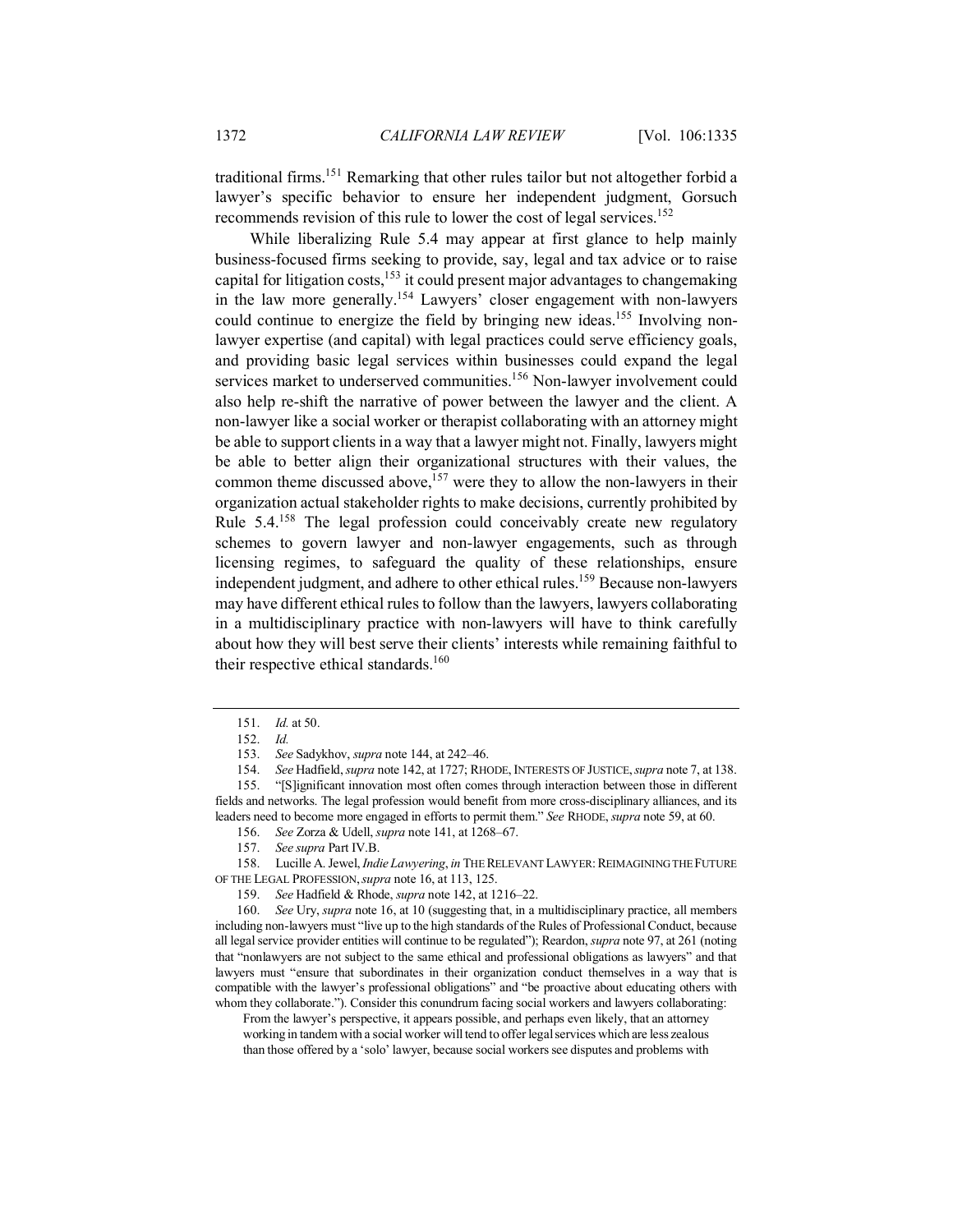The Model Rules of Ethnical Conduct also bar lawyers acting as so-called "third party neutrals"—which the rulemakers narrowly define as mediators or arbitrators involved in alternative dispute resolution—from providing legal advice or representation, even when the mediator or arbitrator is the advocate herself acting in a strictly non-legal capacity.<sup>161</sup> In such circumstances, typical rules governing the attorney-client relationship do not apply, such as attorneyclient privilege, and that later legal representation by the advocate could trigger conflicts of interest.162

Adherence to this "third party neutral" rule complicates changemaker lawyers with multifaceted "many hats" practices, like Benjamin contemplated,<sup>163</sup> or those whose "client" consists of multiple parties, and they must represent only one to avoid conflicts of interest. The rule forces changemaker lawyers into some linguistic and ethical gymnastics to provide "legal information" rather than "advice" on a certain matter, refer clients to a different attorney to represent them on that issue, or obtain the parties' consent to switch roles from lawyer to mediator, for instance.<sup>164</sup> In cases such as Benjamin described, the lawyer must carefully emphasize to the client which "hat" predominates to avoid conflicts and deception. <sup>165</sup> A changemaker lawyer can protect herself by informing her clients when the privilege does and does not apply, or, in jurisdictions that permit it, design collaborative law arrangements that allow for multiple client and lawyer representation.<sup>166</sup>

Amid an evolving legal world, the profession will need to evaluate the effectiveness and applicability of these long-standing rules further. There is some indication that courts and ethics committees are open to considering them. The D.C. professional rules permit lay partners or non-lawyer shareholders as long as "all individuals commit in writing to following the same ethics rules which bind lawyers,"<sup>167</sup> and the ABA recently affirmed that collaborative law practice does not break ethical rules.<sup>168</sup> Even the former chair of the ABA standing committee on professionalism is now calling for multidisciplinary practice reforms to encourage innovation in the face of "disruptive change" in the

2001).

a more inclusive perspective, and care more about a broader audience, than do lawyers. It also seems possible, and perhaps even likely, that the lawyer collaborating with a social worker, and influenced by the social worker's best interests-focused orientation, will tend to be more paternalistic than the 'solo' lawyer.

*See* Anderson et al., *supra* note 131, at 664. Ultimately, the authors conclude that this concern is "unfounded" and "overblown," although "ultimately not without substance," and that it is therefore important to consider these "potential sources of interdisciplinary tension." *See id.* at 664–65.

<sup>161.</sup> *See* MODEL RULES OF PROF'L CONDUCT r. 2.4 cmt. 1 (AM. BAR ASS'N 2016).

<sup>162.</sup> *Id.* cmts. 3–4.

<sup>163.</sup> *See supra* p. 131.

<sup>164.</sup> *See* ORSI, *supra* note 62, at 89–93.

<sup>165.</sup> *See id.* at 51–52.

<sup>166.</sup> *See id.* at 88.

<sup>167.</sup> JOHN M. BURKOFF, CRIMINAL DEFENSE ETHICS: LAW AND LIABILITY § 11.11 (2d ed.

<sup>168.</sup> Rubinson, *supra* note 134, at 132–33.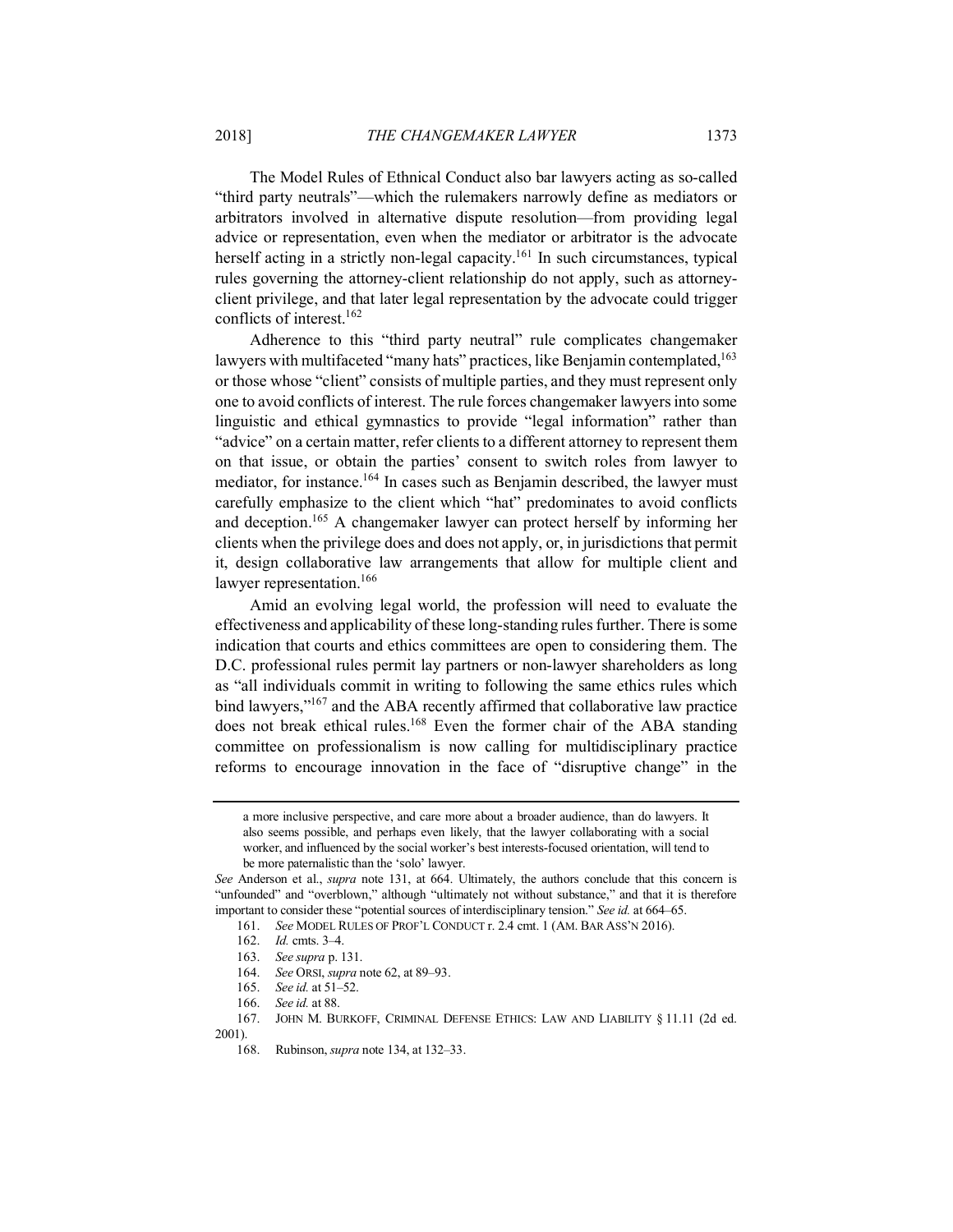profession.169 Yet, in other instances recently, the ABA rejected such proposals and reaffirmed its conviction that non-lawyer participation threatens lawyers' judgment.170 Justice Gorsuch argues that "the road to change" for reforming civil legal aid "should begin by asking first what we can do on our own and without expense to the public fisc" by reconsidering how lawyers' self-imposed regulations constrain them.171 The profession would do well to adapt its own framework for behavior to better address the challenges facing the legal profession more broadly and the opportunities that changemaker lawyers provide.172

# VI.

## AREAS FOR FURTHER STUDY

This research only scratches the surface of changemaker lawyering, and, in many cases, it raises questions for additional research. While studies have examined organizational change among non-profit organizations, social enterprises, and private law firms, minimal research exists on legal entities with a social mission (primarily public interest non-profit organizations or small private firms). Much of the pertinent studies evaluate changes in size, budget, and strategies and focus less on the organization's structure and leadership models.173 As this changemaker lawyer research indicates, more targeted evaluations of organizational models and leadership could provide insight by reviewing how evolving organizational management styles for non-profit and social change-driven entities operate. This could also inform a study of leadership among public interest legal organizations that may provide recommendations for other practitioners and aspiring changemaker lawyers.

Second, in evaluating the data, I also discerned a fourth noteworthy common theme among changemaker lawyers: that these attorneys might foment and mobilize social capital as a resource that sustains the larger community. Social capital comprises the "networks, norms, and trust" that permeate a society and "enable participants to act together more effectively." Changemaker lawyers might harness social capital by creating longer-term bonds within their client communities that likely lasts after their legal interventions. My interviews did not present sufficient qualitative information to present a greater evaluation of this hypothesis. Therefore, further research directed at social capital building might validate and explain a key mechanism by which changemaker lawyers interact with their client base.

<sup>169.</sup> Ury, *supra* note 16, at 7–11.

<sup>170.</sup> RHODE, INTERESTS OF JUSTICE,*supra* note 7, at 138.

<sup>171.</sup> Gorsuch, *supra* note 150, at 151.

<sup>172.</sup> *See also* Hadfield, *supra* note 142, at 1732 ("Truly innovative lawyering for the new economy, however, needs a far less restrictive and myopic regulatory model.").

<sup>173.</sup> *See, e.g.*, CHEN & CUMMINGS, *supra* note 41, at 142–46; RHODE, TROUBLE WITH LAWYERS, *supra* note 7, at 176–84; Rhode, *supra* note 41, at 2049–53; Nielsen & Albiston, *Organization of Public Interest Practice*, *supra* note 41, at 1606–15.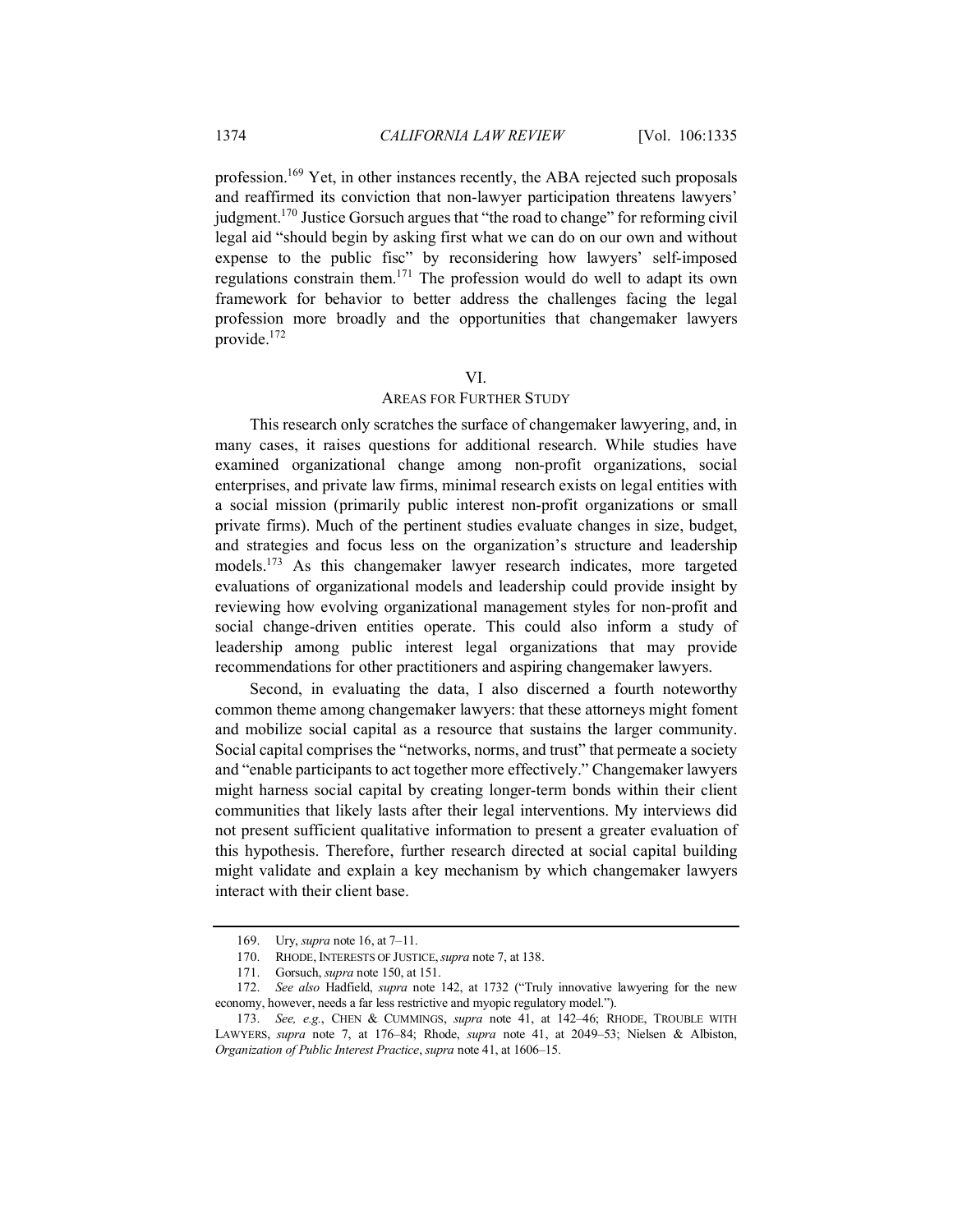Third, while I have avoided discussion of ideology, many people popularly associate "changemaking" with a more progressive leaning. Yet, public interest law organizations advocating for conservative causes also occupy a sizeable share of this sector and are the subject of significant research.<sup>174</sup> Social enterprise and changemaking has also captured conservatives' imagination.175 Different political ideologies view social change differently, but changemaker lawyering no doubt exists on the right as conservative political organizations seek to creatively influence policies that further their notions of social change. The themes presented here common to changemaker lawyers may very well apply for conservative changemakers, and further evaluation of them may provide greater insights into the wider field.

Fourth, the current literature on public interest organizations analyzes their funding models and the influence of financing on their strategies. In their survey of public interest organizations, Albiston and Nielsen found that funding structures were similar despite variations in practice area and that funding patterns shifted toward public sector funding, although conservative organizations depended more on private sources of funding.<sup>176</sup> My research does not identify any new or different trend among changemaker lawyers regarding their financial models, but this absence does not mean that the trend is not occurring. Those who operated private firms earned income through client fees, while those in non-profits relied on traditional philanthropic giving. Yet a theoretical application of entrepreneurship and innovation to these legal practices could raise research questions about their financial model, given the popular—albeit incomplete—understanding of entrepreneurs as profit-driven.177 The literature on public interest through private or "low bono" practice is relatively robust,<sup>178</sup> and alternative financial models were not a subject of my inquiry. Whether such models are arising and how is an area for a more targeted study.

Finally, due to the small number of lawyers I interviewed, I do not intend to pose specific normative recommendations for the legal profession. Rather, the utility of the study lies in unearthing some principles that might provide salutary

<sup>174.</sup> *See, e.g.*, CHEN & CUMMINGS, *supra* note 41, at 100–15; Southworth, *supra* note 52; Anthony Paik et al., *Lawyers of the Right: Networks and Organization*, 32 LAW & SOC. INQUIRY 883 (2007); John P. Heinz et al., *Lawyers for Conservative Causes: Clients, Ideology, and Social Distance*, 37 LAW & SOC'Y REV. 5 (2003).

<sup>175.</sup> *See, e.g.*, Barone, *supra* note 25 (offering a conservative columnist's perspective); James A. Phills, Jr., *Q&A: David Gergen*, 6 STAN. SOC. INNOVATION REV. 19, 20 (2008) (interviewing former Nixon, Ford, Reagan, and Clinton advisor and regulator political commentator David Gergen and noting that social entrepreneurs' solutions are attractive to conservatives who have "long believed that problems are best solved by people outside the governmental sphere").

<sup>176.</sup> *See* Albiston & Nielsen, *Funding the Cause*, *supra* note 43, at 88.

<sup>177.</sup> This is an assumption, for example, that Daniels and Martin make in their research of entrepreneurial plaintiffs' lawyers. *See* Daniels & Martin, *supra* note 66, at 153.

<sup>178.</sup> *See, e.g.*, Scott L. Cummings, *Privatizing Public Interest Law*, 25 GEO.J. LEGAL ETHICS 1 (2012).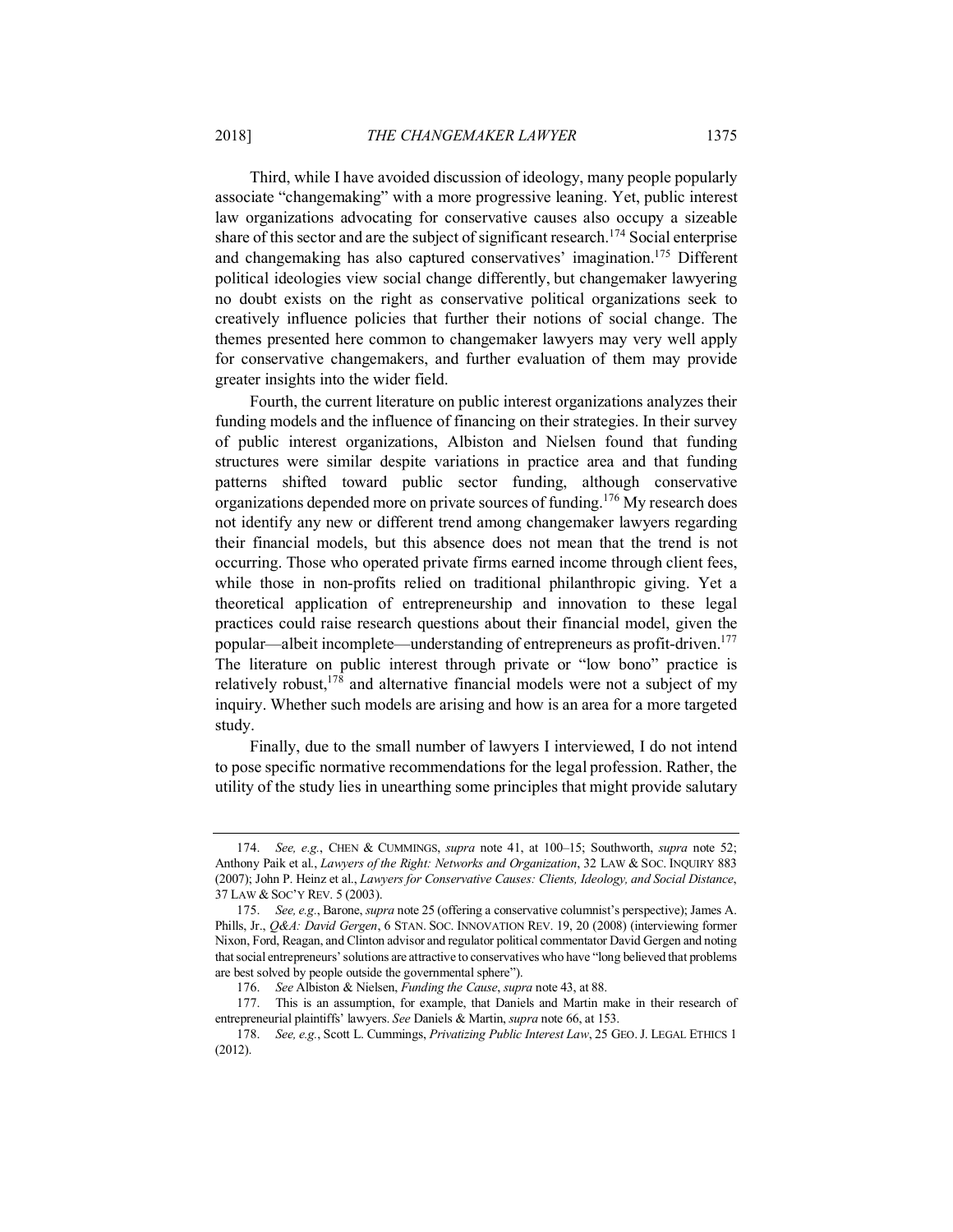effects for a changing profession.<sup>179</sup> Further research could also concentrate on more extensive empirical study of organizations using more rigorous sampling techniques.<sup>180</sup>

## **CONCLUSION**

Scholars and commentators across the legal field argue that leadership in today's legal profession requires innovation and entrepreneurship.181 Lawyers advocating for social good confront similar challenges in this respect as their private sector peers. The most effective social change lawyers "anticipate and address the sources of resistance . . . work in multiple settings with multiple constituencies . . . [and have] deep knowledge of the communities affected and a willingness to consult widely on goals and strategies."182 These are the hallmarks of changemakers who innovate to reframe social inequalities, develop new organizational models and networks, and work with a broad community of stakeholders.<sup>183</sup> And their contributions to society seem to be catching wider attention; recently, the California Bar Foundation changed its name to California Changelawyers, recognizing that "[l]egal changemakers—we call them changelawyers—are the ones who work every day to right historical wrongs in our courtrooms, classrooms, and beyond."184

Changemaker lawyers may apply different bodies of legal knowledge, employ a variety of strategies and skills, and depend on disparate resource models, but common among them are certain characteristics and traits in *how* they pursue innovations for the public interest. First, they challenge longstanding norms in the legal profession, notably the power dynamics of the attorney-client relationship. Second, they construct organizational models that reflect their values and missions. Third, they establish novel, trans-disciplinary partnerships that bridge silos within the legal profession and between lawyers and nonlawyers. These are the qualities of changemakers, irrespective of their fields of work.

<sup>179.</sup> *See supra* Part I for elaboration on this change.

<sup>180.</sup> For examples of empirical studies of public interest organizations and their methodologies, see Albiston et al., *Two-Tier System of Access*, *supra* note 42, at 999–1002; Albiston & Nielsen, *Funding the Cause*, *supra* note 43, at 72–74; Rhode, *supra* note 41, at 2029–32; Nielsen & Albiston, *Organization of Public Interest Practice*, *supra* note 41, at 1601–05; Albiston & Nielsen, *Procedural Attack on Civil Rights*, *supra* note 47, at 1116–18; *see also* Southworth, *supra* note 41, at 501–02 (evaluating definitions of public interest law through organizational self-reporting in Supreme Court amicus briefs and newspaper coverage).

<sup>181.</sup> *See* RHODE*, supra* note 59, at 57.

<sup>182.</sup> *See id.* at 202.

<sup>183.</sup> *See* Patrick Valéau, *Social entrepreneurs in non-profit organizations: innovation and dilemmas*, *in* HANDBOOK OF RESEARCH ON SOCIAL ENTREPRENEURSHIP 205, 225–26 (Alain Fayolle & Harry Matlay eds., 2010).

<sup>184.</sup> Sonia Gonzales, *Why We Changed Our Name*, CALIFORNIA CHANGELAWYERS https://www.changelawyers.org/why-we-changed-our-name.html [https://perma.cc/4RBM-H76L].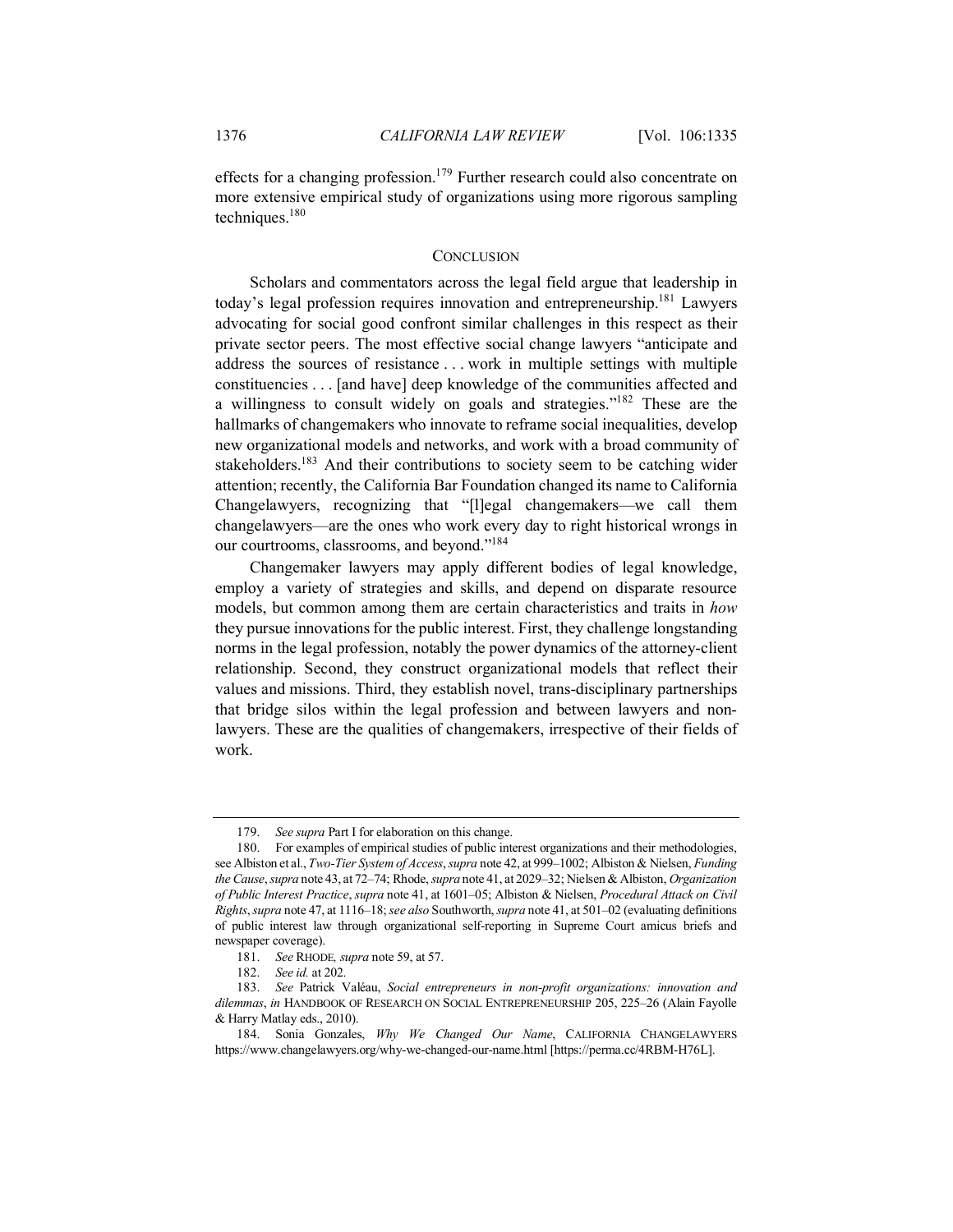Preparing a new generation of changemaker lawyers requires transforming the professional paradigm of how we educate them. Lawyers, professional organizations like the ABA, and law schools (and their accreditors) must begin to demand lawyers with these skills to innovate to the same extent as they demand research, writing, and analytical abilities. Through greater emphasis on practical and clinical training, the legal academy has recognized this insight, and the ABA's recent publications and efforts to embrace innovation demonstrate an institutional commitment toward change.185 Changemaker lawyers are the pioneers of this movement.

Changemaker lawyers may not represent a wholly new community. Yet, they are the product of a dynamic legal profession, and they demonstrate that attorneys too can innovate for social change. As the profession continues to grapple with what innovation might mean for them, changemaker lawyers can offer their example of how to challenge norms, create bold ideas, and promote powerful social change.

<sup>185.</sup> *See, e.g.*, Andrew Cohen, *Who Says You Can't Teach Experience?*, TRANSCRIPT MAG. (2016), https://www.law.berkeley.edu/news/transcript-magazine/says-cant-teach-experience/ [https://perma.cc/UH56-CGAU] (interviewing Professor Ty Alper, who leads Berkeley Law's Experiential Education Task Force, and who notes that "[t]o thrive in today's legal domain, new lawyers need to enter practice with a broader and nimbler skill set across a wider range of disciplines"); Trubek, *supra* note 127, at 467–72; Dangel & Madison, *supra* note 68, at 971–83; Burand et al., *supra* note 64.